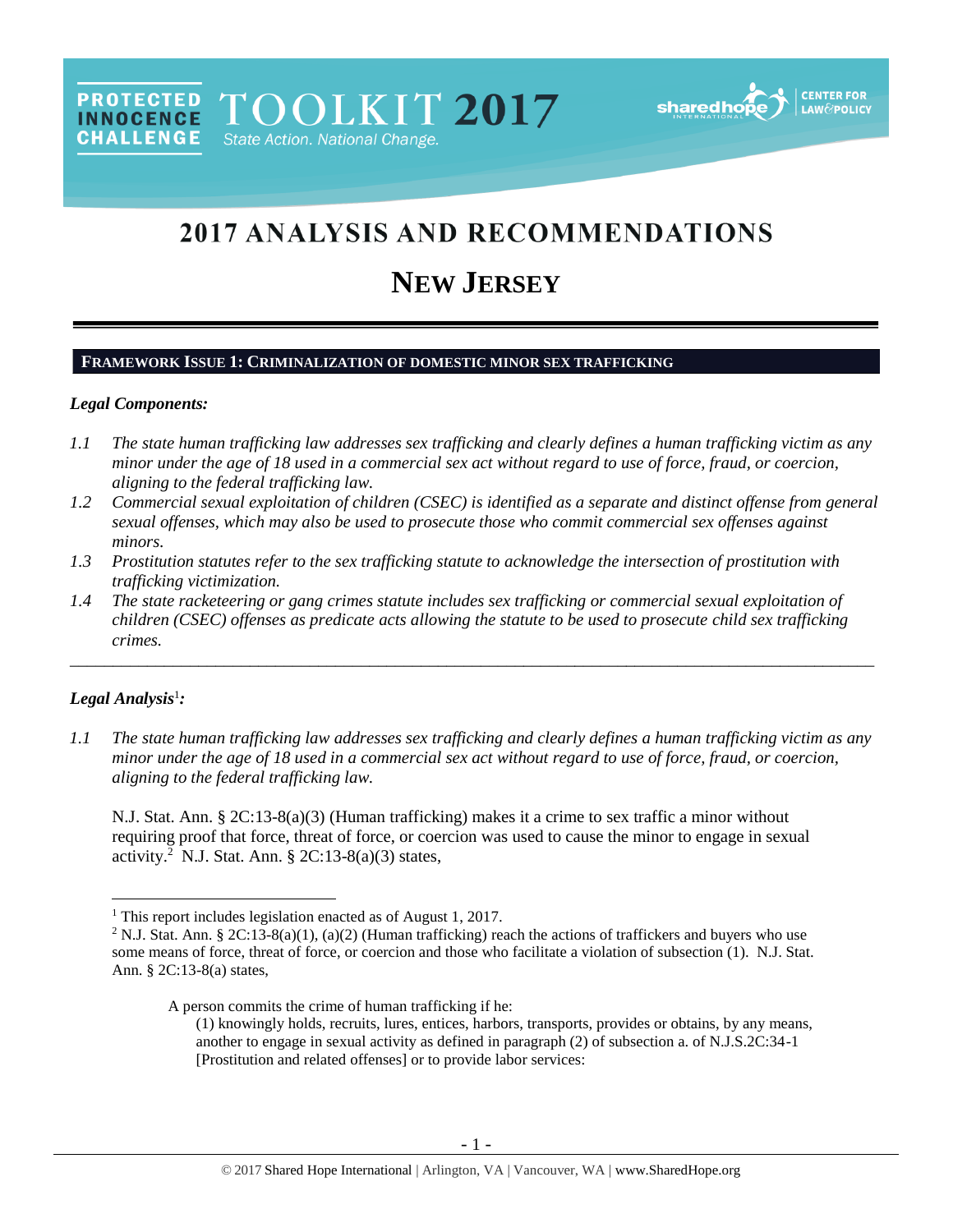a. A person commits the crime of human trafficking if he:

(3) knowingly holds, recruits, lures, entices, harbors, transports, provides or obtains, by any means, a child under 18 years of age, to engage in sexual activity as defined in paragraph (2) of subsection a. of N.J.S.2C:34–1, whether or not the actor mistakenly believed that the child was 18 years of age or older, even if that mistaken belief was reasonable.

A conviction under N.J. Stat. Ann. § 2C:13-8 is punishable as a first degree crime by imprisonment for 10–20 years and a possible fine up to \$200,000.<sup>3</sup> N.J. Stat. Ann. §§ 2C:13-8(b), 2C:43-6(a)(1), 2C:43-  $3(a)(1)$ . However, an offender convicted under N.J. Stat. Ann. § 2C:13-8(a)(2) or (a)(3) faces imprisonment for 20 years to life, and is not eligible for parole until 20 years have been served. N.J. Stat. Ann. § 2C:13-8(d). Lastly, an additional fine of no less than \$25,000 is imposed on violators of N.J. Stat. Ann. § 2C:13-8(a) which is to be deposited in the "Human Trafficking Survivor's Assistance Fund." N.J. Stat. Ann. § 2C:13-8(d).

(g) by facilitating access to a controlled dangerous substance or controlled substance analog as set forth in chapter 35 of Title 2C of the New Jersey Statutes; or

(2) receives anything of value from participation as an organizer, supervisor, financier or manager in a scheme or course of conduct which violates paragraph (1) of this subsection; or

. . . .

 $\overline{a}$ 

. . . .

#### <sup>3</sup> Under N.J. Stat. Ann. § 2C:43-3(e),

A person who has been convicted of an offense may be sentenced to pay a fine, to make restitution, or both, such fine not to exceed:

. . . .

e. Any higher amount equal to double the pecuniary gain to the offender or loss to the victim caused by the conduct constituting the offense by the offender. In such case the court shall make a finding as to the amount of the gain or loss, and if the record does not contain sufficient evidence to support such a finding the court may conduct a hearing upon the issue. For purposes of this section the term "gain" means the amount of money or the value of property derived by the offender and "loss" means the amount of value separated from the victim or the amount of any payment owed to the victim and avoided or evaded and includes any reasonable and necessary expense incurred by the owner in recovering or replacing lost, stolen or damaged property, or recovering any payment avoided or evaded, and, with respect to property of a research facility, includes the cost of repeating an interrupted or invalidated experiment or loss of profits. The term "victim" shall mean a person who suffers a personal physical or psychological injury or death or incurs loss of or injury to personal or real property as a result of a crime committed against that person, or in the case of a homicide, the nearest relative of the victim . . . .

<sup>(</sup>a) by causing of threatening to cause serious bodily harm or physical restraint against the person or any other person;

<sup>(</sup>b) by means of any scheme, plan or pattern intended to cause the person to believe that the person or any other person would suffer serious bodily harm or physical restraint;

<sup>(</sup>c) by committing a violation of N.J.S.2C:13-5 [Criminal coercion] against the person;

<sup>(</sup>d) by destroying, concealing, removing, confiscating, or possessing any passport, immigrationrelated document as defined in section 1 of P.L. 1997, c. 1 (C. 2C:21-31[Unauthorized practice of immigration law; penalties]), or other document issued by a governmental agency to any person which could be used as a means of verifying the person's identity or age or any other personal identifying information;

<sup>(</sup>e) by means of the abuse or threatened abuse of the law or legal process;

<sup>(</sup>f) by means of fraud, deceit, or misrepresentation against the person; or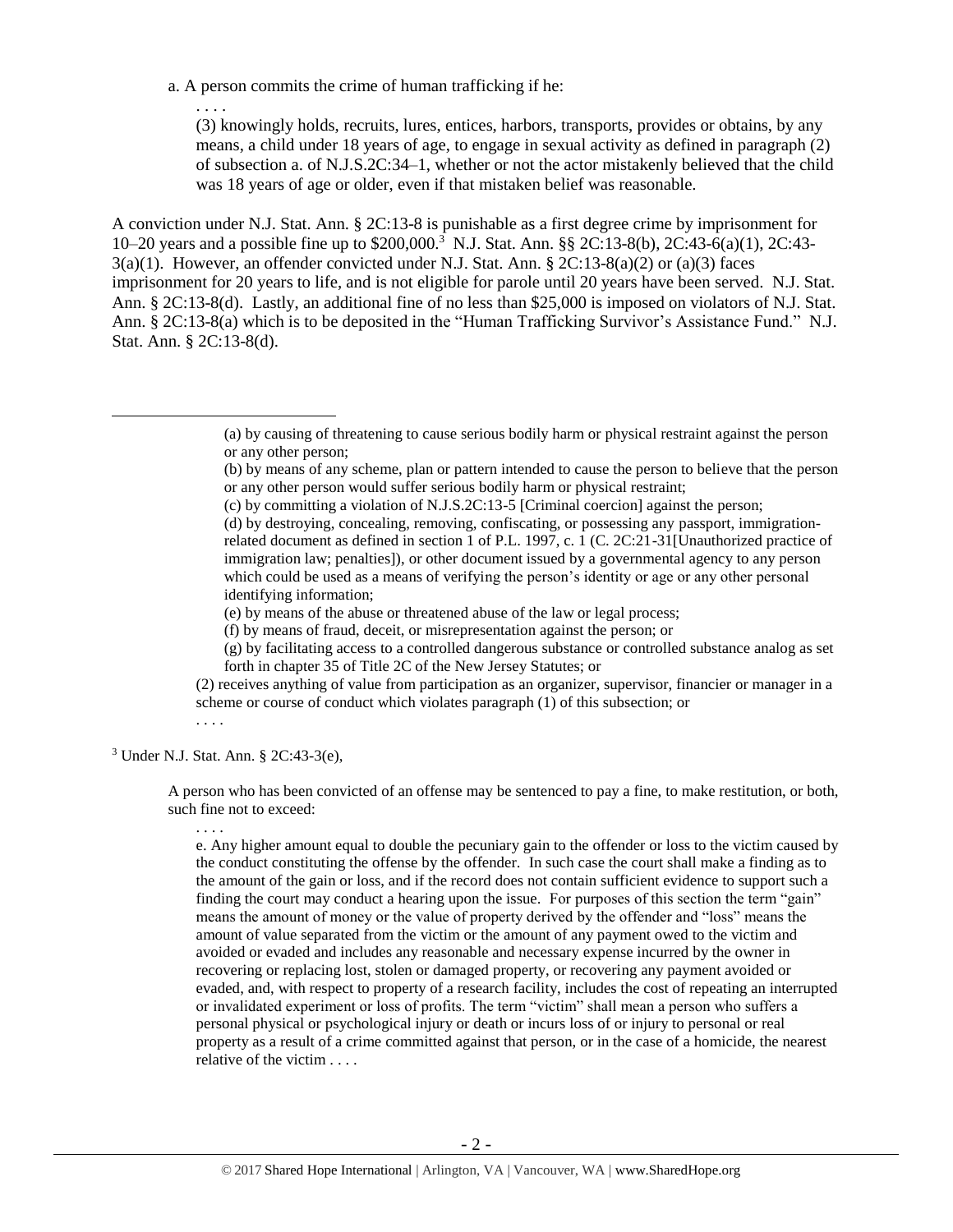Additionally, N.J. Stat. Ann. § 2C:13-9 (Human trafficking in the second degree) states that a person commits human trafficking in the second degree if he:

<span id="page-2-1"></span>(1) provides services, resources, or assistance<sup>4</sup> with the knowledge that the services, resources, or assistance are intended to be used in furtherance of the commission of the crime of human trafficking in violation of section 1 of P.L.2005, c. 77 (C.2C:13–8) [Human trafficking].

. . . .

 $\overline{a}$ 

<span id="page-2-0"></span>(2) procures or attempts to procure a person to engage in sexual activity as defined in paragraph (2) of subsection a. of N.J.S.2C:34–1 [Prostitution and related offenses], or to provide labor or services, whether for himself or another person, knowing that the person provided or to be provided was a victim of human trafficking, or under circumstances in which a reasonable person would conclude that there was a substantial likelihood that the person was a victim of human trafficking.<sup>5</sup>

A conviction under N.J. Stat. Ann. § 2C:13-9 is punishable as a second degree crime by imprisonment for 5–10 years and a possible fine not to exceed \$150,000. N.J. Stat. Ann. §§ 2C:13-9(c)(1), 2C:43-6(a)(2), 2C:43-3(a)(2). An additional fine of no less than \$15,000 is imposed on violators of N.J. Stat. Ann.

(a) For purposes of this paragraph, "services, resources, or assistance" shall include financial support, business services, lodging, transportation, the provision of false documentation or identification, equipment, facilities, or any other service or property with a pecuniary value that exceeds \$200, whether or not a person is compensated for the services, resources, or assistance, but shall not include humanitarian or charitable aid or services provided directly to a victim of human trafficking.

(b) For purposes of this paragraph, the requisite knowledge that services, resources, or assistance are intended to be used in furtherance of the commission of the crime of human trafficking may be inferred if the defendant was aware that a person to whom the defendant was providing services, resources, or assistance:

(i) was subject to or subjected another to restrictions on the person's freedom of movement, so that the person could not leave without accompaniment of another person or was otherwise subjected to obvious restrictions on mobility; or

(ii) did not possess or have access to any means of communication, including but not limited to a cellular or other wireless telephone or other electronic communication device, and was not permitted or was otherwise unable to communicate with another person without supervision or permission.

<sup>5</sup> Under N.J. Stat. Ann. § 2C:13-9(2),

(a) For purposes of this paragraph, there shall be a rebuttable presumption that the defendant knew, and that a reasonable person would conclude there was a substantial likelihood, that a person was a victim of human trafficking if the person:

(i) could not leave the premises where the person provided labor or services without accompaniment of another person or was otherwise subjected to significant restrictions on the person's freedom of movement; or

(ii) did not possess or have access to any means of communication, including but not limited to a cellular or other wireless telephone or other electronic communication device, and was not permitted or was otherwise unable to communicate with another person without supervision or permission.

(b) For the purposes of this paragraph, there shall be a rebuttable presumption that:

(i) a person knew that a child under the age of 18 years of age procured to engage in sexual activity or for whom attempts were made to procure for that activity was a victim of human trafficking; and (ii) a reasonable person would conclude that there was a substantial likelihood that a child under the age of 18 years of age procured to engage in sexual activity or for whom attempts were made to procure for that activity was a victim of human trafficking.

<sup>4</sup> Under N.J. Stat. Ann. § 2C:13-9(a)(1),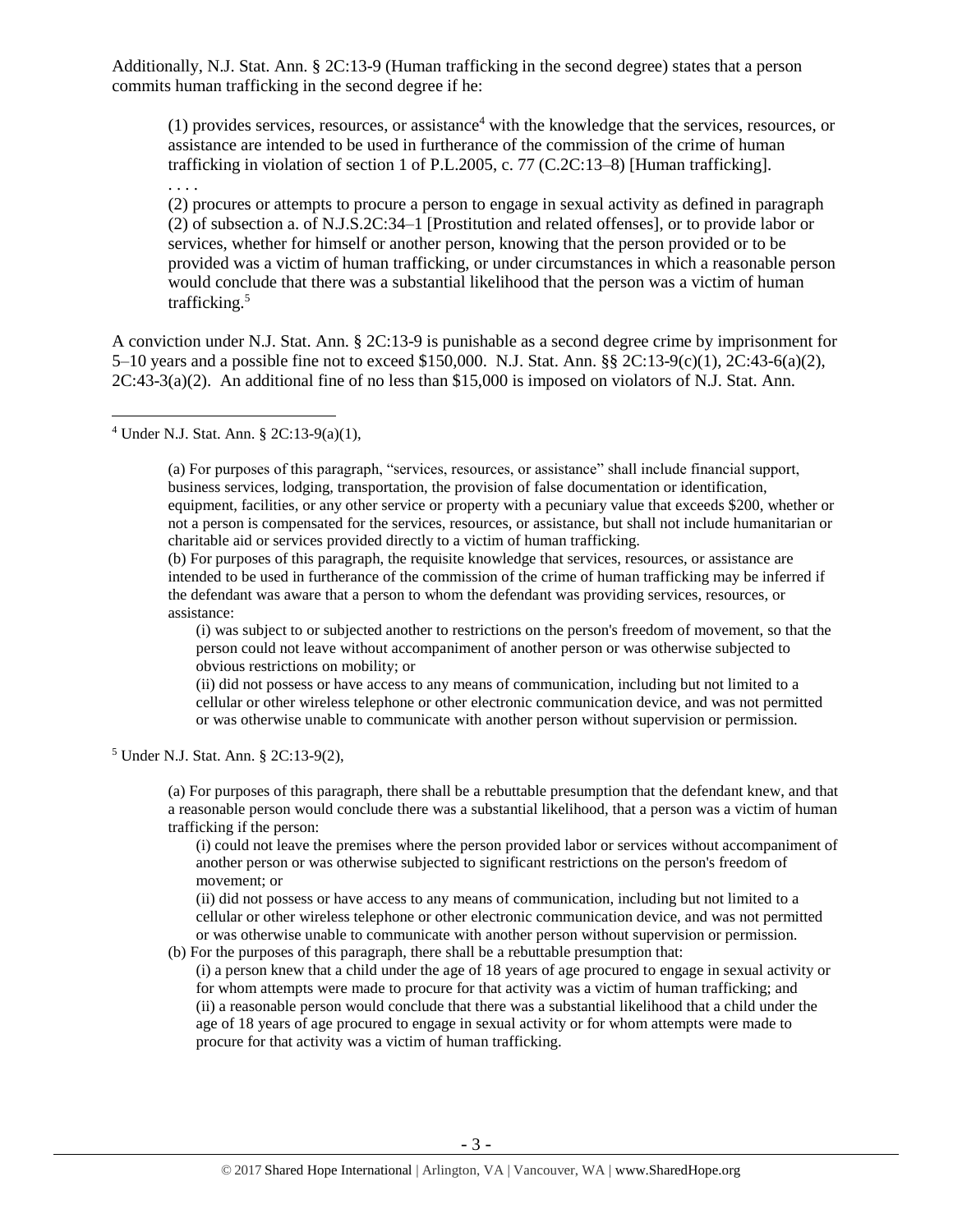§ 2C:13-9 which is to be deposited in the "Human Trafficking Survivor's Assistance Fund." N.J. Stat. Ann. § 2C:13-9(c)(1).

*1.2 Commercial sexual exploitation of children (CSEC) is identified as a separate and distinct offense from general sexual offenses, which may also be used to prosecute those who commit commercial sex offenses against minors.*

The following laws criminalize CSEC in New Jersey:

1. N.J. Stat. Ann. § 2C:34-1(b)(3), (4) (Prostitution and related offenses) states,

A person commits an offense if:

. . . .

 $\overline{a}$ 

(3) The actor knowingly promotes prostitution<sup>6</sup> of a child under 18 whether or not the actor mistakenly believed that the child was 18 years of age or older, even if such mistaken belief was reasonable;

(4) The actor knowingly promotes prostitution of the actor's child, ward, or any other person for whose care the actor is responsible;

A conviction under either of these subsections is punishable as a first degree crime by imprisonment for 10–20 years, a possible fine up to \$200,000, and a mandatory fine of at least \$25,000 to be deposited in the "Human Trafficking Survivor's Assistance Fund." <sup>7</sup> N.J. Stat. Ann. §§ 2C:34-1(c),  $(f)(2)$ , 2C:43-6(a)(1), 2C:43-3(a)(1).

 $6$  N.J. Stat. Ann. § 2C:34-1(a)(4) defines "promoting prostitution" as

(a) Owning, controlling, managing, supervising or otherwise keeping, alone or in association with another, a house of prostitution or a prostitution business;

(b) Procuring an inmate for a house of prostitution or place in a house of prostitution for one who would be an inmate;

(c) Encouraging, inducing, or otherwise purposely causing another to become or remain a prostitute;

(d) Soliciting a person to patronize a prostitute;

(e) Procuring a prostitute for a patron;

(f) Transporting a person into or within this State with purpose to promote that person's engaging in prostitution, or procuring or paying for transportation with that purpose; or

 $(g)$  Knowingly leasing or otherwise permitting a place controlled by the actor, alone or in association with others, to be regularly used for prostitution or promotion of prostitution, or failure to make a reasonable effort to abate such use by ejecting the tenant, notifying law enforcement authorities, or other legally available means.

 $7$  Under N.J. Stat. Ann. § 2C:43-3(e),

A person who has been convicted of an offense may be sentenced to pay a fine, to make restitution, or both, such fine not to exceed:

. . . .

e. Any higher amount equal to double the pecuniary gain to the offender or loss to the victim caused by the conduct constituting the offense by the offender. In such case the court shall make a finding as to the amount of the gain or loss, and if the record does not contain sufficient evidence to support such a finding the court may conduct a hearing upon the issue. For purposes of this section the term "gain" means the amount of money or the value of property derived by the offender and "loss" means the amount of value separated from the victim or the amount of any payment owed to the victim and avoided or evaded and includes any reasonable and necessary expense incurred by the owner in recovering or replacing lost, stolen or damaged property, or recovering any payment avoided or evaded, and, with respect to property of a research facility, includes the cost of repeating an interrupted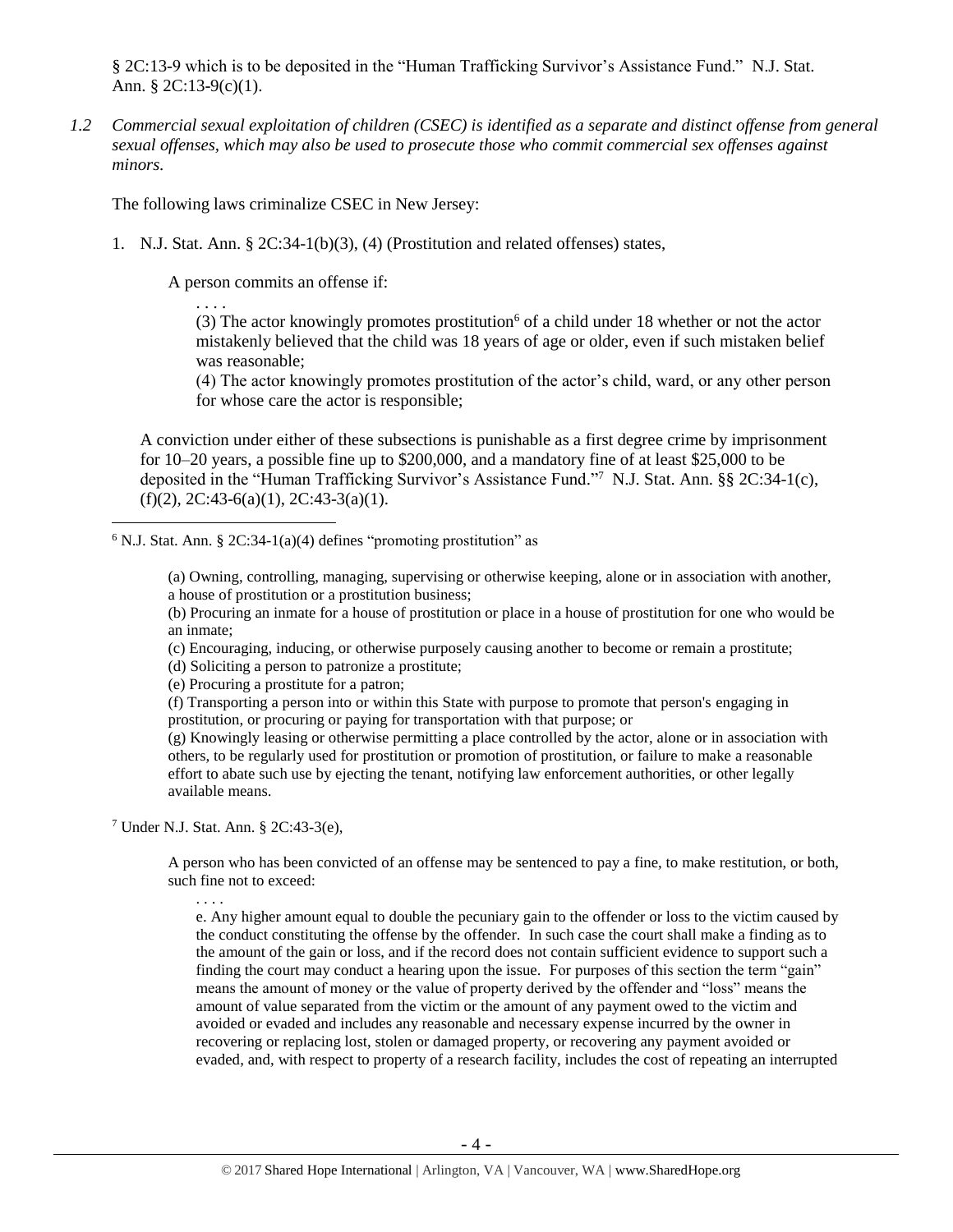2. Also, under N. J. Stat. Ann. § 2C:34-1(b)(7) (Prostitution and related offenses),

A person commits an offense if:

. . . .

 $\overline{a}$ 

<span id="page-4-0"></span>(7) The actor knowingly engages in prostitution<sup>8</sup> with a person under the age of 18, or if the actor enters into or remains in a house of prostitution for the purpose of engaging in sexual activity<sup>9</sup> with a child under the age of 18, or if the actor solicits or requests a child under the age of 18 to engage in sexual activity. It shall be no defense to a prosecution under this paragraph that the actor mistakenly believed that the child was 18 years of age or older, even if such mistaken belief was reasonable.

A conviction under this section is punishable as a second degree crime by imprisonment for 5–10 years, a possible fine not to exceed \$150,000, and a mandatory fine of at least \$25,000 to be deposited in the "Human Trafficking Survivor's Assistance Fund." N.J. Stat. Ann. §§ 2C:34-1(c)(1), (f)(2), 2C:43-6(a)(2), 2C:43-3(a)(2).

3. N.J. Stat. Ann. § 2C:24-4(b)(3),  $(4)^{10}$  (Endangering welfare of children) states,

<span id="page-4-1"></span>(3) A person commits a crime of the first degree if he causes or permits a child<sup>11</sup> to engage in a prohibited sexual act<sup>12</sup> or in the simulation of such an act or to be portrayed in a sexually

<sup>11</sup> For the purposes of N.J. Stat. Ann. § 2C:24-4, "child" is defined as "any person under 18 years of age." N.J. Stat. Ann. §  $2C:24-4(b)(1)$ .

<sup>12</sup> N.J. Stat. Ann. § 2C:24-4(b)(1) defines "prohibited sexual act" as

- (b) Anal intercourse; or
- (c) Masturbation; or
- (d) Bestiality; or
- (e) Sadism; or

(h) Cunnilingus; or

(i) Nudity, if depicted for the purpose of sexual stimulation or gratification of any person who may view such depiction; or

(j) Any act of sexual penetration or sexual contact as defined in N.J.S.2C:14-1.

<span id="page-4-3"></span><span id="page-4-2"></span>or invalidated experiment or loss of profits. The term "victim" shall mean a person who suffers a personal physical or psychological injury or death or incurs loss of or injury to personal or real property as a result of a crime committed against that person, or in the case of a homicide, the nearest relative of the victim . . . .

<sup>8</sup> N.J. Stat. Ann. § 2C:34-1(a)(1) defines "prostitution" as "sexual activity with another person in exchange for something of economic value, or the offer or acceptance of an offer to engage in sexual activity in exchange for something of economic value."

<sup>9</sup> Pursuant to N.J. Stat. Ann. § 2C:34-1(a)(2), "'Sexual activity' includes, but is not limited to, sexual intercourse, including genital-genital, oral-genital, anal-genital, and oral-anal contact, whether between persons of the same or opposite sex; masturbation; touching of the genitals, buttocks, or female breasts; sadistic or masochistic abuse and other deviate sexual relations."

<sup>&</sup>lt;sup>10</sup> The text of N.J. Stat. Ann. § 2C:24-4 cited here and elsewhere in this report includes amendments made by the enactment of Senate Bill 3219 during the 2017 Regular Session of the 217th Legislature of the State of New Jersey (effective February 1, 2017).

<sup>(</sup>a) Sexual intercourse; or

<sup>(</sup>f) Masochism; or

<sup>(</sup>g) Fellatio; or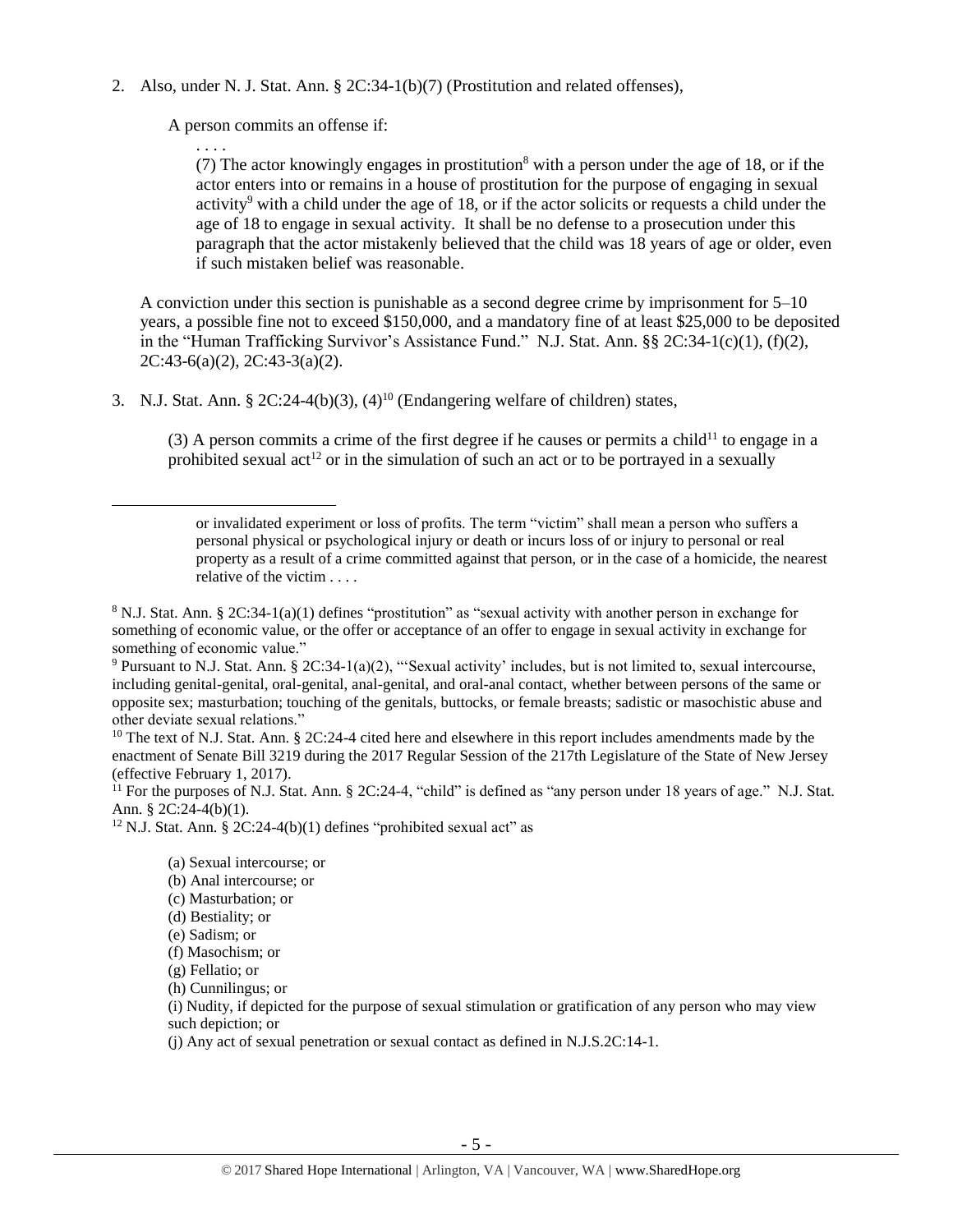<span id="page-5-0"></span>suggestive manner<sup>13</sup> if the person knows, has reason to know or intends that the prohibited act or portrayal may be photographed, filmed, reproduced, or reconstructed in any manner, including on the Internet, or may be part of an exhibition or performance.

(4) A person commits a crime of the second degree if he photographs or films a child in a prohibited sexual act or in the simulation of such an act or for portrayal in a sexually suggestive manner or who uses any device, including a computer, to reproduce or reconstruct the image of a child in a prohibited sexual act or in the simulation of such an act or for portrayal in a sexually suggestive manner.

Generally, a conviction under N.J. Stat. Ann. § 2C:24-4(b)(4) is punishable as a second degree crime by imprisonment for 5–10 years and a possible fine not to exceed \$150,000. N.J. Stat. Ann. §§ 2C:24-4(b)(4), 2C:43-6(a)(2), 2C:43-3(a)(2). However, a conviction under N.J. Stat. Ann. §§ 2C:24-4(b)(3) is punishable as a first degree crime by imprisonment for  $10-20$  years and a possible fine not to exceed \$200,000. N.J. Stat. Ann. §§ 2C:24-4(b)(3), 2C:43-6(a)(1), 2C:43-3(a)(1).

Sexual offense laws that may apply in cases of commercial sexual exploitation of a child include the following:

1. Pursuant to N.J. Stat. Ann. § 2C:14-2(a)(1) (Sexual assault),

An actor is guilty of aggravated sexual assault if he commits an act of sexual penetration<sup>14</sup> with another person under any one of the following circumstances:

(1) The victim is less than 13 years old;

<span id="page-5-1"></span>. . . .

 $\overline{a}$ 

A conviction for aggravated sexual assault is punishable as a first degree crime by imprisonment for 10–20 years and a possible fine not to exceed \$200,000. N.J. Stat. Ann. §§ 2C:14-2(a), 2C:43-  $6(a)(1), 2C:43-3(a)(1).$ 

Additionally, pursuant to N.J. Stat. Ann. § 2C:14-2(b), (c),

b. An actor is guilty of sexual assault if he commits an act of sexual contact<sup>15</sup> with a victim who is less than 13 years old and the actor is at least four years older than the victim.

"Portray a child in a sexually suggestive manner" means:

<span id="page-5-2"></span>(a) to depict a child's less than completely and opaquely covered intimate parts, as defined in N.J.S.2C:14-1, in a manner that, by means of posing, composition, format, or animated sensual details, emits sensuality with sufficient impact to concentrate prurient interest on the child; or (b) to depict any form of contact with a child's intimate parts, as defined in N.J.S.2C:14-1, in a manner that, by means of posing, composition, format, or animated sensual details, emits sensuality with sufficient impact to concentrate prurient interest on the child; or

(c) to otherwise depict a child for the purpose of sexual stimulation or gratification of any person who may view the depiction where the depiction does not have serious literary, artistic, political, or scientific value.

<sup>14</sup> N.J. Stat. Ann. § 2C:14-1(c) (Definitions) defines "sexual penetration" as "vaginal intercourse, cunnilingus, fellatio or anal intercourse between persons or insertion of the hand, finger or object into the anus or vagina either by the actor or upon the actor's instruction. The depth of insertion shall not be relevant as to the question of commission of the crime."

<sup>15</sup> N.J. Stat. Ann. § 2C:14-1(d) defines "sexual contact" as

<sup>13</sup> Pursuant to N.J. Stat. Ann. § 2C:24-4(b)(1),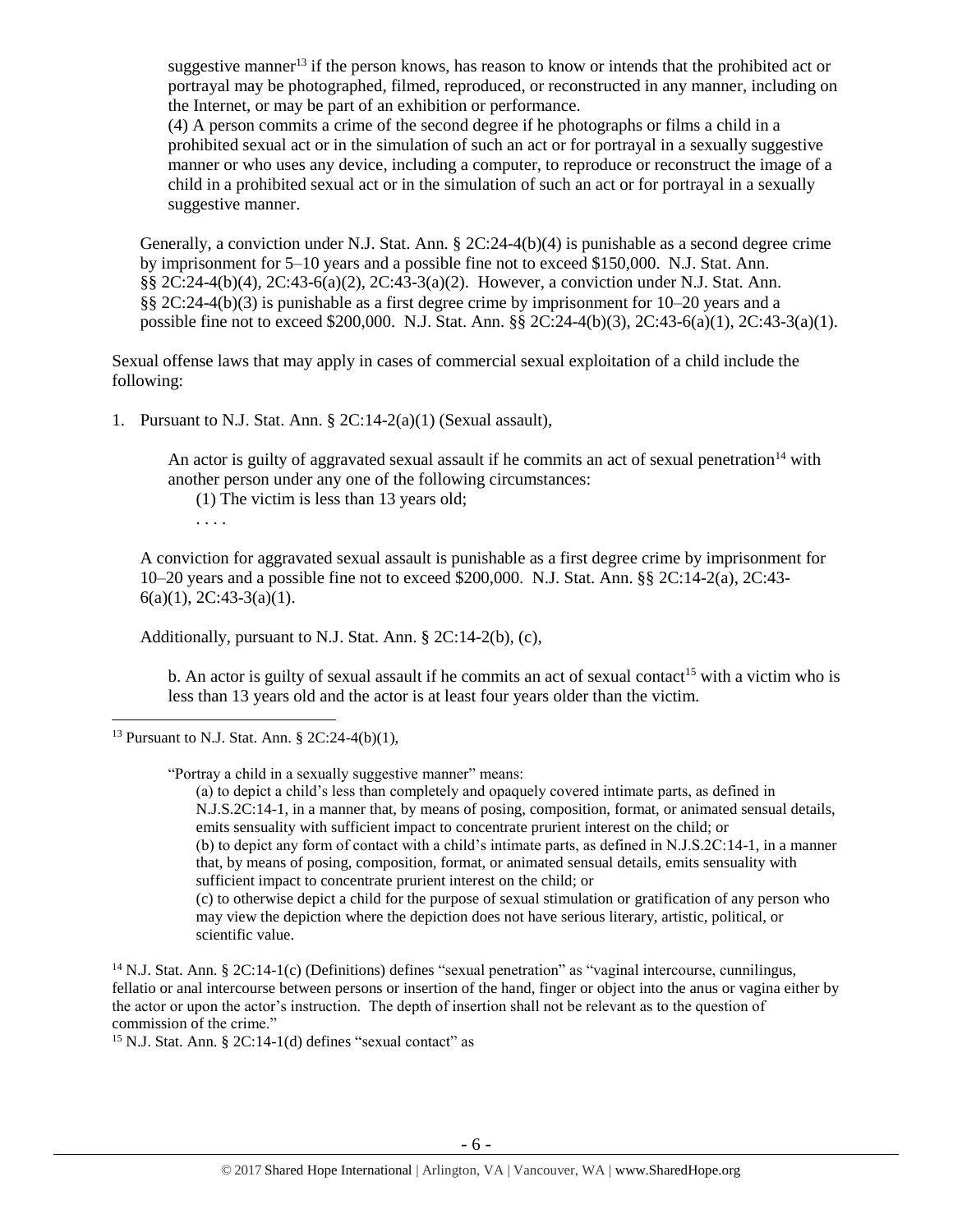c. An actor is guilty of sexual assault if he commits an act of sexual penetration with another person under any one of the following circumstances:

. . . .

(4) The victim is at least 13 but less than 16 years old and the actor is at least four years older than the victim.

<span id="page-6-0"></span>A conviction for sexual assault is punishable as a second degree crime by imprisonment for 5–10 years and a possible fine not to exceed \$150,000. N.J. Stat. Ann. §§ 2C:14-2(b), (c), 2C:43-6(a)(2),  $2C:43-3(a)(2).^{16}$ 

2. Pursuant to N.J. Stat. Ann. § 2C:14-3(b) (Aggravated criminal sexual contact; criminal sexual contact), "An actor is guilty of criminal sexual contact if he commits an act of sexual contact with the victim under any of the circumstances set forth in section 2C:14-2c(1) through (4)."

A conviction of criminal sexual conduct is punishable as a fourth degree crime by imprisonment not to exceed 18 months and a possible fine not to exceed \$10,000. N.J. Stat. Ann. §§ 2C:14-3(b),  $2C:43-6(a)(4), 2C:43-3(b)(2).17$ 

3. N.J. Stat. Ann. § 2C:24-4(a)(1) (Endangering welfare of children) states,

Any person having a legal duty for the care of a child or who has assumed responsibility for the care of a child who engages in sexual conduct which would impair or debauch the morals of the child is guilty of a crime of the second degree. Any other person who engages in conduct or who causes harm as described in this paragraph to a child is guilty of a crime of the third degree.

A second degree crime is punishable by imprisonment for 5–10 years and a possible fine not to exceed \$150,000. N.J. Stat. Ann. §§ 2C:43-6(a)(2), 2C:43-3(a)(2). A third degree crime is punishable by imprisonment for 3–5 years and a possible fine not to exceed \$15,000. N.J. Stat. Ann. §§ 2C:43-6(a)(3), 2C: 43-3(b)(1).

<sup>16</sup> Pursuant to N.J. Stat. Ann. § 2C:14-6 (Sentencing),

 $\overline{a}$ 

If a person is convicted of a second or subsequent offense under sections 2C:14-2 [Sexual assault] or 2C:14-3 a. [Aggravated criminal sexual contact; criminal sexual contact], the sentence imposed under those sections for the second or subsequent offense shall, unless the person is sentenced pursuant to the provisions of 2C:43-7 [Sentence of imprisonment for crime; extended terms], include a fixed minimum sentence of not less than 5 years during which the defendant shall not be eligible for parole. The court may not suspend or make any other non-custodial disposition of any person sentenced as a second or subsequent offender pursuant to this section. For the purpose of this section an offense is considered a second or subsequent offense, if the actor has at any time been convicted under sections 2C:14-2 or 2C:14-3 a. or under any similar statute of the United States, this state, or any other state for an offense that is substantially equivalent to sections 2C:14-2 or 2C:14-3a.

<sup>17</sup> *See supra* note [16](#page-6-0) for enhanced sentencing provisions for convictions under N.J. Stat. Ann. § 2C:14-3 (Aggravated criminal sexual contact; criminal sexual contact).

an intentional touching by the victim or actor, either directly or through clothing, of the victim's or actor's intimate parts for the purpose of degrading or humiliating the victim or sexually arousing or sexually gratifying the actor. Sexual contact of the actor with himself must be in view of the victim whom the actor knows to be present.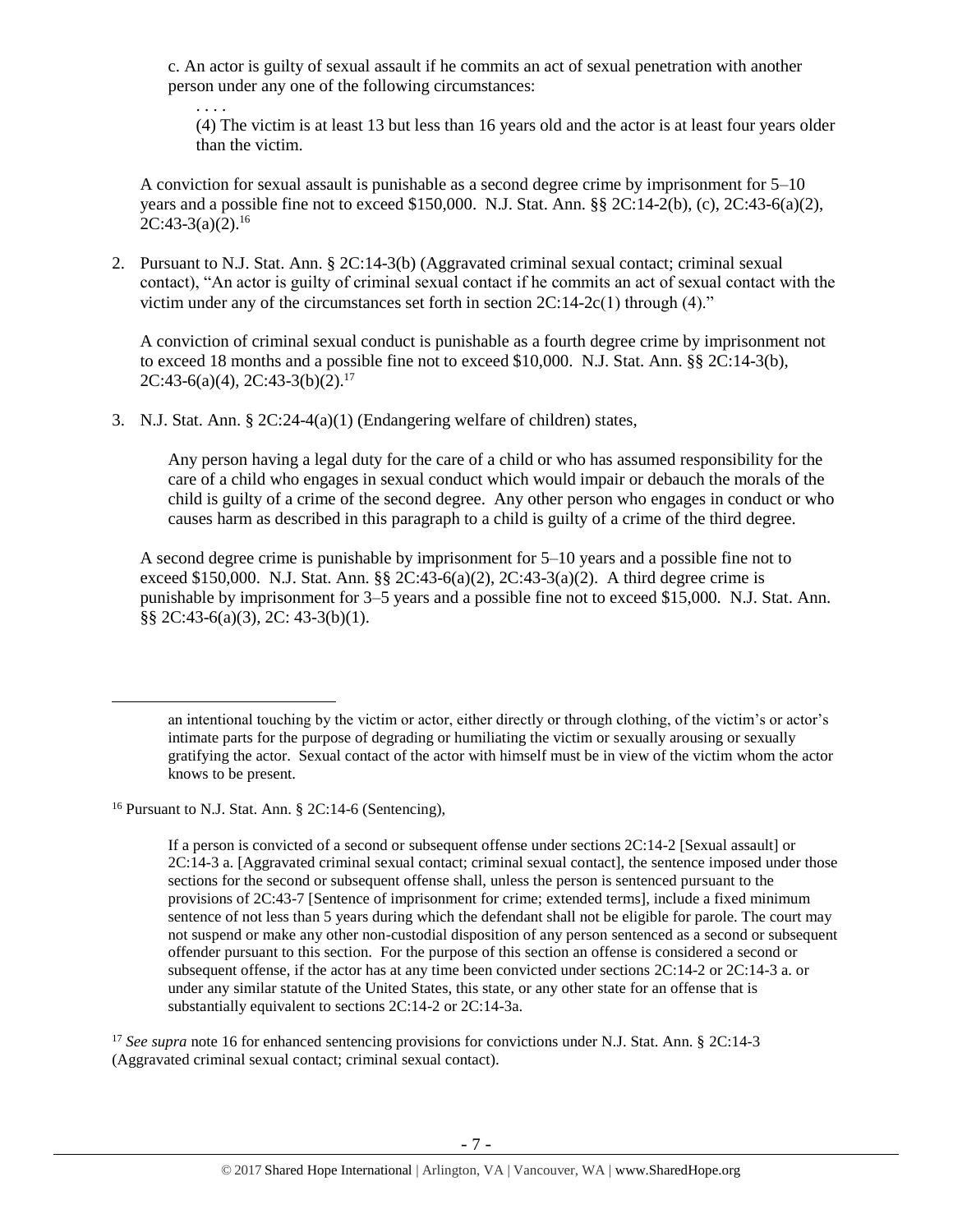*1.3 Prostitution statutes refer to the sex trafficking statute to acknowledge the intersection of prostitution with trafficking victimization.* 

N.J. Stat. Ann. § 2C:34-1(e) (Prostitution and related offenses) refers to New Jersey's human trafficking law by creating an affirmative defense to prosecutions under the section for human trafficking victims. N.J. Stat. Ann. § 2C:34-1(e) states,

It is an affirmative defense to prosecution for a violation of this section that, during the time of the alleged commission of the offense, the defendant was a victim of human trafficking pursuant to section 1 of P.L.2005, c.77 (C.2C:13-8) [Human trafficking] or compelled by another to engage in sexual activity, regardless of the defendant's age.

However, N.J. Stat. Ann. § 2C:34-1 does not specify that a child under 18 involved in prostitution is a victim of human trafficking. Although N.J. Stat. Ann. § 2C:13-8(a)(3) (Human Trafficking) does not require force, fraud, or coercion for children to be considered human trafficking victims, New Jersey's other CSEC offenses do not refer to the human trafficking law to identify victims of those offenses as victims of trafficking.

*1.4 The state racketeering or gang crimes statute includes sex trafficking or commercial sexual exploitation of children (CSEC) offenses as predicate acts allowing the statute to be used to prosecute child sex trafficking crimes.* 

Under N.J. Stat. Ann. § 2C:41-2 (Prohibited Activities),

a. It shall be unlawful for any person who has received any income derived, directly or indirectly, from a pattern of racketeering activity or through collection of an unlawful debt in which he has participated as a principal within the meaning of N.J.S.2C:2-6 to use or invest, directly or indirectly, any part of the income, or the proceeds of the income, in acquisition of any interest in, or the establishment or operation of any enterprise which is engaged in or the activities of which affect trade or commerce . . . .

b. It shall be unlawful for any person through a pattern of racketeering activity or through collection of an unlawful debt to acquire or maintain, directly or indirectly, any interest in or control of any enterprise which is engaged in or activities of which affect trade or commerce. c. It shall be unlawful for any person employed by or associated with any enterprise engaged in or activities of which affect trade or commerce to conduct or participate, directly or indirectly, in the conduct of the enterprise's affairs through a pattern of racketeering activity or collection of unlawful debt.

d. It shall be unlawful for any person to conspire as defined by N.J.S.2C:5-2, to violate any of the provisions of this section.

Pursuant to N.J. Stat. Ann.  $\S 2C:41-1(a)$  (Definitions), "racketeering activity" includes promoting prostitution, obscenity, endangering welfare of children under § 2C:24-4(b)(3), (4), and human trafficking under § 2C:13-8. N.J. Stat. Ann. § 2C:41-1(d), (e), (z). Under N.J. Stat. Ann. § 2C:41-1(d),

"Pattern of racketeering activity" requires:

(1) Engaging in at least two incidents of racketeering conduct one of which shall have occurred after the effective date of this act and the last of which shall have occurred within 10 years (excluding any period of imprisonment) after a prior incident of racketeering activity; and

(2) A showing that the incidents of racketeering activity embrace criminal conduct that has either the same or similar purposes, results, participants or victims or methods of commission or are otherwise interrelated by distinguishing characteristics and are not isolated incidents.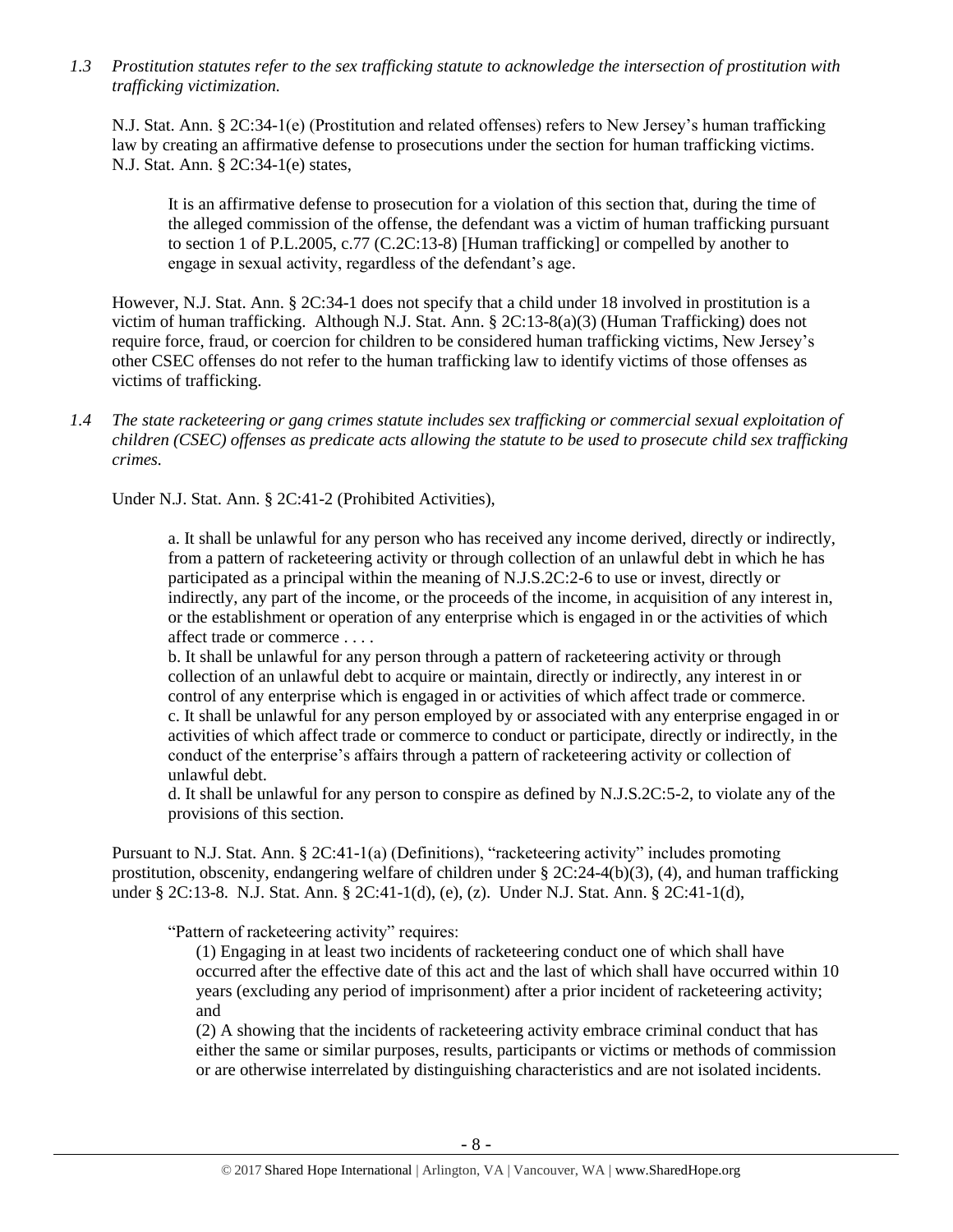Pursuant to N.J. Stat. Ann. § 2C:41-3(a), "Any person who violates any provision of N.J.S.2C:41-2 in connection with a pattern of racketeering activity which involves a crime of violence, a crime of the first degree [which includes human trafficking,] or the use of firearms shall be guilty of a crime of the first degree. All other violations of N.J.S.2C:41-2 shall be crimes of the second degree."

A first degree crime is punishable by imprisonment for 10–20 years and a possible fine not to exceed \$200,000. N.J. Stat. Ann. §§ 2C:43-6(a)(1), 2C:43-3(a)(1). A second degree crime is punishable by imprisonment for 5–10 years and a possible fine not to exceed \$150,000. N.J. Stat. Ann. §§ 2C:43-  $6(a)(2)$ ,  $2C:43-3(a)(2)$ . The defendant may also be required to pay restitution to the victim. N.J. Stat. Ann. § 2C:43-3.

Additionally, a shall forfeit "[a]ny interest including money or anything of value he has acquired or maintained" through racketeering activity and may face civil penalties including restitution and civil monetary penalties. N.J. Stat. Ann. §§ 2C:41-3(b), 2C:41-4.

Where the alleged enterprise is a criminal gang, a defendant may also be charged with crime gang activity for committing, attempting to commit, or conspiring to commit certain crimes including N.J. Stat. Ann. § 2C:13-8 (Human trafficking) or § 2C:34-1 (Prostitution and related offenses) as part of a criminal street gang, defined as "three or more persons associated in fact."<sup>18</sup> N.J. Stat. Ann. § 2C:33-29(a). Pursuant to N.J. Stat. Ann. 2C:33-29(b) (Crime of gang criminality; "criminal street gang" defined; grading of offense),

Grading. Gang criminality is a crime of one degree higher than the most serious underlying crime referred to in subsection a. of this section, except that where the underlying crime is a crime of the first degree, gang criminality is a first degree crime and the defendant, upon conviction, and notwithstanding the provisions of paragraph (1) of subsection a. of N.J.S.2C:43-6, shall be sentenced to an ordinary term of imprisonment between 15 and 30 years. A sentence imposed upon conviction of the crime of gang criminality shall be ordered to be served consecutively to the sentence imposed upon conviction of any underlying offense referred to in subsection a. of this section.

This means that a defendant who violates N.J. Stat. Ann. § 2C:13-8 (Human trafficking), a first degree crime, as part of a criminal street gang may be punished by "an ordinary term of imprisonment between 15 and 30 years." N.J. Stat. Ann. § 2C:33-29(b). If a defendant knowingly promotes child prostitution in violation of N.J. Stat. Ann. § 2C:34-1(b)(3), (4), a first degree crime, a violation is punishable by imprisonment for 10–20 years, a possible fine not to exceed \$200,000, and a mandatory fine of at least \$25,000 to be deposited in the "Human Trafficking Survivor's Assistance Fund." N.J. Stat. Ann. §§ 2C:33-29(b), 2C:34-1(b)(3), (4), (f)(2), 2C:43-6(a)(1), 2C:43-3(a)(1).

<sup>18</sup> Pursuant to N.J. Stat. Ann. § 2C:33-29(a),

Individuals are associated in fact if: (1) two of the following seven criteria that indicate criminal street gang membership apply: (a) self-proclamation; (b) witness testimony or official statement; (c) written or electronic correspondence; (d) paraphernalia or photographs; (e) tattoos; (f) clothing or colors; (g) any other indicia of street gang activity; and (2) individually or in combination with other members of a criminal street gang, while engaging in gang related activity, have committed or conspired or attempted to commit, within the preceding five years from the date of the present offense, excluding any period of imprisonment, one or more offenses on separate occasions of robbery, carjacking, aggravated assault, assault, aggravated sexual assault, sexual assault, arson, burglary, kidnapping, extortion, tampering with witnesses and informants or a violation of chapter 11, section 3, 4, 5, 6, or 7 of chapter 35 or chapter 39 of Title 2C of the New Jersey Statutes.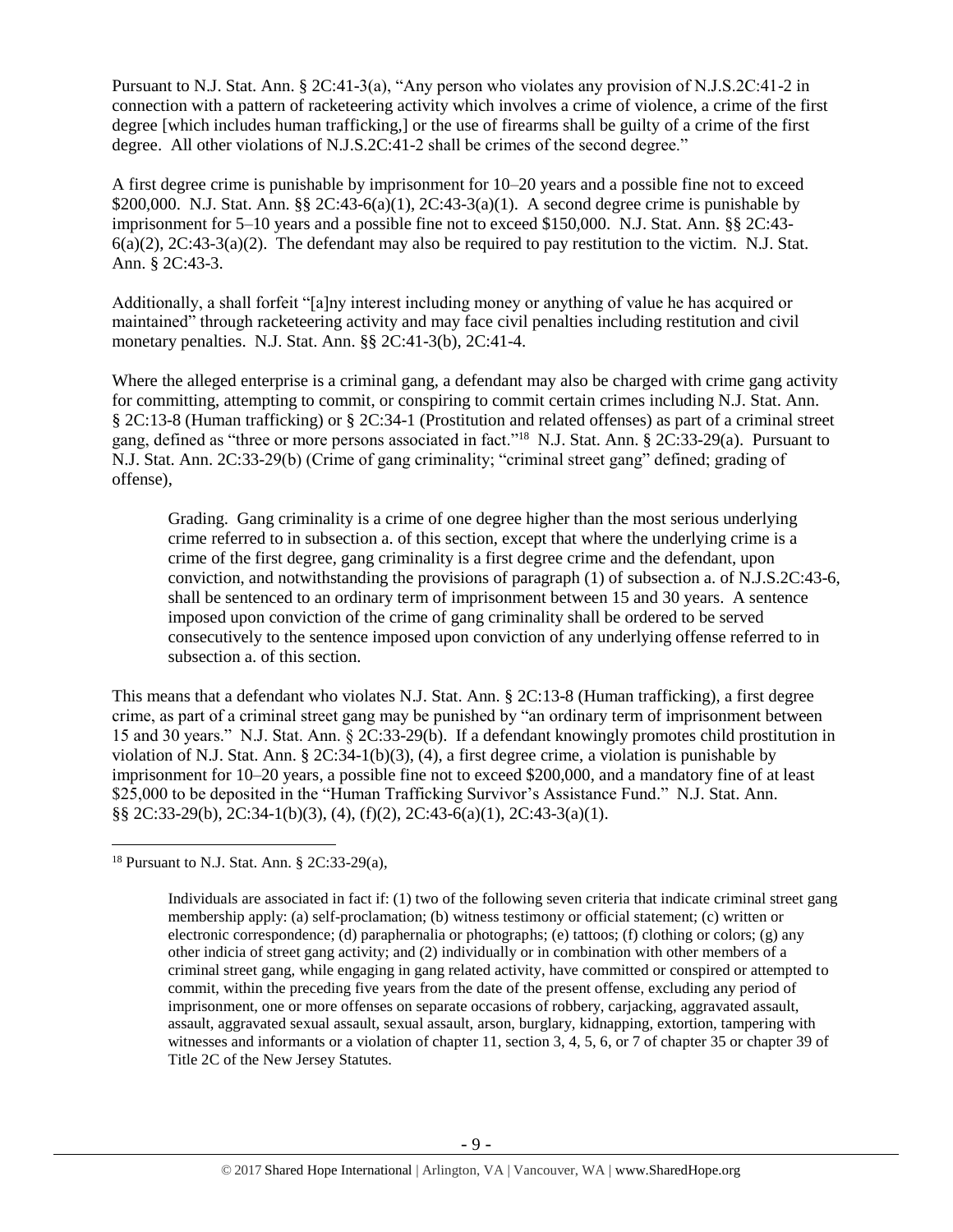#### **FRAMEWORK ISSUE 2: CRIMINAL PROVISIONS FOR DEMAND**

#### *Legal Components:*

- *2.1 The state sex trafficking law can be applied to buyers of commercial sex acts with a minor.*
- *2.2 Buyers of commercial sex acts with a minor can be prosecuted under commercial sexual exploitation of children (CSEC) laws.*
- *2.3 Solicitation laws differentiate buying sex acts with an adult and buying sex acts with a minor under 18.*
- *2.4 Penalties for buyers of commercial sex acts with minors are as high as federal penalties.*
- *2.5 Using the Internet or electronic communications to lure, entice, or purchase, or attempt to lure, entice, or purchase commercial sex acts with a minor is a separate crime or results in an enhanced penalty for buyers.*
- *2.6 No age mistake defense is permitted for a buyer of commercial sex acts with any minor under 18.*
- *2.7 Base penalties for buying sex acts with a minor under 18 are sufficiently high and not reduced for older minors.*
- *2.8 Financial penalties for buyers of commercial sex acts with minors are sufficiently high to make it difficult for buyers to hide the crime.*
- *2.9 Buying and possessing images of child sexual exploitation carries penalties as high as similar federal offenses.*

\_\_\_\_\_\_\_\_\_\_\_\_\_\_\_\_\_\_\_\_\_\_\_\_\_\_\_\_\_\_\_\_\_\_\_\_\_\_\_\_\_\_\_\_\_\_\_\_\_\_\_\_\_\_\_\_\_\_\_\_\_\_\_\_\_\_\_\_\_\_\_\_\_\_\_\_\_\_\_\_\_\_\_\_\_\_\_\_\_\_\_\_\_\_

*2.10 Convicted buyers of commercial sex acts with minors are required to register as sex offenders.* 

## *Legal Analysis:*

 $\overline{a}$ 

*2.1 The state sex trafficking law can be applied to buyers of commercial sex acts with a minor.*

N.J. Stat. Ann. § 2C:13-8 (Human trafficking) applies to buyers of sex with minors following federal precedent through the term "obtains."<sup>19</sup> N.J. Stat. Ann. § 2C:13-8(a)(3) provides, a person commits human trafficking if he or she "knowingly holds, recruits, lures, entices, harbors, transports, provides or obtains, by any means, a child under 18 years of age, to engage in sexual activity<sup>20</sup> as defined in paragraph (2) of subsection a. of N.J.S.2C:34–1 [Prostitution and related activities] . . . ."

Additionally, a buyer may be prosecuted under N.J. Stat. Ann. § 2C:13-9(a) (Human trafficking in the second degree), which states,

<sup>19</sup> *See United States v. Jungers*, 702 F.3d 1066 (8th Cir. 2013). In this case, the Eighth Circuit held that the federal sex trafficking law, 18 U.S.C. § 1591 (Sex trafficking of children or by force, fraud, or coercion) applies to buyers of sex with minors. Reversing a District of South Dakota ruling that Congress did not intend the string of verbs constituting criminal conduct under 18 U.S.C. § 1591(a)(1) ("recruits, entices, harbors, transports, provides, obtains, or maintains") to reach the conduct of buyers (United States v. Jungers, 834 F. Supp. 2d 930, 931 (D.S.D. 2011)), the Eighth Circuit concluded that 18 U.S.C. § 1591 does not contain "a latent exemption for purchasers" because buyers can "engage in at least some of the prohibited conduct." Jungers, 702 F. 3d 1066, 1072. Congress codified Jungers clarifying that the federal sex trafficking law is intended to apply to buyers in the Justice for Victims of Trafficking Act (JVTA) of 2015 Pub. L. No. 114-22, 129 Stat 227), enacted on May 29, 2015. The JVTA adds the terms "patronize" and "solicit" to the list of prohibited conduct and expressly states, "section 108 of this title amends section 1591 of title 18, United States Code, to add the words 'solicits or patronizes' to the sex trafficking statute making absolutely clear for judges, juries, prosecutors, and law enforcement officials that criminals who purchase sexual acts from human trafficking victims may be arrested, prosecuted, and convicted as sex trafficking offenders when this is merited by the facts of a particular case." Id. at Sec. 109. The Eighth Circuit decision in United States v. Jungers and the federal sex trafficking law as amended by the Justice for Victims of Trafficking Act establish persuasive authority when state courts interpret the string of verbs constituting prohibited conduct in state sex trafficking laws (in particular the term "obtains") to the extent such interpretation does not conflict with state case law.

<sup>&</sup>lt;sup>20</sup> See supra note [9](#page-4-0) for the definition of "sexual activity."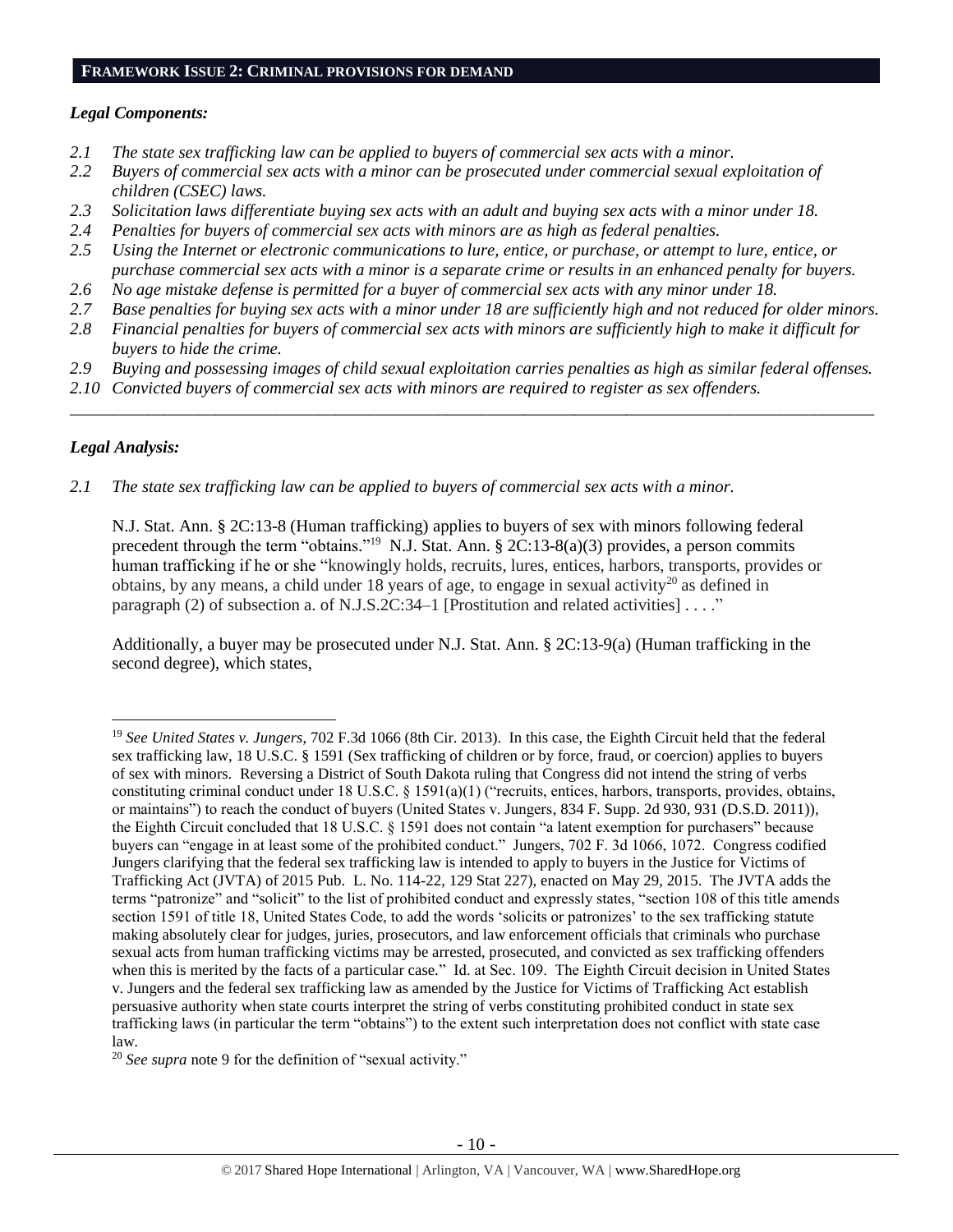a. A person commits a crime of the second degree if he:

. . . .

. . . . (2) procures or attempts to procure a person to engage in sexual activity as defined in paragraph (2) of subsection a. of N.J.S.2C:34–1 [Prostitution and related offenses] . . . whether for himself or another person, knowing that the person provided or to be provided was a victim of human trafficking, or under circumstances in which a reasonable person would conclude that there was a substantial likelihood that the person was a victim of human trafficking.<sup>21</sup>

(b) For the purposes of this paragraph, there shall be a rebuttable presumption that: (i) a person knew that a child under the age of 18 years of age procured to engage in sexual activity or for whom attempts were made to procure for that activity was a victim of human trafficking; and (ii) a reasonable person would conclude that there was a substantial likelihood that a child under the age of 18 years of age procured to engage in sexual activity or for whom attempts were made to procure for that activity was a victim of human trafficking.

. . . . c. (1) Notwithstanding any provision of law to the contrary, a person convicted for a violation of this section shall be sentenced to a term of imprisonment, which shall include a period of parole ineligibility of one-third to one-half of the term of imprisonment imposed or three years, whichever is greater. Notwithstanding the provisions of N.J.S.2C:43-3, the sentence for a conviction under this section shall include a fine in an amount of not less than \$15,000, which shall be collected as provided for the collection of fines and restitutions in section 3 of P.L.1979, c.396 (C.2C:46-4) and forwarded to the Department of the Treasury to be deposited in the "Human Trafficking Survivor's Assistance Fund" established by section 2 of P.L.2013, c.51 (C.52:17B-238).

(2) Additionally, upon a finding of guilt or entry of a guilty plea for a crime described under this section, the court shall direct any issuing State, county, or municipal governmental agency to revoke any license, permit, certificate, approval, registration, charter, or similar form of business or professional authorization required by law concerning the operation of that person's business or profession, if that business or profession was used in the course of the crime.

- 2.1.1 Recommendation: Amend N.J. Stat. Ann. § 2C:13-8 (Human trafficking) to clarify that buyer conduct is included as a violation of N.J. Stat. Ann. § 2C:13-8 (Human trafficking).
- *2.2 Buyers of commercial sex acts with a minor can be prosecuted under commercial sexual exploitation of children (CSEC) laws.*

N.J. Stat. Ann. § 2C:34-1(b)(7) (Prostitution and related offenses) specifically makes it a crime to buy sex with a child. Pursuant to N.J. Stat. Ann.  $\S 2C:34-1(b)(7)$ ,

A person commits an offense if:

 $\overline{a}$ 

. . . . (7) The actor knowingly engages in prostitution with a person under the age of 18, or if the actor enters into or remains in a house of prostitution for the purpose of engaging in sexual activity with a child under the age of 18, or if the actor solicits or requests a child under the age of 18 to engage in sexual activity . . . .

<sup>21</sup> *See supra* note [5](#page-2-0) for a full discussion of the *mens rea* required for a violation of N.J. Stat. Ann. § 2C:13-9.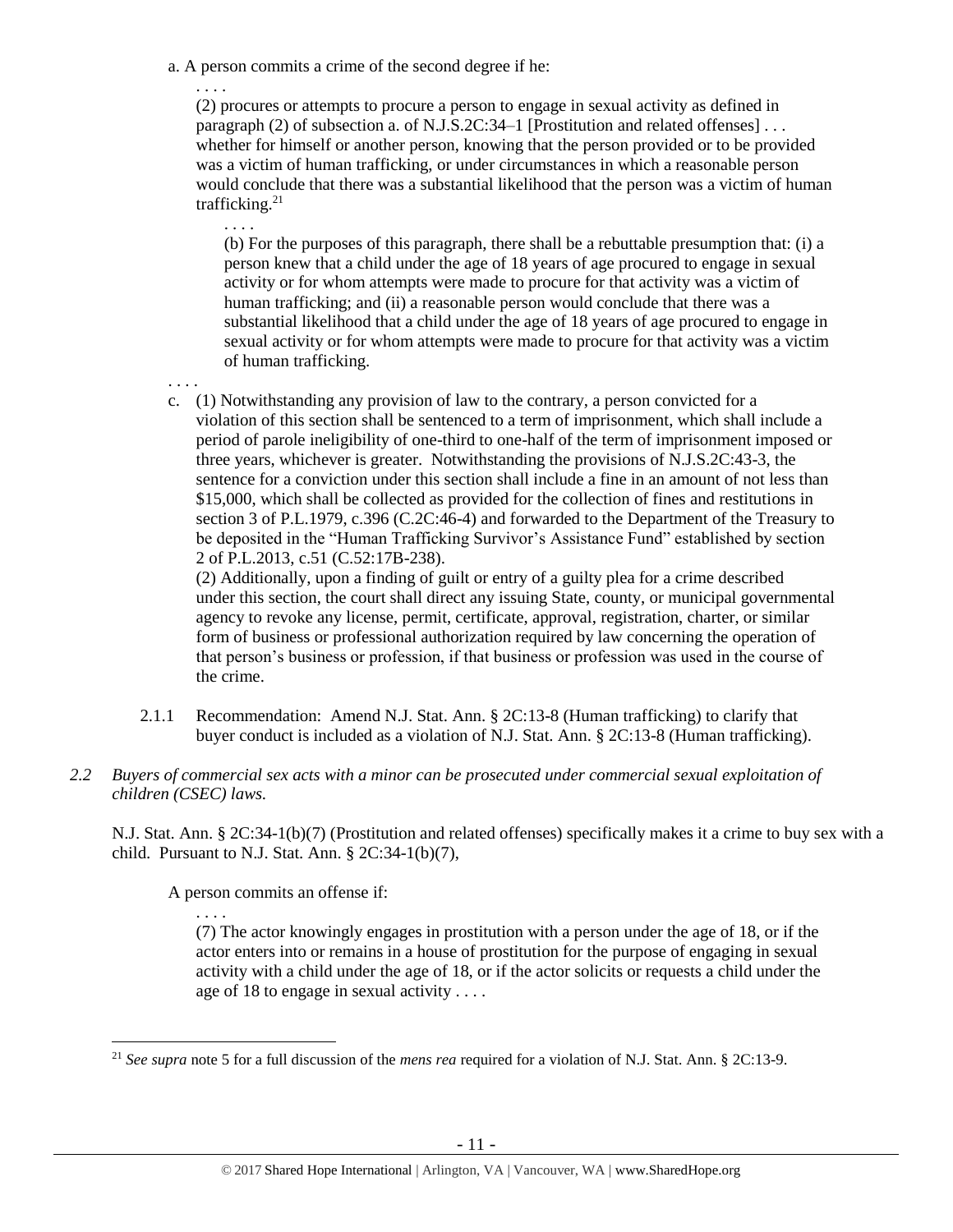A conviction under this section is punishable as a second degree crime by imprisonment for 5–10 years, a possible fine not to exceed \$150,000, and a mandatory fine of at least \$25,000 to be deposited in the "Human Trafficking Survivor's Assistance Fund." <sup>22</sup> N.J. Stat. Ann. §§ 2C:34-1(c)(1), (f)(2), 2C:43-6(a)(2), 2C:43-3(a)(2).

Several sexual offenses also could be used to prosecute certain buyers of commercial sex acts with a child.<sup>23</sup> These statutes, however, do not specifically criminalize the commercial sexual exploitation of a child and do not refer to N.J. Stat. Ann. § 2C:13-8 (Human trafficking).

# *2.3 Solicitation laws differentiate buying sex acts with an adult and buying sex acts with a minor under 18.*

New Jersey's solicitation laws differentiate between buying sex with adults and children. Under N.J. Stat. Ann. § 2C:34-1 (Prostitution and related offenses), a first conviction for engaging in prostitution as a patron, pursuant to subsection (b)(1) is punishable as a disorderly persons offense by imprisonment up to 6 months, a temporary loss of driver's license and a possible fine not to exceed \$1,000, with heightened penalties for second and subsequent convictions. N.J. Stat. Ann. §§ 2C:34-1(c)(5), 2C:43-8, 2C:43-3(c). In contrast, under N.J. Stat. Ann. § 2C:34-1(b)(7), a conviction for buying sex with an individual under 18 or soliciting an individual under 18 is punishable as a second degree crime by imprisonment for 5–10 years, a possible fine not to exceed \$150,000, and a mandatory fine of at least \$25,000 to be deposited in the "Human Trafficking Survivor's Assistance Fund." N.J. Stat. Ann. §§ 2C:34-1(c)(1), (f)(2), 2C:43-  $6(a)(2)$ ,  $2C:43-3(a)(2)$ .

# *2.4 Penalties for buyers of commercial sex acts with minors are as high as federal penalties.*

A conviction under N.J. Stat. Ann. § 2C:13-8(a)(3) (Human trafficking) is punishable by imprisonment for 20 years to life, and a buyer shall not be eligible for parole until 20 years have been served. N.J. Stat. Ann. § 2C:13-8(d). Buyers convicted under N.J. Stat. Ann. § 2C:13-8 also face a possible fine up to \$200,000 and a mandatory fine of not less than \$25,000 which is to be deposited in the "Human" Trafficking Survivor's Assistance Fund." <sup>24</sup> N.J. Stat. Ann. §§ 2C:13-8(b), (d).

To the extent that a buyer may be prosecuted under N.J. Stat. Ann. § 2C:13-9 (Human trafficking in the second degree), a conviction is punishable as a second degree crime by imprisonment for 5–10 years and a possible fine not to exceed \$150,000. N.J. Stat. Ann. §§ 2C:13-9(c)(1), 2C:43-6(a)(2), 2C:43-3(a)(2). An additional fine of no less than \$15,000 is imposed on violators of N.J. Stat. Ann. § 2C:13-9 which is to be deposited in the "Human Trafficking Survivor's Assistance Fund." N.J. Stat. Ann. § 2C:13-9(c)(1).

A conviction for buying sex with a child under N.J. Stat. Ann. § 2C:34-1(b)(7) (Prostitution and related offenses) is punishable as a second degree crime by imprisonment for 5–10 years, a possible fine not to exceed \$150,000, and a mandatory fine of at least \$25,000 to be deposited in the "Human Trafficking" Survivor's Assistance Fund." N.J. Stat. Ann. §§ 2C:34-1(c)(1), (f)(2), 2C:43-6(a)(2), 2C:43-3(a)(2).

Several sexual offenses could be used to prosecute certain buyers of commercial sex acts with a child but do not specifically criminalize the commercial sexual exploitation of a child, and do not refer to the

<sup>&</sup>lt;sup>22</sup> Under N.J. Stat. Ann. § 2C:43-3, "A person who has been convicted of an offense may be sentenced to pay a fine, to make restitution, or both . . . ."

<sup>&</sup>lt;sup>23</sup> See supra Component 1.2 for a full description of the sexual offense laws that may be used to prosecute certain buyers.

<sup>&</sup>lt;sup>24</sup> See supra Component 1.1 for a full description of fines and penalties applicable to convictions under N.J. Stat. Ann. § 2C:13-8(a) (Human trafficking).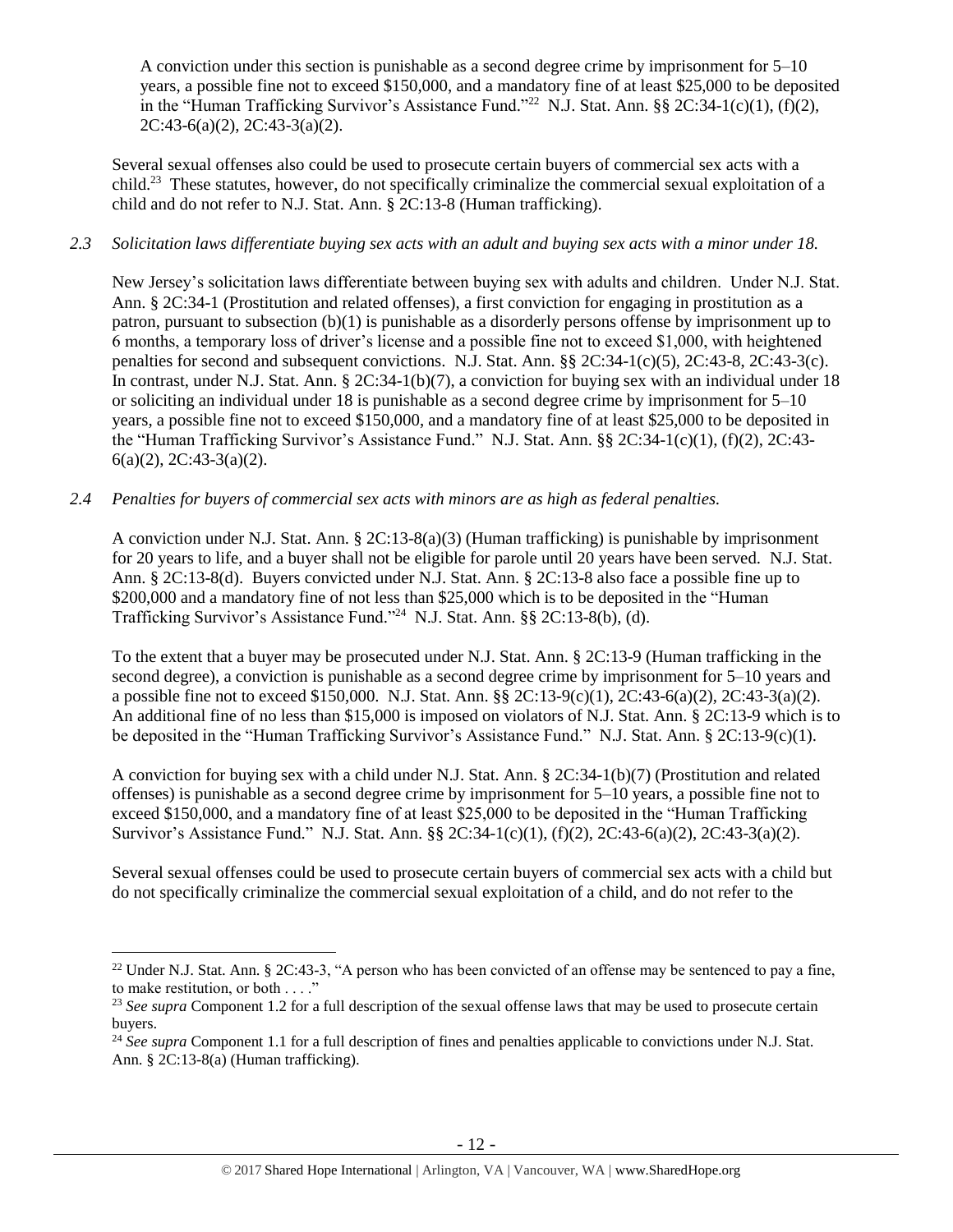human trafficking statute to bring these criminal offenses within the ambit of N.J. Stat. Ann. § 2C:13-  $8(a)(3)$  (Human trafficking).<sup>25</sup>

<span id="page-12-0"></span>In comparison, if the victim is under the age of 14, a conviction under the Trafficking Victims Protection Act  $(TVPA)^{26}$  for child sex trafficking is punishable by 15 years to life imprisonment and a fine not to exceed \$250,000. 18 U.S.C. §§ 1591(b)(1), 3559(a)(1), 3571(b)(3). If the victim is between the ages of 14–17, a conviction is punishable by 10 years to life imprisonment and a fine not to exceed \$250,000. 18 U.S.C. §§ 1591(b)(2),  $3559(a)(1)$ ,  $3571(b)(3)$ . A conviction is punishable by mandatory life imprisonment, however, if the buyer has a prior conviction for a federal sex offense<sup>27</sup> against a minor. 18 U.S.C. § 3559(e)(1). To the extent buyers can be prosecuted under other federal CSEC laws,<sup>28</sup> a conviction is punishable by penalties ranging from a fine not to exceed \$250,000 to life imprisonment and a fine not to exceed \$250,000.<sup>29</sup>

*2.5 Using the Internet or electronic communications to lure, entice, or purchase, or attempt to lure, entice, or purchase commercial sex acts with a minor is a separate crime or results in an enhanced penalty for buyers.*

Pursuant to N.J. Stat. Ann. § 2C:13-6(a) (Luring, enticing child by various means, attempts; crime of second degree; subsequent offense; mandatory imprisonment; definitions),

<span id="page-12-2"></span><span id="page-12-1"></span>A person commits a crime of the second degree if he attempts, via electronic<sup>30</sup> or any other means, to lure or entice a child<sup>31</sup> or one who he reasonably believes to be a child into a motor vehicle, structure<sup>32</sup> or isolated area, or to meet or appear at any other place, with a purpose to commit a criminal offense with or against the child.

 $\overline{a}$ 

an offense under section 1591 [18 USCS § 1591] (relating to sex trafficking of children), 2241 [18 USCS § 2241] (relating to aggravated sexual abuse), 2242 [18 USCS § 2242] (relating to sexual abuse),  $2244(a)(1)$  [18 USCS §  $2244(a)(1)$ ] (relating to abusive sexual contact),  $2245$  [18 USCS § 2245] (relating to sexual abuse resulting in death), 2251 [18 USCS § 2251] (relating to sexual exploitation of children), 2251A [18 USCS § 2251A] (relating to selling or buying of children), 2422(b) [18 USCS § 2422(b)] (relating to coercion and enticement of a minor into prostitution), or 2423(a) [18 USCS § 2423(a)] (relating to transportation of minors).

<sup>28</sup> 18 U.S.C. §§ 2251A(b) (Selling or buying of children), 2251(a) (Sexual exploitation of children), 2423(a) (Transportation of a minor with intent for minor to engage in criminal sexual activity), 2422(a) (Coercion and enticement), 2252(a)(2), (a)(4) (Certain activities relating to material involving the sexual exploitation of minors). <sup>29</sup> 18 U.S.C. §§ 2251A(b) (conviction punishable by imprisonment for 30 years to life and a fine), 2251(e) (conviction punishable by imprisonment for 15–30 years and a fine), 2423(a) (conviction punishable by imprisonment for 10 years to life and a fine), 2422(a) (conviction punishable by a fine, imprisonment up to 20 years, or both), 2252(b) (stating that a conviction under subsection (a)(2) is punishable by imprisonment for  $5-20$  years and a fine, while a conviction under subsection (a)(4) is punishable by imprisonment up to 10 years, a fine, or both); *see also* 18 U.S.C. §§ 3559(a)(1) (classifying all of the above listed offenses as felonies), 3571(b)(3) (providing a fine up to \$250,000 for any felony conviction).

 $32$  N.J. Stat. Ann. § 2C:13-6(b) defines "structure" as "any building, room, ship, vessel or airplane and also means any place adapted for overnight accommodation of persons, or for carrying on business therein, whether or not a person is actually present."

<sup>&</sup>lt;sup>25</sup> See supra Component 1.2 for a full description of the sexual offense laws that may be used to prosecute certain buyers.

<sup>&</sup>lt;sup>26</sup> Trafficking Victims Protection Act (TVPA) of 2000, Pub. L. No. 106-386, 114 Stat. 1464, 1466 (codified in scattered sections of 18 and 22 U.S.C.).

<sup>&</sup>lt;sup>27</sup> Pursuant to 18 U.S.C. § 3559(e)(2), "federal sex offense" is defined as

<sup>30</sup> N.J. Stat. Ann. § 2C: 13-6(b) states, "'Electronic means' includes, but is not limited to, the Internet."

 $31$  Pursuant to N.J. Stat. Ann. § 2C:13-6(b), a "child" is "a person less than 18 years old."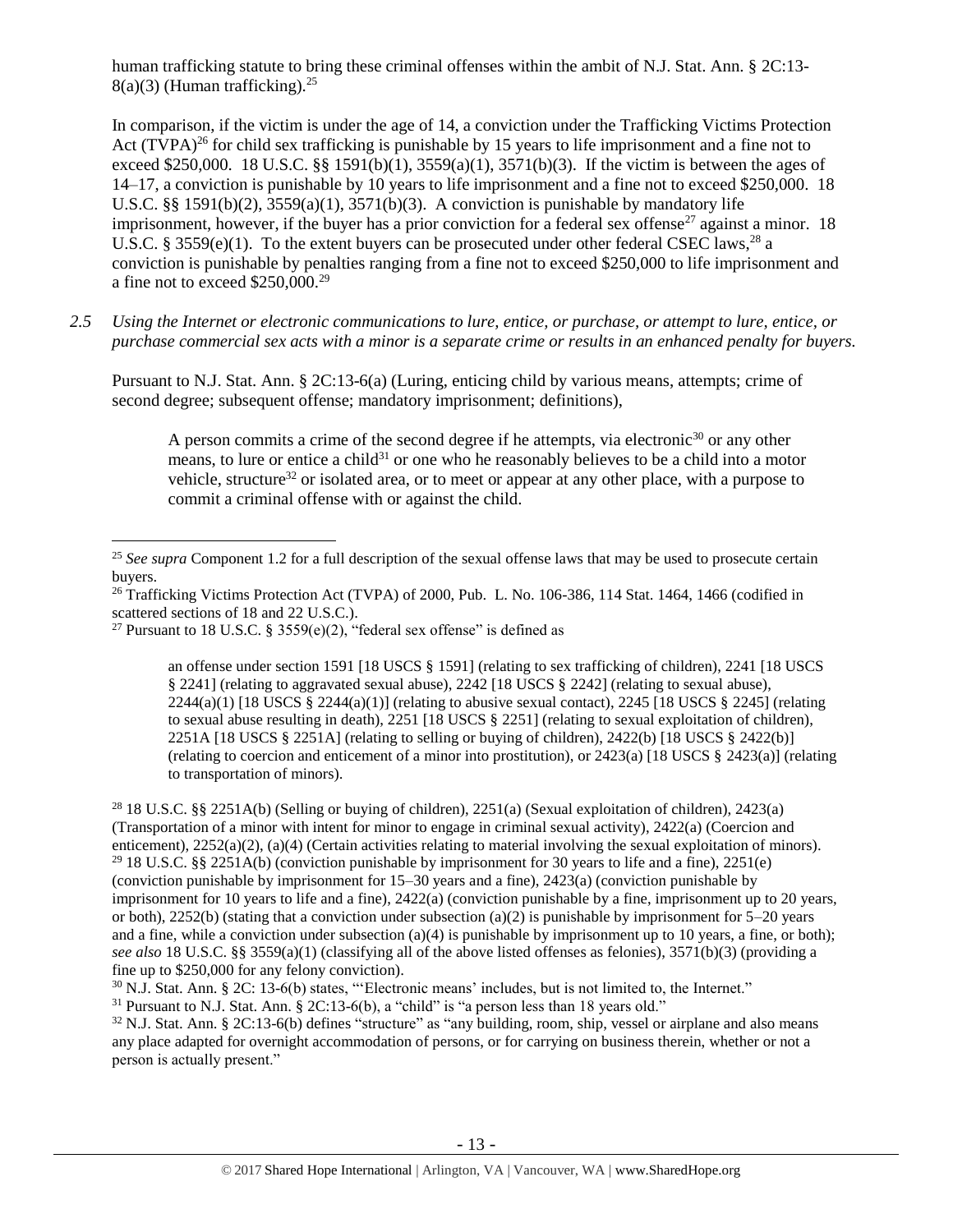<span id="page-13-0"></span>A conviction under N.J. Stat. Ann. § 2C:13-6(a) is punishable as a second degree crime by imprisonment for 5–10 years and a possible fine not to exceed \$150,000. N.J. Stat. Ann. §§ 2C:13-6(a), 2C:43-6(a)(2), 2C:43-3(a)(2).<sup>33</sup> Additionally, under N.J. Stat. Ann. § 2C:13-6(f), "The court may not suspend or make any other non-custodial disposition of any person sentenced pursuant to this section."

# *2.6 No age mistake defense is permitted for a buyer of commercial sex acts with any minor under 18.*

N.J. Stat. Ann. § 2C:13-8 (Human trafficking) prohibits a buyer from asserting a mistake of age defense for "engag[ing] in sexual activity" with a minor. N.J. Stat. Ann. § 2C:13-8(a)(3) specifies that a person commits the crime of human trafficking when that person "knowingly . . . obtains, by any means, a child under 18 years of age, to engage in sexual activity<sup>34</sup> ..., whether or not the actor mistakenly believed that the child was 18 years of age or older, even if that mistaken belief was reasonable.

However, N.J. Stat. Ann. § 2C:13-9(a)(2)(b) (Human trafficking in the second degree) establishes a rebuttable presumption that:

(i) a person knew that a child under the age of 18 years of age procured to engage in sexual activity or for whom attempts were made to procure for that activity was a victim of human trafficking; and

(ii) a reasonable person would conclude that there was a substantial likelihood that a child under the age of 18 years of age procured to engage in sexual activity or for whom attempts were made to procure for that activity was a victim of human trafficking.<sup>35</sup>

. . . . d. A person convicted of a second or subsequent offense under this section shall be sentenced to a term of imprisonment. Notwithstanding the provisions of subsection a. of N.J.S.2C:43-6 [Sentence of imprisonment for crime; ordinary terms; mandatory terms], the term of imprisonment shall include, unless the person is sentenced pursuant to the provisions of N.J.S.2C:43-7 [Sentence of imprisonment for crime; extended terms], a mandatory minimum term of one-third to one-half of the sentence imposed, or three years, whichever is greater, during which time the defendant shall not be eligible for parole. If the person is sentenced pursuant to N.J.S.2C:43-7, the court shall impose a minimum term of one-third to one-half of the sentence imposed, or five years, whichever is greater. The court may not suspend or make any other non-custodial disposition of any person sentenced as a second or subsequent offender pursuant to this section.

. . . .

e. A person convicted of an offense under this section who has previously been convicted of a violation of N.J.S.2C:14-2 [Sexual assault], subsection a. of N.J.S.2C:14-3 [Aggravated criminal sexual contact; criminal sexual contact] or N.J.S.2C:24-4 [Endangering welfare of children] shall be sentenced to a term of imprisonment. Notwithstanding the provisions of subsection a. of N.J.S.2C:43-6, the term of imprisonment shall include, unless the person is sentenced pursuant to the provisions of N.J.S.2C:43-7, a mandatory minimum term of five years, during which time the defendant shall not be eligible for parole. The court may not suspend or make any other non-custodial disposition of any person sentenced pursuant to this section.

. . . .

<sup>35</sup> *See supra* note [5](#page-2-0) for a full discussion of the *mens rea* required for a conviction under N.J. Stat. Ann. § 2C:13-  $9(a)(2)$ .

 $\overline{a}$ <sup>33</sup> Additional penalties may be imposed for second or subsequent convictions. Under N.J. Stat. Ann. § 2C:13-6,

<sup>34</sup> *See supra* note [9](#page-4-0) for the definition of "sexual activity".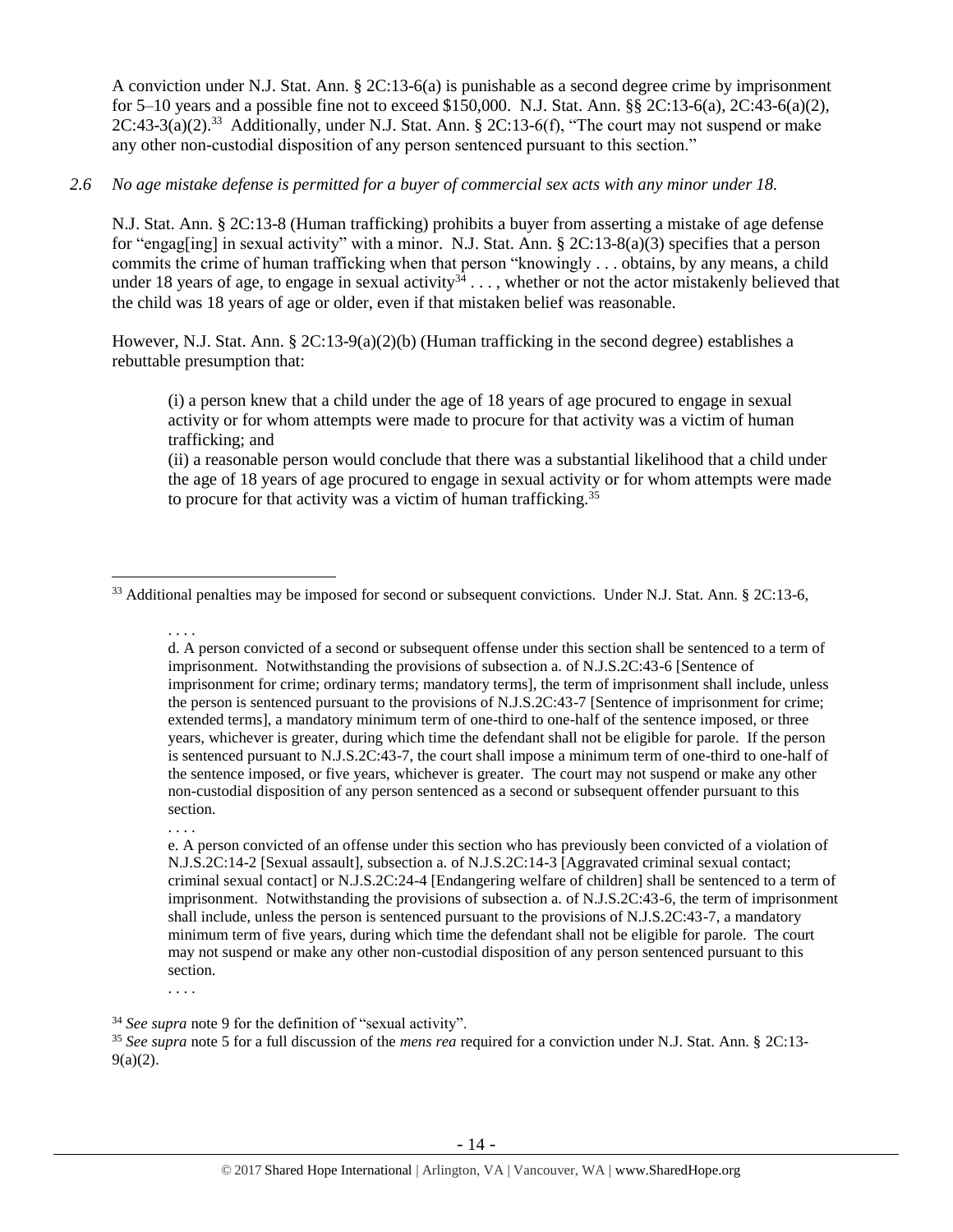New Jersey does not allow a buyer of commercial sex to assert a mistake of age defense for the crime of prostitution. N.J. Stat. Ann. § 2C:34-1(b)(7) (Prostitution and related offenses) states, in part, "It shall be no defense to a prosecution under this paragraph that the actor mistakenly believed that the child was 18 years of age or older, even if such mistaken belief was reasonable."

*2.7 Base penalties for buying sex acts with a minor under 18 are sufficiently high and not reduced for older minors.*

New Jersey's buyer-applicable trafficking and CSEC laws do not stagger penalties based on a minor's age and provide sufficiently high penalties. A conviction under N.J. Stat. Ann. § 2C:13-8(a)(3) (Human trafficking) is punishable by imprisonment for 20 years to life, while a conviction under N.J. Stat. Ann. § 2C:13-9 (Human trafficking in the second degree) or § 2C:34-1(b)(7) (Prostitution and related offenses) is punishable by imprisonment for 5–10 years. N.J. Stat. Ann. §§ 2C:13-8(d), 2C:13-9(c)(1), 2C:34-1(c)(1),  $2C:43-6(a)(2)$ .

*2.8 Financial penalties for buyers of commercial sex acts with minors are sufficiently high to make it difficult for buyers to hide the crime.* 

Buyers of commercial sex with children are subject to fines, restitution, and asset forfeiture. A buyer convicted under N.J. Stat. Ann. § 2C:13-8 (Human trafficking) is subject to a possible fine up to \$200,000 and a mandatory fine of not less than \$25,000 which is to be deposited in the "Human Trafficking Survivor's Assistance Fund."<sup>36</sup> N.J. Stat. Ann. §§ 2C:13-8(b), (d), 2C:43-3(a)(2).

Additionally, the buyer shall be ordered to make restitution to any victim. Pursuant to N.J. Stat. Ann. § 2C:13-8(e), the court shall award the greater of

(1) the gross income or value to the defendant of the victim's labor or services; or (2) the value of the victim's labor or services as determined by the "New Jersey Prevailing Wage Act," P.L.1963, c. 150 (C.34:11–56.25 et seq.), the "New Jersey State Wage and Hour Law," P.L.1966, c. 113 (C.34:11–56a et seq.), the Seasonal Farm Labor Act, P.L.1945, c. 71 (C.34:9A– 1 et seq.), the laws concerning the regulation of child labor in chapter 2 of Title 34 of the Revised Statutes, or any other applicable State law, and the "Fair Labor Standards Act of 1938," 29 U.S.C. s.201 et seq., or any other applicable federal law.

A conviction under N.J. Stat. Ann. § 2C:13-9 (Human trafficking in the second degree) is punishable as a second degree crime by a possible fine not to exceed \$150,000. N.J. Stat. Ann. §§ 2C:13-9(c)(1), 2C:43- 3(a)(2). An additional fine of no less than \$15,000 is imposed on violators of N.J. Stat. Ann. § 2C:13-9 which is to be deposited in the "Human Trafficking Survivor's Assistance Fund." N.J. Stat. Ann.  $$2C:13-9(c)(1).$ 

Under N.J. Stat. Ann. § 2C:34-1(b)(7) (Prostitution and related offenses), a second degree crime, a buyer may face a fine up to \$150,000, a possible fine of \$150,000, and a mandatory fine of at least \$25,000 to be deposited in the "Human Trafficking Survivor's Assistance Fund." N.J. Stat. Ann. §§ 2C:34-1(c)(2), (f)(2), 2C:43-3(a)(2). For a violation of N.J. Stat. Ann. § 2C:13-6(a) (Luring, enticing child by various means, attempts; crime of second degree; subsequent offense; mandatory imprisonment; definitions) a buyer may face a fine up to \$150,000 and a sentence to pay restitution to the victim, or both. N.J. Stat. Ann. §§ 2C:13-6(a), 2C:43-3(a)(2).

 $\overline{a}$ <sup>36</sup> *See supra* Component 1.1 for a full description of fines and penalties applicable to convictions under N.J. Stat. Ann. § 2C:13-8(a) (Human trafficking).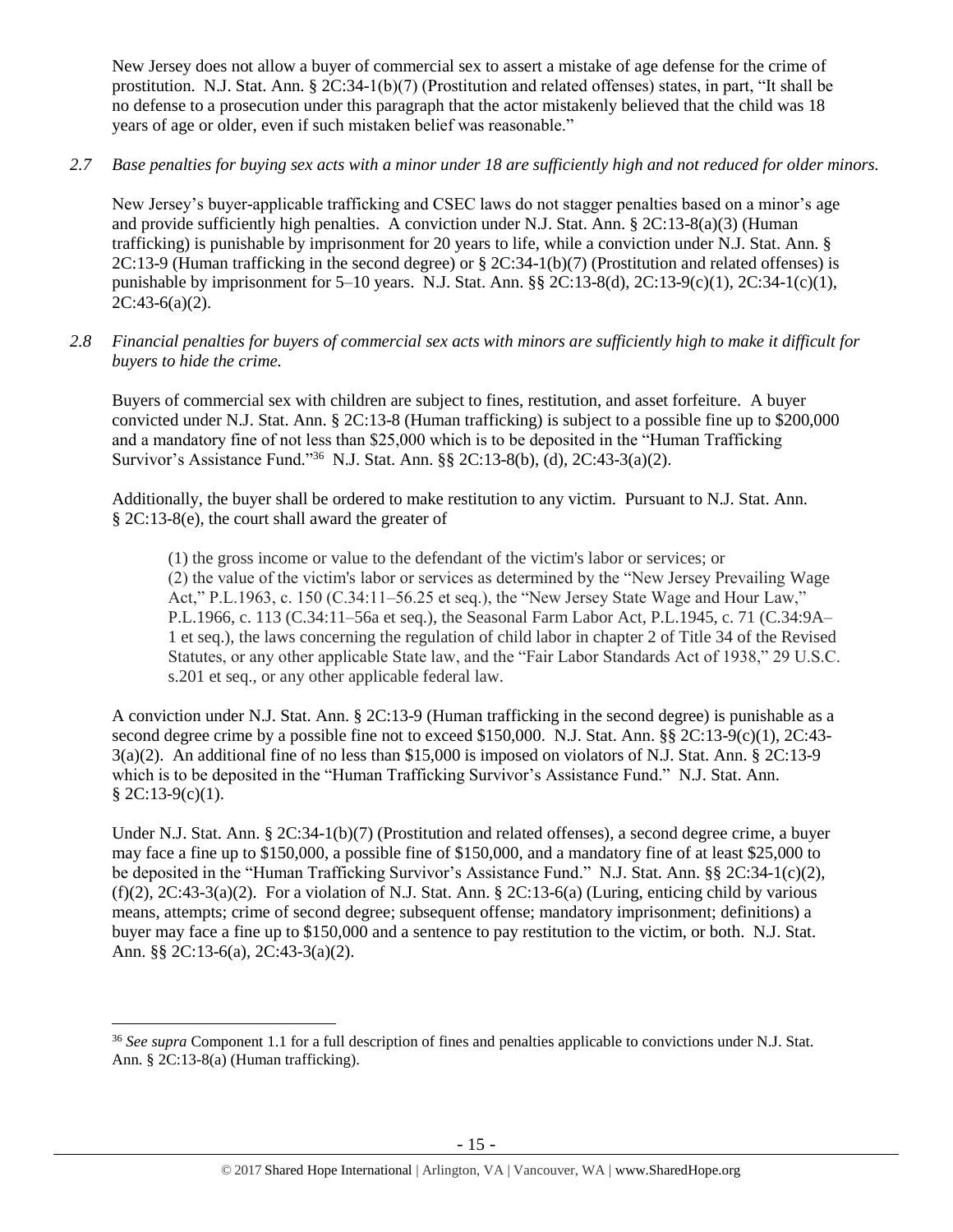Additionally, buyers face mandatory asset forfeiture pursuant to N.J. Stat. Ann. § 2C:64-1(a) (Property subject to forfeiture), including

. . . . (2) All property which has been, or is intended to be, utilized in furtherance of an unlawful activity, including, but not limited to, conveyances intended to facilitate the perpetration of illegal acts, or buildings or premises maintained for the purposes of committing offenses against the State.

(3) Property which has become or is intended to become an integral part of illegal activity, including, but not limited to, money which is earmarked for use as financing for an illegal gambling enterprise.

(4) Proceeds of illegal activities, including, but not limited to, property or money obtained as a result of the sale of prima facie contraband as defined by subsection a. (1), proceeds of illegal gambling, prostitution, bribery and extortion.

Property subject to forfeiture "may be seized by the State or any law enforcement officer as evidence pending a criminal prosecution pursuant to section 2C:64-4 or, when no criminal proceeding is instituted, upon process issued by any court of competent jurisdiction over the property, except that seizure without such process may be made when not inconsistent with the Constitution of this State or the United States, and when (1) The article is prima facie contraband; or, (2) The property subject to seizure poses an immediate threat to the public health, safety or welfare." N.J. Stat. Ann. §2C:64-1(b). With the exception of *prima facie* contraband, forfeiture proceedings are civil in nature. N. J. Stat. An. §2C: 64-3. Disposal of forfeited property is governed by N.J. Stat. Ann. §2C: 64-6, which states, in part,

The prosecutor or the Attorney General, whichever is prosecuting the case, shall divide the forfeited property, any proceeds resulting from the forfeiture or any money seized pursuant to this chapter with any other entity where the other entity's law enforcement agency participated in the surveillance, investigation, arrest or prosecution resulting in the forfeiture, in proportion to the other entity's contribution to the surveillance, investigation, arrest or prosecution resulting in the forfeiture, as determined in the discretion of the prosecutor or the Attorney General, whichever is prosecuting the case. Notwithstanding any other provision of law, such forfeited property and proceeds shall be used solely for law enforcement purposes, and shall be designated for the exclusive use of the law enforcement agency which contributed to the surveillance, investigation, arrest or prosecution resulting in the forfeiture.

A buyer may also have to pay a \$500 fee for a court ordered "Prostitution Offender Program."<sup>37</sup> Pursuant to N.J. Stat. Ann. § 2C:13-9(b),

In addition to any fine, fee, assessment, or penalty authorized under the provisions of Title 2C of the New Jersey Statutes, a person convicted of an offense of engaging in prostitution as a patron pursuant to paragraph (1) of subsection b. of N.J.S.2C:34–1 [Prostitution and related offenses] shall be assessed, if ordered to participate in the "Prostitution Offender Program," a fee of \$500.

<sup>37</sup> Pursuant to N.J. Stat. Ann. § 2C:13-9(d)(2), the program shall include information intended to increase the person's awareness of:

<sup>(</sup>a) the causes of prostitution and its relationship to human trafficking;

<sup>(</sup>b) the health risks connected with prostitution, including the risk of transmittable diseases;

<sup>(</sup>c) the consequences of convictions for prostitution or human trafficking, including penalties for subsequent convictions; and

<sup>(</sup>d) the pervasiveness of human trafficking and the effects of human trafficking on its victims.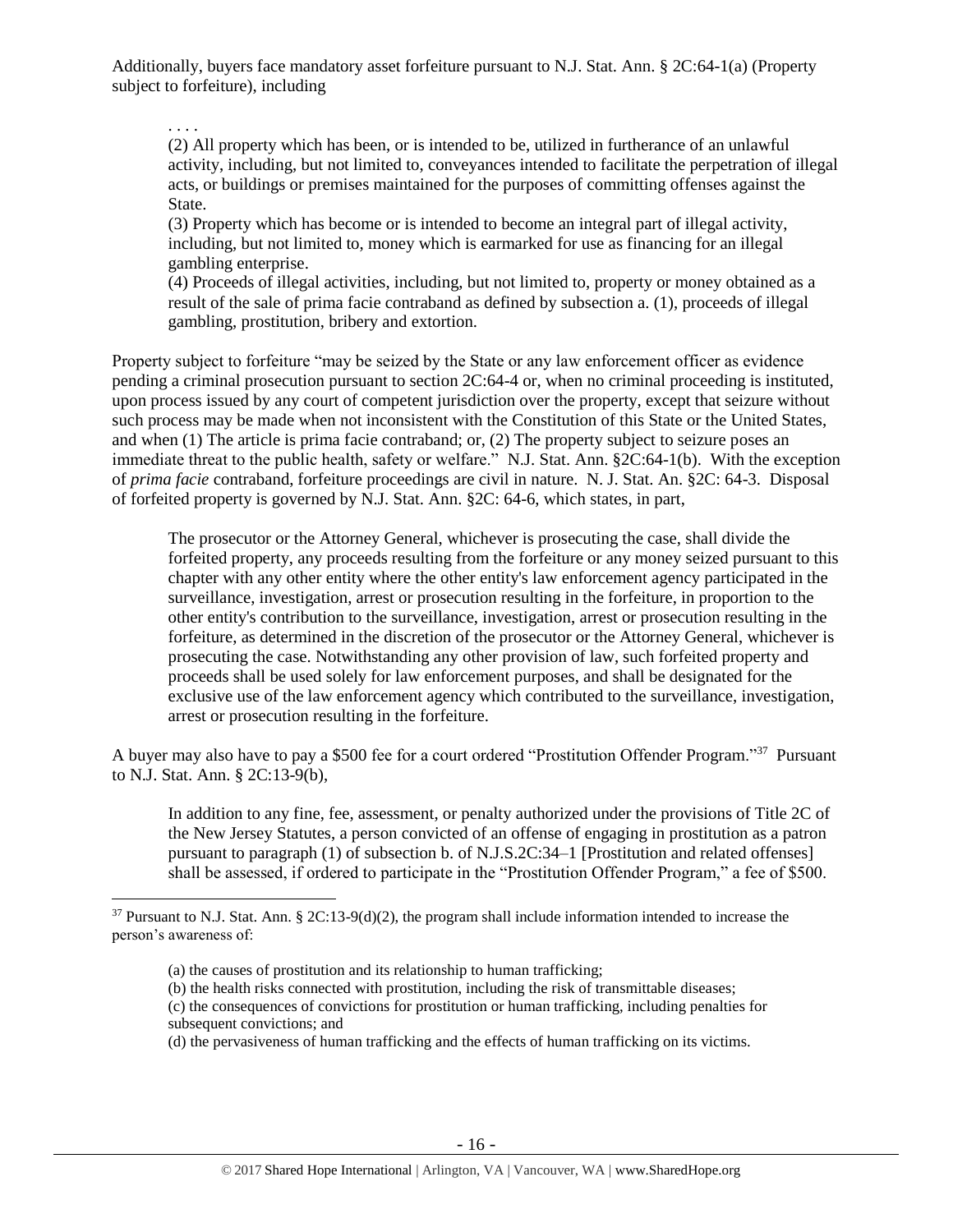Lastly, a buyer is subject to forfeiture of business or professional licenses used in the commission of the crime if convicted under N.J. Stat. Ann. § 2C:13-9 (Human trafficking in the second degree). N.J. Stat. Ann. § 2C:13-9(c)(2) provides,

the court shall direct any issuing State, county, or municipal governmental agency to revoke any license, permit, certificate, approval, registration, charter, or similar form of business or professional authorization required by law concerning the operation of that person's business or profession, if that business or profession was used in the course of the crime.

#### *2.9 Buying and possessing images of child sexual exploitation carries penalties as high as similar federal offenses.*

Possessing images of child sexual exploitation (ICSE) is criminalized under N.J. Stat. Ann. § 2C:24-  $4(b)(5)^{38}$  (Endangering welfare of children), which states,

(a) A person commits a crime if, by any means, including but not limited to the Internet, he: (i) knowingly distributes an item depicting the sexual exploitation or abuse of a child; (ii) knowingly possesses an item depicting the sexual exploitation or abuse of a child with the intent to distribute that item; or

(iii) knowingly stores or maintains an item depicting the sexual exploitation or abuse of a child using a file-sharing program which is designated as available for searching by or copying to one or more other computers.

. . . A violation of this subparagraph that involves 1,000 or more items depicting the sexual exploitation or abuse of a child is a crime of the first degree; otherwise it is a crime of the second degree . . . .

(b) (i) A person commits a crime of the first degree if he knowingly possesses, knowingly views, or knowingly has under his control, through any means, including the Internet, 100,000 or more items depicting the sexual exploitation or abuse of a child.<sup>39</sup>

(ii) A person commits a crime of the second degree if he knowingly possesses, knowingly views, or knowingly has under his control, through any means, including the Internet, at least 1,000 but less than 100,000 items depicting the sexual exploitation of a child.

(iii) A person commits a crime of the third degree if he knowingly possesses, knowingly views, or knowingly has under his control, through any means, including the Internet, less than 1,000 items depicting the sexual exploitation of a child.

. . . .

Distributing, possessing with intent to distribute, or storing less than 1,000 items depicting the sexual exploitation or abuse of a child is punishable as a second degree crime by imprisonment for 5–10 years and a possible fine not to exceed \$150,000. N.J. Stat. Ann. § 2C:24-4(b)(5)(a), 2C:43-6(a)(2), 2C:43- 3(a)(2). A violation involving 1,000 or more items is punishable as a first degree crime by imprisonment for 10–20 years and a possible fine not to exceed \$200,000. N.J. Stat. Ann. §§ 2C:24-4(b)(5)(a), 2C:43-  $6(a)(1), 2C:43-3(a)(1).$ 

<sup>38</sup> *See supra* note [10.](#page-4-1)

<sup>&</sup>lt;sup>39</sup> Pursuant to N.J. Stat. Ann. § 2C:24-4(b)(1), "item depicting the sexual exploitation of a child" means

a photograph, film, video, an electronic, electromagnetic or digital recording, an image stored or maintained in a computer program or file or in a portion of a file, or any other reproduction or reconstruction which:

<sup>(</sup>a) depicts a child engaging in a prohibited sexual act or in the simulation of such an act; or (b) portrays a child in a sexually suggestive manner.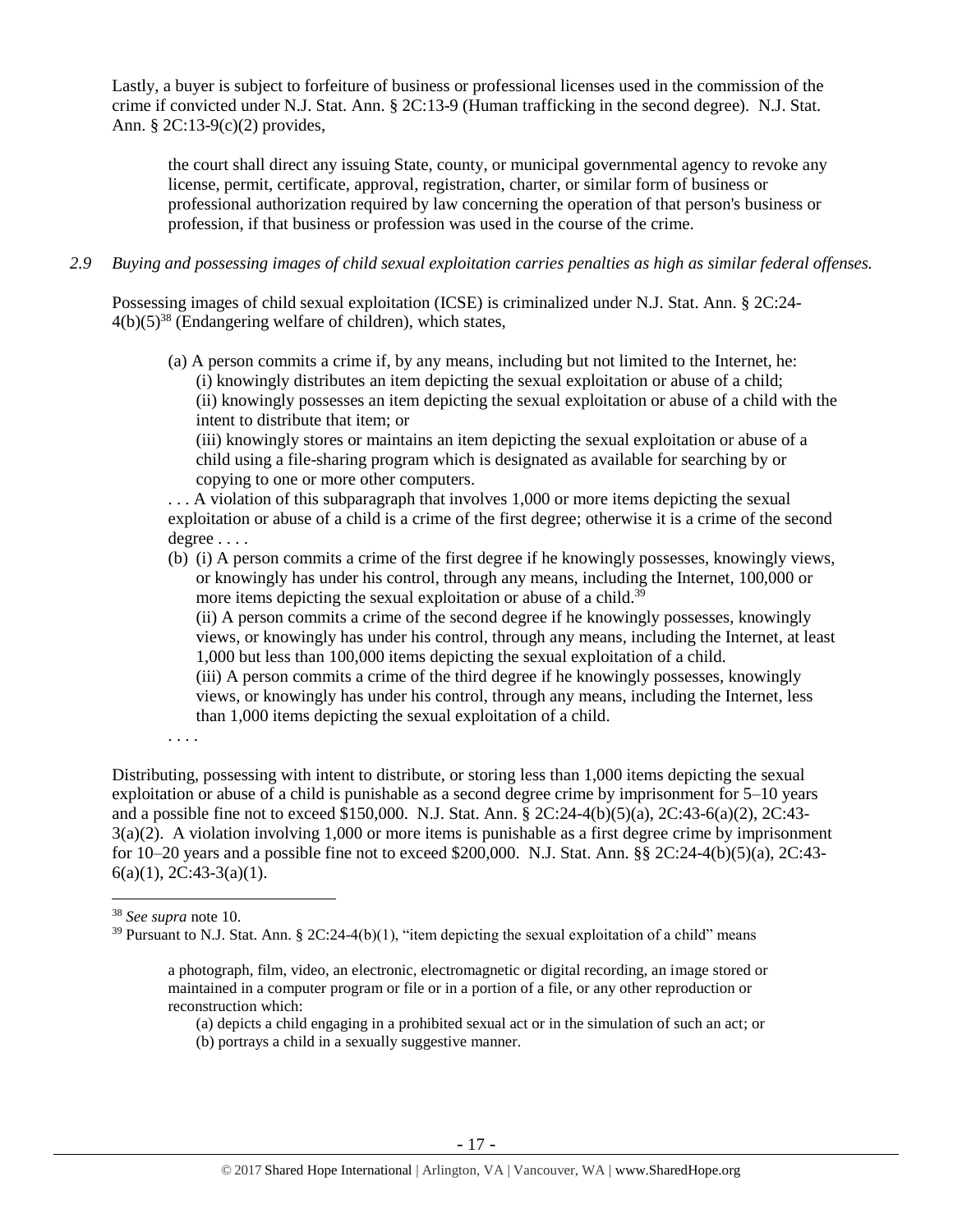Possessing less than 1,000 items depicting the sexual exploitation or abuse of a child is punishable as a third degree crime by imprisonment for 3–5 years and a possible fine not to exceed \$15,000. N.J. Stat. Ann. §§ 2C:24-4(b)(5)(b)(iii), 2C:43-6(a)(3), 2C: 43-3(b)(1). A violation involving 1,000–99,999 items is punishable as a second degree crime by imprisonment for 5–10 years and a possible fine not to exceed \$150,000. N.J. Stat. Ann. §§ 2C:24-4(b)(5)(b)(ii), 2C:43-6(a)(2), 2C:43-3(a)(2). Finally, a violation involving more than 100,000 items is punishable as a first degree crime by imprisonment for 10–20 years and a possible fine not to exceed \$200,000. N.J. Stat. Ann. §§ 2C:24-4(b)(5)(b)(i), 2C:43-6(a)(1), 2C:43-  $3(a)(1)$ .

In comparison, a federal conviction for possession of  $ICSE<sup>40</sup>$  is generally punishable by imprisonment for 5–20 years and a fine not to exceed \$250,000.<sup>41</sup> Subsequent convictions, however, are punishable by imprisonment up to 40 years and a fine not to exceed \$250,000.<sup>42</sup>

2.9.1 Recommendation: Raise the penalties for violating N.J. Stat. Ann. § 2C:24-4(b)(5)(b) (Endangering welfare of children) to reflect the seriousness of the offenses.

## *2.10 Convicted buyers of commercial sex acts with minors are required to register as sex offenders.*

Those convicted of buying sex with a child under N.J. Stat. Ann. § 2C:34-1(a)(7) (Prostitution and related offenses) are not required to register as convicted sex offenders under current sex offender registration laws. N.J. Stat. Ann. § 2C:7-2. However, other crimes applicable to buyers require registration. Pursuant to N.J. Stat. Ann. § 2C:7-2(a),  $(b)^{43}$  (Registration of sex offenders; definition; requirements; penalties),

- a. (1) A person who has been convicted, adjudicated delinquent or found not guilty by reason of insanity for commission of a sex offense as defined in subsection b. of this section shall register as provided in subsections c. and d. of this section.
- b. For the purposes of this act a sex offense shall include the following:

<span id="page-17-0"></span>. . . .

 $\overline{a}$ 

(1) Aggravated sexual assault, sexual assault, aggravated criminal sexual contact . . . or an attempt to commit any of these crimes if the court found that the offender's conduct was

<sup>41</sup> 18 U.S.C. §§ 2252(b) (stating that a conviction under subsection (a)(2) is punishable by imprisonment for 5–20 years and a fine, while a conviction under subsection (a)(4) is punishable by imprisonment up to 10 years, a fine, or both), 2252A(b)(1) (a conviction is punishable by imprisonment for 5–20 years and a fine), 1466A(a), (b) (stating that a conviction under subsection (a) is "subject to the penalties provided in section  $2252A(b)(1)$ ," imprisonment for 5–20 years and a fine, while a conviction under subsection (b) is "subject to the penalties provided in section 2252A(b)(2)," imprisonment up to 10 years, a fine, or both); *see also* 18 U.S.C. §§ 3559(a)(1) (classifying all of the above listed offenses as felonies), 3571(b)(3) (providing a fine up to \$250,000 for any felony conviction).

<sup>43</sup> The text of N.J. Stat. Ann. § 2C:7-2 cited here and elsewhere in this report includes amendments made by the enactment of Senate Bill 3219 during the 2017 Regular Session of the 217th Legislature of the State of New Jersey (effective February 1, 2017).

<sup>&</sup>lt;sup>40</sup> 18 U.S.C. §§ 2252(a)(2), (a)(4) (Certain activities relating to material involving the sexual exploitation of minors),  $2252A(a)(2)$ –(3) (Certain activities relating to material constituting or containing child pornography), 1466A(a), (b) (Obscene visual representations of the sexual abuse of children).

<sup>&</sup>lt;sup>42</sup> 18 U.S.C. §§ 2252(b) (stating if a person has a prior conviction under subsection (a)(2), or a list of other statutes, a conviction is punishable by a fine and imprisonment for 15–40 years, but if a person has a prior conviction under subsection (a)(4), or a list of other statutes, a conviction is punishable by a fine and imprisonment for  $10-20$  years),  $2252A(b)(1)$  (stating if a person has a prior conviction under subsection (a)(2), (a)(3), or a list of other statutes, a conviction is punishable by a fine and imprisonment for  $15-40$  years),  $1466A(a)$ , (b) (stating that the penalty scheme for section 2252A(b) applies); *see also* 18 U.S.C. §§ 3559(a)(1) (classifying all of the above listed offenses as felonies), 3571(b)(3) (providing a fine up to \$250,000 for any felony conviction).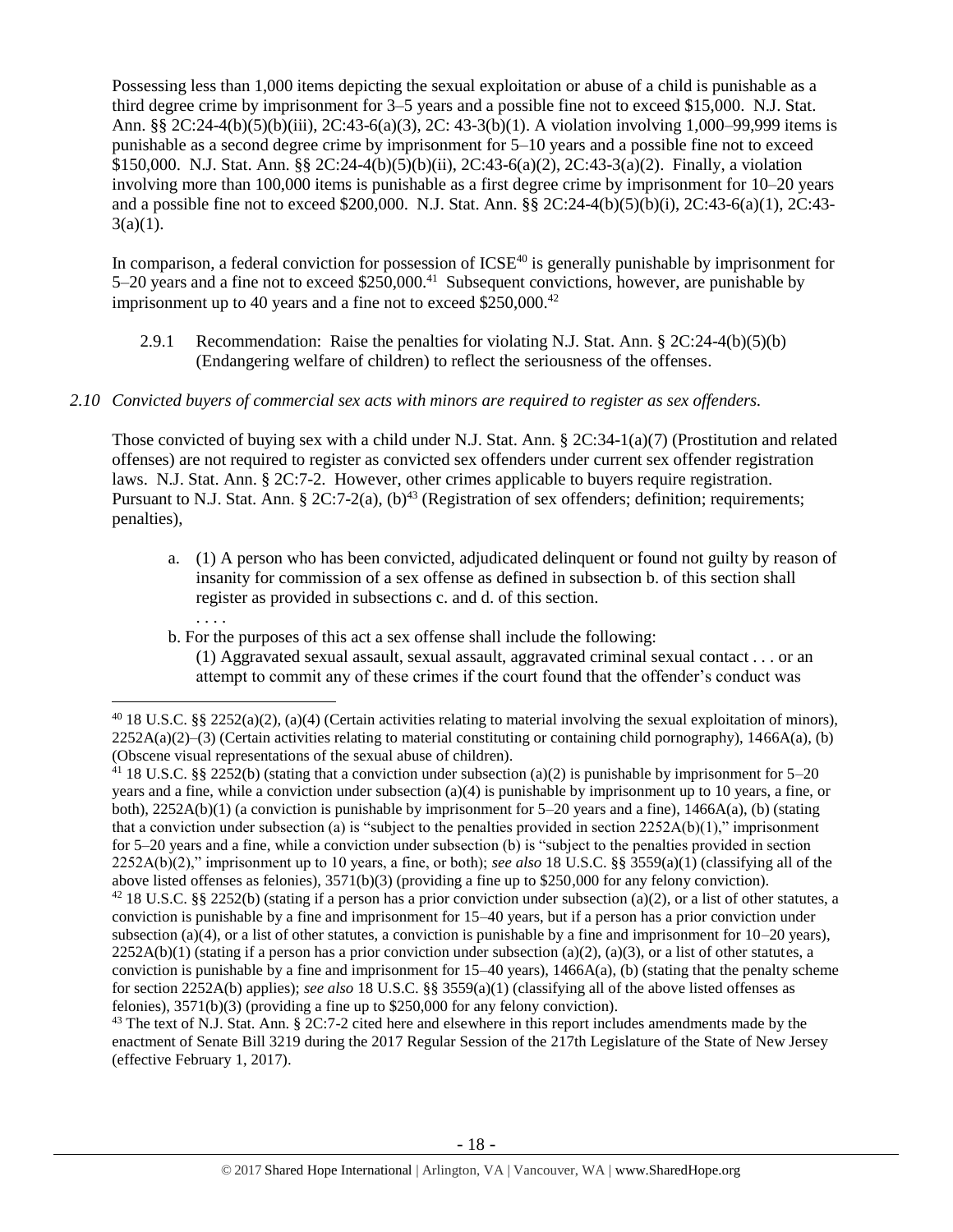characterized by a pattern of repetitive, compulsive behavior, regardless of the date of the commission of the offense or the date of conviction;

(2) A conviction, adjudication of delinquency, or acquittal by reason of insanity for aggravated sexual assault; sexual assault; aggravated criminal sexual contact; . . . ; endangering the welfare of a child pursuant to paragraph (3) or (4), subparagraph (a), or subsubparagraph (i) or (ii) of subparagraph (b) of paragraph (5) of subsection b. of N.J.S.2C:24-4; luring or enticing pursuant to section 1 of P.L.1993, c.291 (C.2C:13-6); criminal sexual contact pursuant to N.J.S.2C:14-3 b. if the victim is a minor; ... or an attempt to commit any of these enumerated offenses if the conviction, adjudication of delinquency or acquittal by reason of insanity is entered on or after the effective date [Oct. 31, 1994] of this act or the offender is serving a sentence of incarceration, probation, parole or other form of community supervision as a result of the offense or is confined following acquittal by reason of insanity or as a result of civil commitment on the effective date [Oct. 31, 1994] of this act; (3) A conviction, adjudication of delinquency or acquittal by reason of insanity for an offense similar to any offense enumerated in paragraph (2) or a sentence on the basis of criteria similar to the criteria set forth in paragraph (1) of this subsection entered or imposed under the laws of the United States, this State, or another state. . . . .

2.10.1 Recommendation: Amend N.J. Stat. Ann. § 2C:7-2(b) (Registration of sex offenders; definition; requirements; penalties) to include N.J. Stat. Ann. § 2C:34-1(b)(7) (Prostitution and related offenses) and § 2C:13-8 (Human trafficking) as sex offenses for which a person convicted or pleading guilty to the crime would be required to register if the victim is a child.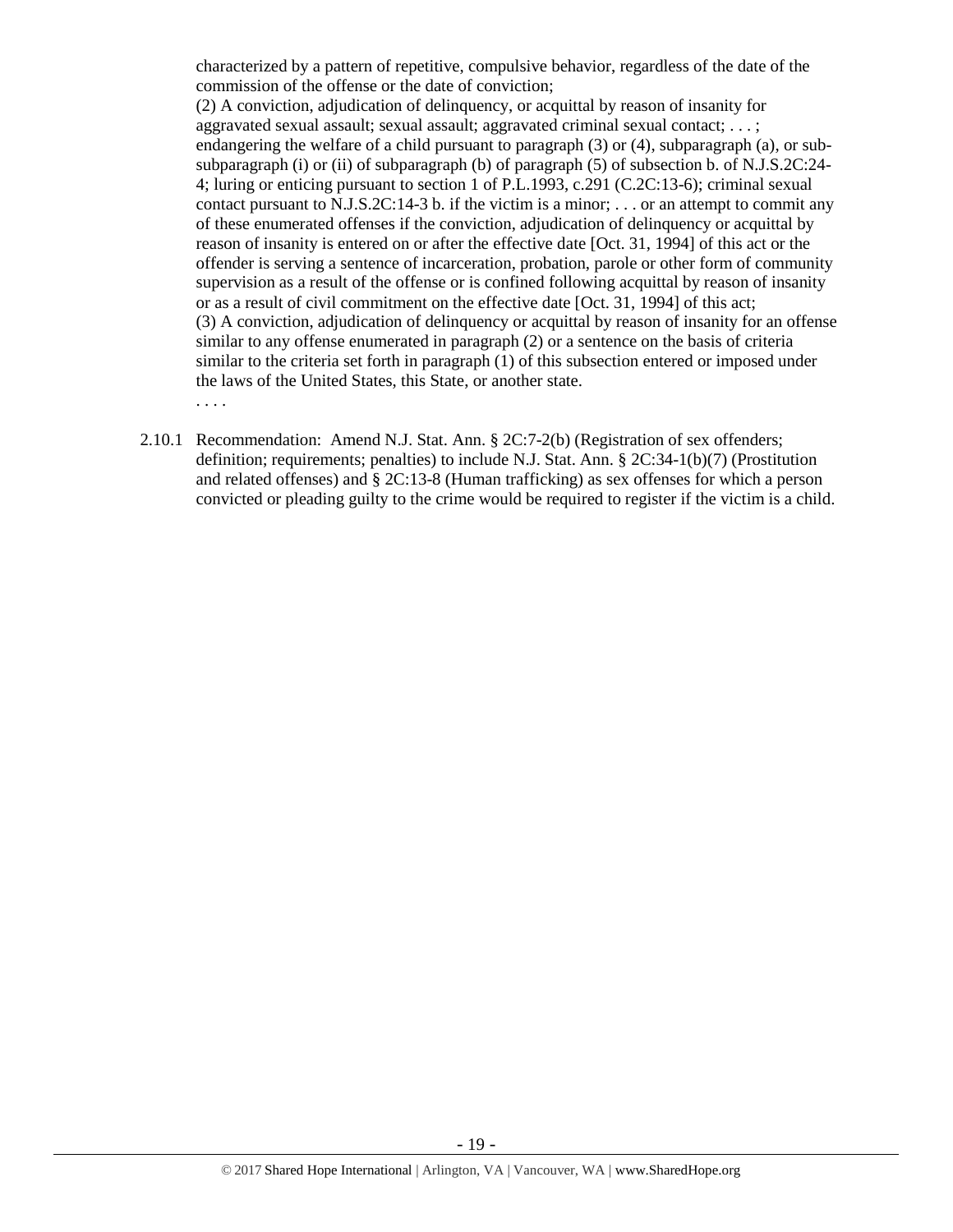## **FRAMEWORK ISSUE 3: CRIMINAL PROVISIONS FOR TRAFFICKERS**

## *Legal Components:*

- *3.1 Penalties for trafficking a child for sexual exploitation are as high as federal penalties.*
- *3.2 Creating and distributing images of child sexual exploitation carries penalties as high as similar federal offenses.*
- *3.3 Using the Internet or electronic communications to lure, entice, recruit or sell commercial sex acts with a minor is a separate crime or results in an enhanced penalty for traffickers.*
- *3.4 Financial penalties for traffickers, including asset forfeiture, are sufficiently high.*
- *3.5 Convicted traffickers are required to register as sex offenders.*
- *3.6 Laws relating to termination of parental rights include sex trafficking or commercial sexual exploitation of children (CSEC) offenses as grounds for termination in order to prevent traffickers from exploiting their parental rights as a form of control.*

*\_\_\_\_\_\_\_\_\_\_\_\_\_\_\_\_\_\_\_\_\_\_\_\_\_\_\_\_\_\_\_\_\_\_\_\_\_\_\_\_\_\_\_\_\_\_\_\_\_\_\_\_\_\_\_\_\_\_\_\_\_\_\_\_\_\_\_\_\_\_\_\_\_\_\_\_\_\_\_\_\_\_\_\_\_\_\_\_\_\_\_\_\_\_*

# *Legal Analysis:*

 $\overline{a}$ 

*3.1 Penalties for trafficking a child for sexual exploitation are as high as federal penalties.* 

N.J. Stat. Ann. § 2C:13-8 (Human trafficking) is punishable as a first degree crime by imprisonment for 10–20 years and a possible fine not to exceed \$200,000.<sup>44</sup> N.J. Stat. Ann. §§ 2C:13-8(b), 2C:43-6(a)(1), 2C:43-3(a)(1). If, however, the trafficker is convicted under N.J. Stat. Ann.  $\S 2C:13-8(a)(2)$  or (a)(3), the trafficker shall be sentenced to imprisonment for 20 years to life, and shall not be eligible for parole until 20 years have been served. N.J. Stat. Ann. § 2C:13-8(d). An additional fine of no less than \$25,000 is imposed on violators of N.J. Stat. Ann. § 2C:13-8 which is to be deposited in the "Human Trafficking Survivor's Assistance Fund." N.J. Stat. Ann.  $$2C:13-8(d).$ 

N.J. Stat. Ann. § 2C:13-9 (Human trafficking in the second degree) is punishable as a second degree crime by imprisonment for 5–10 years and a possible fine not to exceed \$150,000. N.J. Stat. Ann. §§ 2C:13-9(c)(1), 2C:43-6(a)(2), 2C:43-3(a)(2). An additional fine of no less than \$15,000 is imposed on violators of N.J. Stat. Ann. § 2C:13-9 which is to be deposited in the "Human Trafficking Survivor's Assistance Fund." N.J. Stat. Ann. § 2C:13-9(c)(1).

Under N.J. Stat. Ann. § 2C:34-1 (Prostitution and related offenses), promoting the prostitution of a child under 18 is punishable as a first degree crime by imprisonment for 10–20 years, a possible fine not to exceed \$200,000, and a mandatory fine of at least \$25,000 to be deposited in the "Human Trafficking Survivor's Assistance Fund." N.J. Stat. Ann. §§ 2C:34-1(b)(3)–(4), (c)(1), (f)(2), 2C:43-6(a)(1), 2C:43-3(a)(1).

In comparison, if the victim is under the age of 14, a conviction under the Trafficking Victims Protection Act  $(TVPA)<sup>45</sup>$  for child sex trafficking is punishable by 15 years to life imprisonment and a fine not to exceed \$250,000. 18 U.S.C. §§ 1591(b)(1), 3559(a)(1), 3571(b)(3). If the victim is between the ages of 14–17, a conviction is punishable by 10 years to life imprisonment and a fine not to exceed \$250,000. 18 U.S.C. §§ 1591(b)(2), 3559(a)(1), 3571(b)(3). A conviction is punishable by mandatory life imprisonment, however, if the trafficker has a prior conviction for a federal sex offense<sup>46</sup> against a minor. 18 U.S.C. § 3559(e)(1).

<sup>44</sup> *See supra* Component 1.1 about the additional fines applicable to human traffickers under N.J. Stat. Ann. § 2C:13-8(d). <sup>45</sup> *See supra* note [26.](#page-12-0)

<sup>46</sup> *See supra* note [27](#page-12-1) for the definition of "federal sex offense."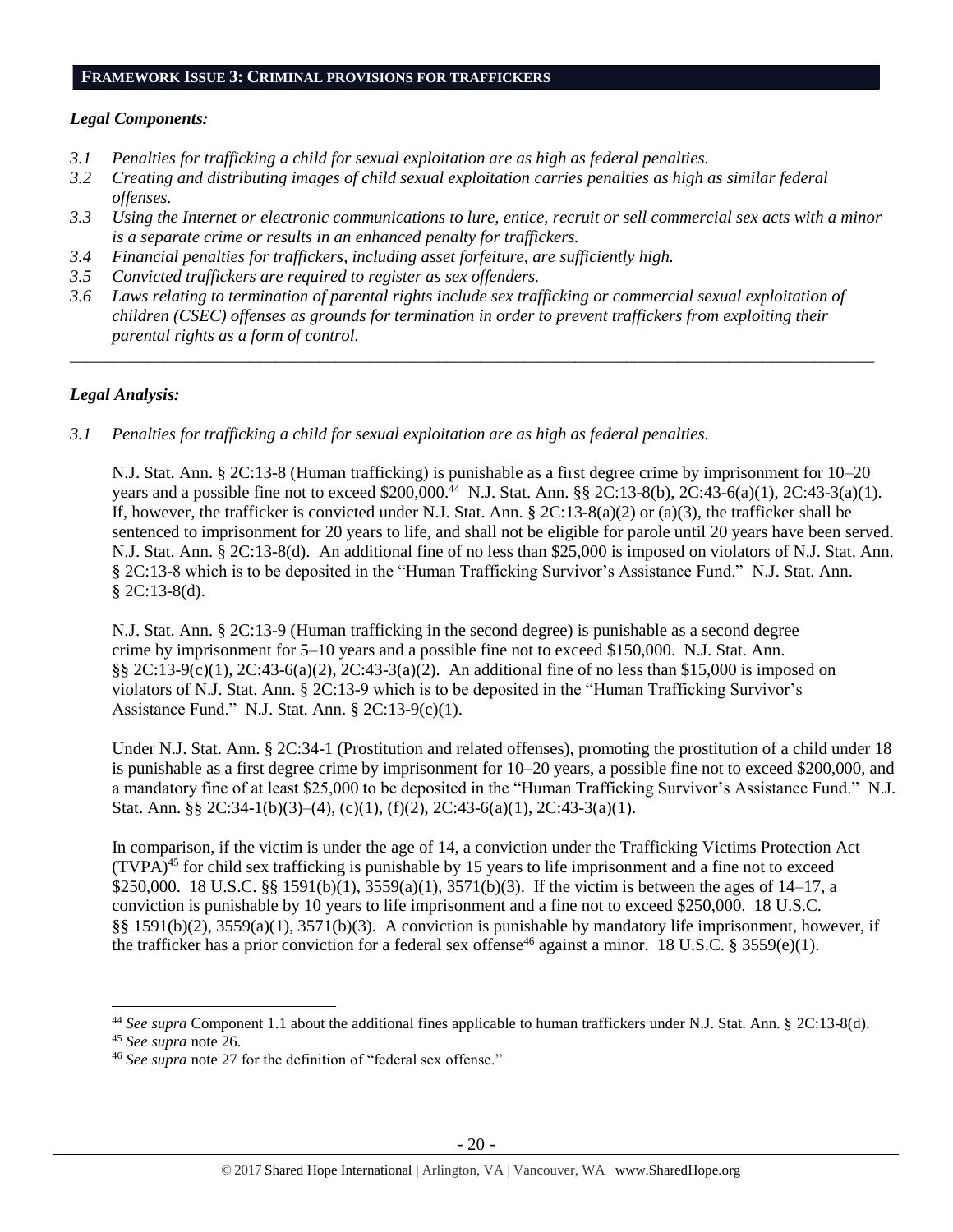# *3.2 Creating and distributing images of child sexual exploitation carries penalties as high as similar federal offenses.*

N.J. Stat. Ann. § 2C:24-4(b)(3),  $(4)^{47}$  (Endangering welfare of children) states, in part,

(3) A person commits a crime of the first degree if he causes or permits a child<sup>48</sup> to engage in a prohibited sexual act<sup>49</sup> or in the simulation of such an act or to be portrayed in a sexually suggestive manner<sup>50</sup> if the person knows, has reason to know or intends that the prohibited act or portrayal may be photographed, filmed, reproduced, or reconstructed in any manner, including on the Internet, or may be part of an exhibition or performance.

(4) A person commits a crime of the second degree if he photographs or films a child in a prohibited sexual act or in the simulation of such an act or for portrayal in a sexually suggestive manner or who uses any device, including a computer, to reproduce or reconstruct the image of a child in a prohibited sexual act or in the simulation of such an act or for portrayal in a sexually suggestive manner.

A first degree crime is punishable by imprisonment for 10–20 years and a possible fine not to exceed \$200,000. N.J. Stat. Ann. §§ 2C:43-6(a)(1), 2C:43-3(a)(1). A second degree crime is punishable by imprisonment for 5–10 years and a possible fine not to exceed \$150,000. N.J. Stat. Ann. §§ 2C:43-6(a)(2), 2C:43-3(a)(2).

In comparison, if the victim is under the age of 14, a conviction under the TVPA for child sex trafficking is punishable by 15 years to life imprisonment and a fine not to exceed \$250,000. 18 U.S.C. §§ 1591(b)(1),  $3559(a)(1)$ ,  $3571(b)(3)$ . If the victim is between the ages of  $14-17$ , a conviction is punishable by 10 years to life imprisonment and a fine not to exceed \$250,000. 18 U.S.C. §§ 1591(b)(2), 3559(a)(1), 3571(b)(3). A conviction is punishable by mandatory life imprisonment, however, if the trafficker has a prior conviction for a federal sex offense<sup>51</sup> against a minor. 18 U.S.C. § 3559(e)(1). Additionally, a federal conviction for distribution of images of child sexual exploitation  $(ICSE)^{52}$  is generally punishable by imprisonment for  $5-20$ years and a fine not to exceed \$250,000.<sup>53</sup> Subsequent convictions, however, are punishable by imprisonment up to 40 years and a fine not to exceed  $$250,000$ .<sup>54</sup>

 $\overline{a}$ 

 $52$  18 U.S.C. §§ 2252(a)(1), (a)(2), (a)(3) (Certain activities relating to material involving the sexual exploitation of minors),  $2252A(a)(2)$ , (a)(3) (Certain activities relating to material constituting or containing child pornography), 1466A(a) (Obscene visual representations of the sexual abuse of children).

<sup>53</sup> 18 U.S.C. §§ 2252(b) (stating that a conviction under subsection (a)(1), (a)(2), or (a)(3) is punishable by imprisonment for  $5-20$  years and a fine),  $2252A(b)(1)$  (a conviction is punishable by imprisonment for  $5-20$  years and a fine), 1466A(a), (b) (stating that a conviction under subsection (a) is "subject to the penalties provided in section 2252A(b)(1)," imprisonment for 5–20 years and a fine, while a conviction under subsection (b) is "subject to the penalties provided in section 2252A(b)(2)," imprisonment up to 10 years, a fine, or both); *see also* 18 U.S.C. §§ 3559(a)(1) (classifying all of the above listed offenses as felonies),  $3571(b)(3)$  (providing a fine up to \$250,000 for any felony conviction).

<sup>54</sup> 18 U.S.C. §§ 2252(b) (stating if a person has a prior conviction under subsection (a)(1), (a)(2), or (a)(3) or a list of other statutes, a conviction is punishable by a fine and imprisonment for  $15-40$  years),  $2252A(b)(1)$  (stating if a person has a prior conviction under subsection (a)(2), (a)(3), or a list of other statutes, a conviction is punishable by a fine and imprisonment for  $15-40$  years),  $1466A(a)$ , (b) (stating that the penalty scheme for section  $2252A(b)$ applies); *see also* 18 U.S.C. §§ 3559(a)(1) (classifying all of the above listed offenses as felonies), 3571(b)(3) (providing a fine up to \$250,000 for any felony conviction).

<sup>47</sup> *See supra* note [10.](#page-4-1)

<sup>48</sup> *See supra* note [11.](#page-4-2)

<sup>49</sup> *See supra* note [12.](#page-4-3)

<sup>50</sup> *See supra* note [13.](#page-5-0)

<sup>51</sup> *See supra* note [27](#page-12-1) for the definition of "federal sex offense."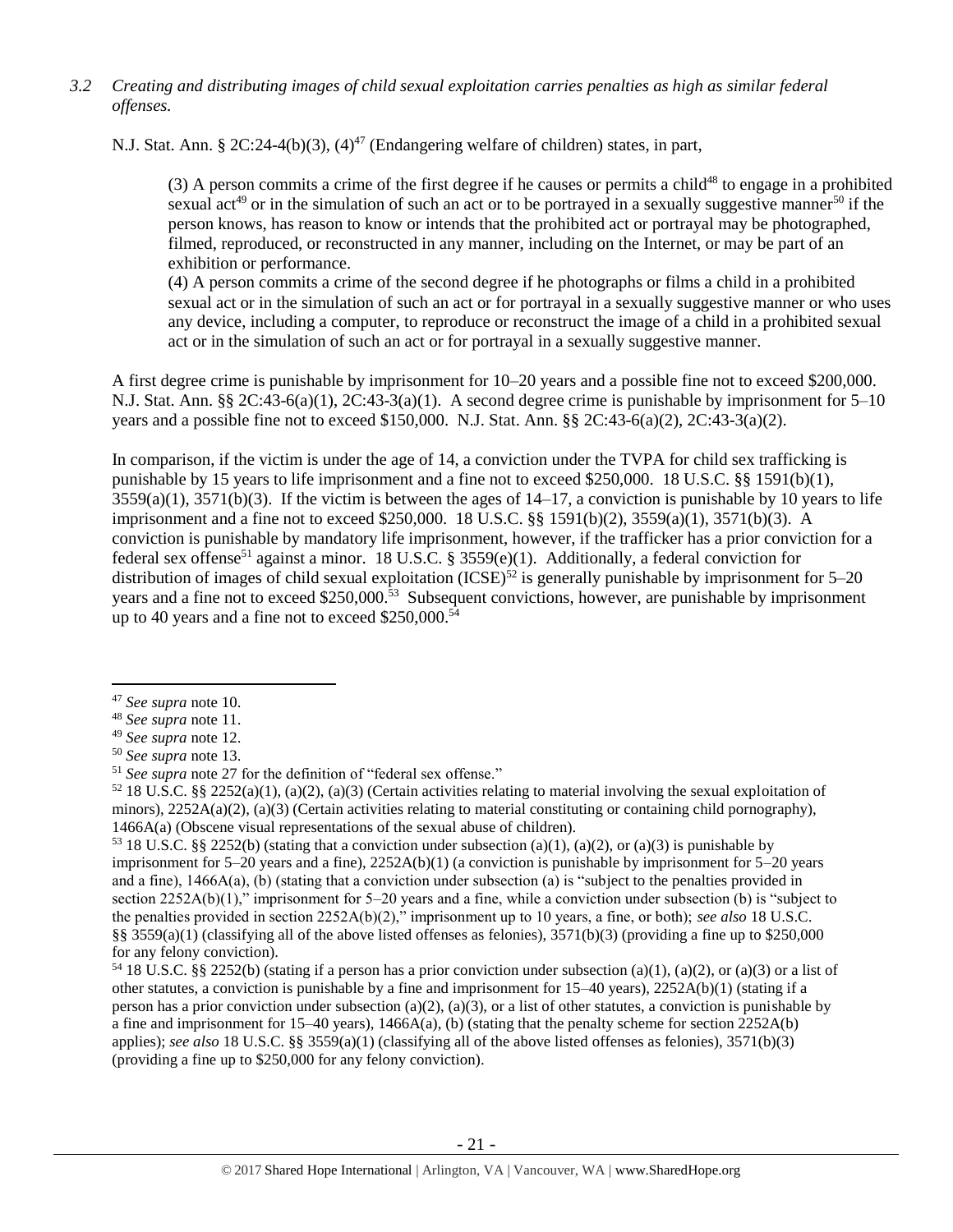*3.3 Using the Internet or electronic communications to lure, entice, recruit or sell commercial sex acts with a minor is a separate crime or results in an enhanced penalty for traffickers.*

Pursuant to N.J. Stat. Ann. § 2C:13-6(a) (Luring, enticing child by various means, attempts; crime of second degree; subsequent offense; mandatory imprisonment; definitions),

A person commits a crime of the second degree if he attempts, via electronic<sup>55</sup> or any other means, to lure or entice a child<sup>56</sup> or one who he reasonably believes to be a child into a motor vehicle, structure<sup>57</sup> or isolated area, or to meet or appear at any other place, with a purpose to commit a criminal offense with or against the child.

A conviction under N.J. Stat. Ann. § 2C:13-6(a) is punishable as a second degree crime by imprisonment for 5–10 years and a possible fine not to exceed \$150,000. N.J. Stat. Ann. §§ 2C:43-6(a)(2), 2C:43-3(a)(2).<sup>58</sup> Additionally, under N.J. Stat. Ann. § 2C:13-6(f), "[t]he court may not suspend or make any other non-custodial disposition of any person sentenced pursuant to this section."

#### *3.4 Financial penalties for traffickers, including asset forfeiture, are sufficiently high.*

Traffickers are subject to various fines, restitution, and asset forfeiture. Traffickers convicted of N.J. Stat. Ann. § 2C:13-8 (Human trafficking), a first degree crime, may receive a possible fine not to exceed \$200,000 and shall be subject to mandatory restitution orders. N.J. Stat. Ann. §§ 2C:13-8(b), (e), 2C:43-3(a)(1). A trafficker convicted under N.J. Stat. Ann. § 2C:13-8(a)(2) or (a)(3) is assessed an additional fine of no less than \$25,000 to be deposited in the "Human Trafficking Survivor's Assistance Fund." N.J. Stat. Ann. §§ 2C:13-8(b), (d), 2C:43-  $3(a)(2)$ .

Traffickers convicted under N.J. Stat. Ann. § 2C:13-9 (Human trafficking in the second degree) are subject to a possible fine not to exceed \$150,000. N.J. Stat. Ann. §§ 2C:13-9(c)(1), 2C:43-3(a)(2). An additional fine of no less than \$15,000 is imposed on violators of N.J. Stat. Ann. § 2C:13-9 which is to be deposited in the "Human Trafficking Survivor's Assistance Fund." N.J. Stat. Ann. § 2C:13-9(c)(1).

Pursuant to N.J. Stat. Ann. § 2C:13-8(e),

In addition to any other disposition authorized by law, any person who violates the provisions of this section shall be ordered to make restitution to any victim. The court shall award to the victim restitution which is the greater of:

(1) the gross income or value to the defendant of the victim's labor or services; or (2) the value of the victim's labor or services as determined by the "New Jersey Prevailing Wage Act," P.L. 1963, c. 150 (C. 34:11-56.25 et seq.), the "New Jersey State Wage and Hour Law," P.L. 1966, c. 113 (C. 34:11-56a et seq.), the Seasonal Farm Labor Act, P.L. 1945, c. 71 (C. 34:9A-1 et seq.), the laws concerning the regulation of child labor in chapter 2 of Title 34 of the Revised Statutes, or any other applicable State law, and the "Fair Labor Standards Act of 1938," 29 U.S.C. § 201 et seq. ,or any other applicable federal law.

<sup>55</sup> *See supra* note [30.](#page-12-2)

<sup>&</sup>lt;sup>56</sup> Pursuant to N.J. Stat. Ann. § 2C:13-6(b), "child" is "a person less than 18 years old."

<sup>57</sup> N.J. Stat. Ann. § 2C:13-6(b) defines "structure" as "any building, room, ship, vessel or airplane and also means any place adapted for overnight accommodation of persons, or for carrying on business therein, whether or not a person is actually present."

<sup>58</sup> *See supra* note [33](#page-13-0) for additional penalties that may be imposed for second or subsequent convictions pursuant to N.J. Stat. Ann. § 2C:13-6.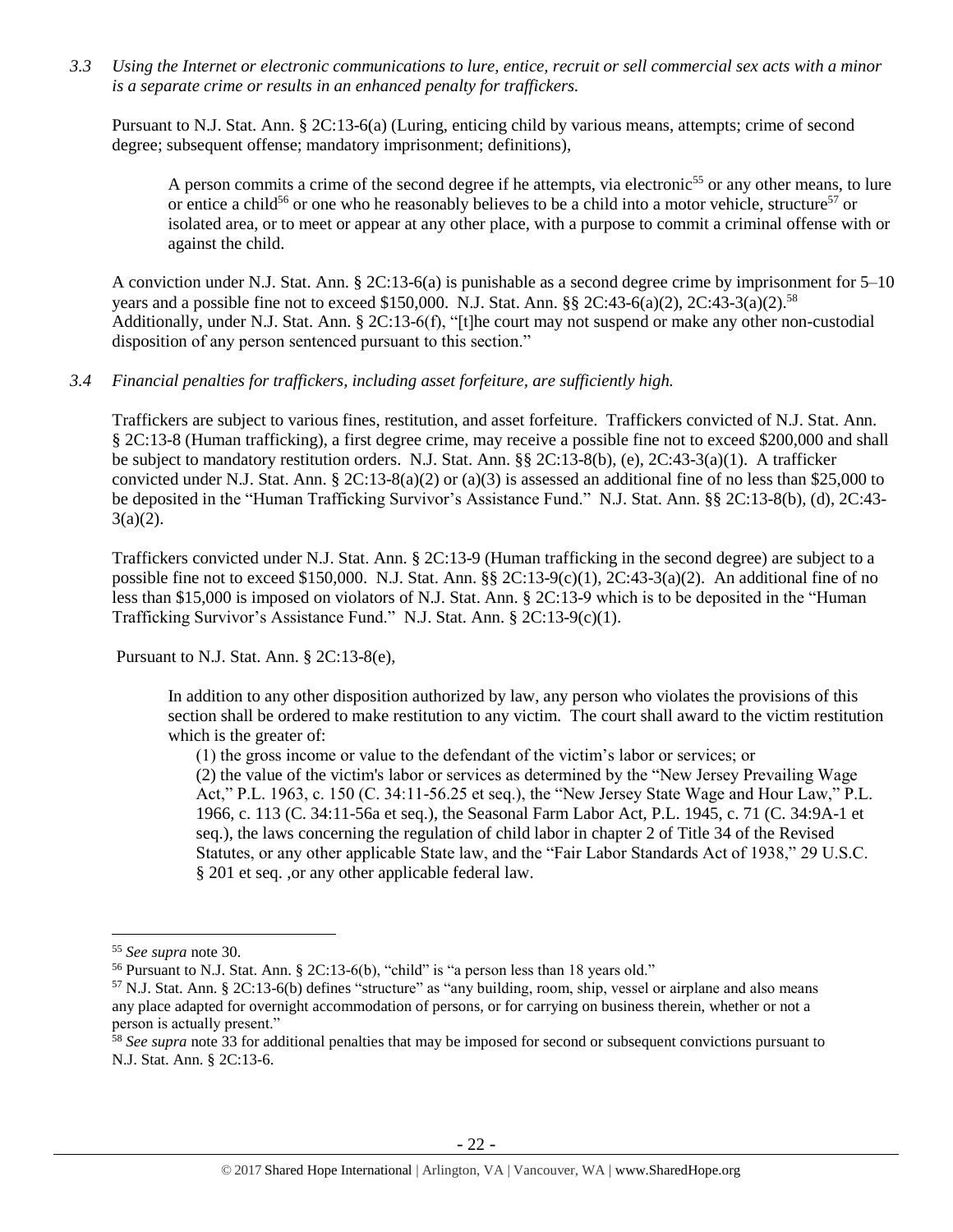Traffickers convicted of promoting prostitution of a child under 18 under N.J. Stat. Ann. § 2C:34-1 (Prostitution and related offenses), a first degree crime by imprisonment for 10–20 years, a possible fine up to \$200,000, and a mandatory fine of at least \$25,000 to be deposited in the "Human Trafficking Survivor's Assistance Fund." N.J. Stat. Ann. §§ 2C:34-1(c)(1), (f)(2), 2C:43-6(a)(1), 2C:43-3(a)(1).

Traffickers are also subject to mandatory asset forfeiture. Pursuant to N.J. Stat. Ann. § 2C:64-1(a) (Property subject to forfeiture),

Any interest in the following shall be subject to forfeiture and no property right shall exist in them:

. . . . (2) All property which has been, or is intended to be, utilized in furtherance of an unlawful activity, including, but not limited to, conveyances intended to facilitate the perpetration of illegal acts, or buildings or premises maintained for the purpose of committing offenses against the State. (3) Property which has become or is intended to become an integral part of illegal activity, including, but not limited to, money which is earmarked for use as financing for an illegal gambling enterprise. (4) Proceeds of illegal activities, including, but not limited to, property or money obtained as a result of the sale of prima facie contraband as defined by subsection a. (1), proceeds of illegal gambling, prostitution, bribery and extortion.

Property subject to forfeiture "may be seized by the State or any law enforcement officer as evidence pending a criminal prosecution pursuant to section 2C:64-4 or, when no criminal proceeding is instituted, upon process issued by any court of competent jurisdiction over the property, except that seizure without such process may be made when not inconsistent with the Constitution of this State or the United States, and when (1) The article is prima facie contraband; or, (2) The property subject to seizure poses an immediate threat to the public health, safety or welfare." N.J. Stat. Ann. §2C:64-1(b). Forfeiture proceedings are civil in nature (with the exception of *prima facie* contraband). Disposal of forfeited property is governed by N.J. Stat. Ann. §2C: 64-6, which states, in part,

The prosecutor or the Attorney General, whichever is prosecuting the case, shall divide the forfeited property, any proceeds resulting from the forfeiture or any money seized pursuant to this chapter with any other entity where the other entity's law enforcement agency participated in the surveillance, investigation, arrest or prosecution resulting in the forfeiture, in proportion to the other entity's contribution to the surveillance, investigation, arrest or prosecution resulting in the forfeiture, as determined in the discretion of the prosecutor or the Attorney General, whichever is prosecuting the case. Notwithstanding any other provision of law, such forfeited property and proceeds shall be used solely for law enforcement purposes, and shall be designated for the exclusive use of the law enforcement agency which contributed to the surveillance, investigation, arrest or prosecution resulting in the forfeiture.

Lastly, a trafficker is subject to forfeiture of business or professional licenses used in the commission of the crime if convicted under N.J. Stat. Ann. § 2C:13-9 (Human trafficking in the second degree). N.J. Stat. Ann. § 2C:13-9(c)(2) provides,

the court shall direct any issuing State, county, or municipal governmental agency to revoke any license, permit, certificate, approval, registration, charter, or similar form of business or professional authorization required by law concerning the operation of that person's business or profession, if that business or profession was used in the course of the crime.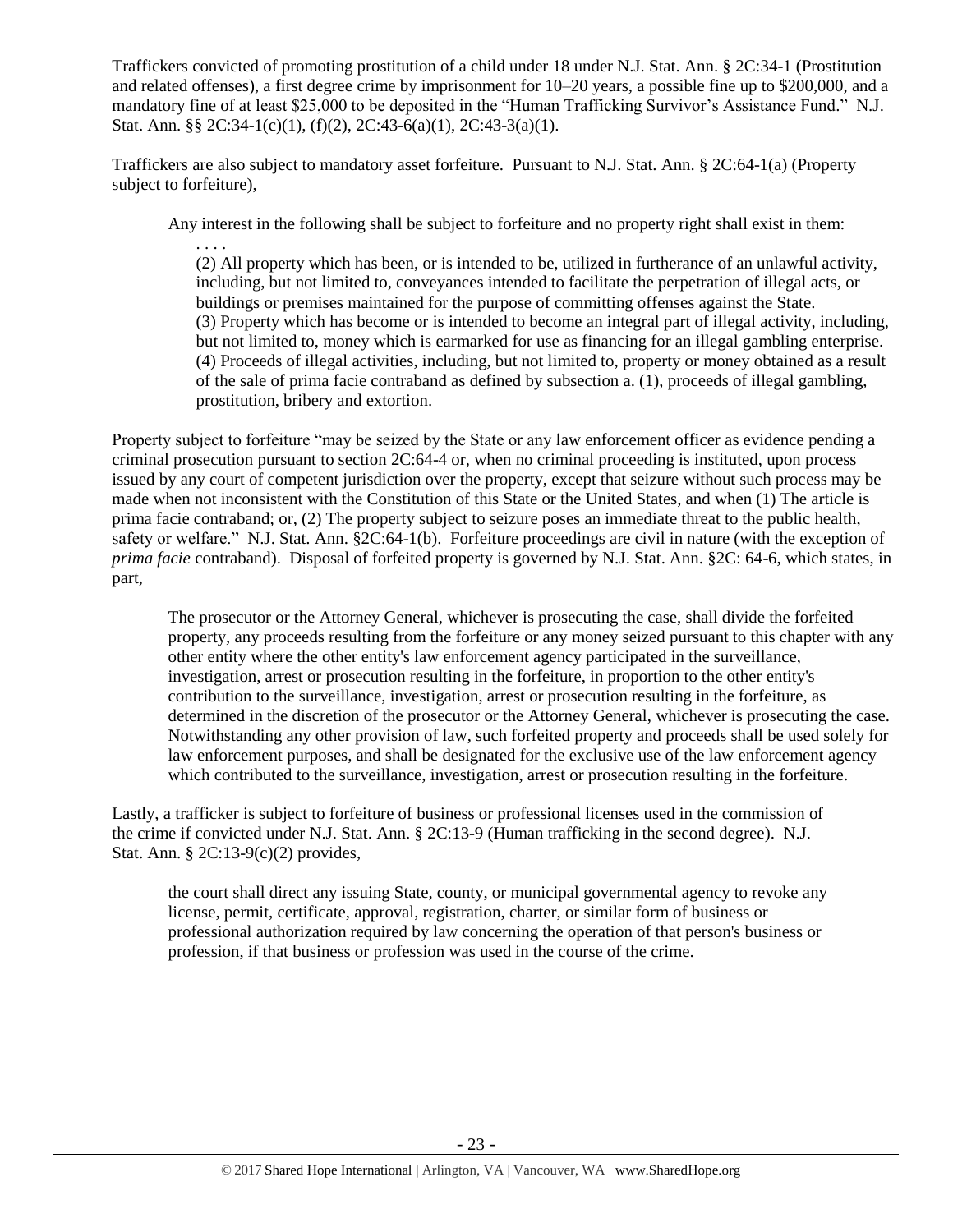# *3.5 Convicted traffickers are required to register as sex offenders.*

Pursuant to N.J. Stat. Ann. § 2C:7-2(a), (b)<sup>59</sup> (Registration of sex offenders; definition; requirements; penalties),

- a. (1) A person who has been convicted, adjudicated delinquent or found not guilty by reason of insanity for commission of a sex offense as defined in subsection b. of this section shall register as provided in subsections c. and d. of this section.
- . . . . b. For the purposes of this act a sex offense shall include the following:

. . . . (2) A conviction, adjudication of delinquency, or acquittal by reason of insanity for . . . endangering the welfare of a child pursuant to paragraph (3) or (4), subparagraph (a), or sub-subparagraph (i) or (ii) of subparagraph (b) of paragraph (5) of subsection b. of N.J.S.2C:24-4; luring or enticing pursuant to section 1 of P.L.1993, c.291 (C.2C:13-6); criminal sexual contact pursuant to N.J.S.2C:14-3 b. if the victim is a minor; knowingly promoting prostitution of a child pursuant to paragraph (3) or paragraph (4) of subsection b. of N.J.S.2C:34-1; ... or an attempt to commit any of these enumerated offenses if the conviction, adjudication of delinquency or acquittal by reason of insanity is entered on or after the effective date [Oct. 31, 1994] of this act or the offender is serving a sentence of incarceration, probation, parole or other form of community supervision as a result of the offense or is confined following acquittal by reason of insanity or as a result of civil commitment on the effective date [Oct. 31, 1994] of this act;

(3) A conviction, adjudication of delinquency or acquittal by reason of insanity for an offense similar to any offense enumerated in paragraph (2) or a sentence on the basis of criteria similar to the criteria set forth in paragraph (1) of this subsection entered or imposed under the laws of the United States, this State, or another state.

- 3.5.1 Recommendation: Amend N.J. Stat. Ann. § 2C:7-2(b) (Registration of sex offenders; definition; requirements; penalties) to include N.J. Stat. Ann. § 2C:13-8 (Human trafficking) as a sex offense for which a person convicted or pleading guilty to the crime would be required to register if the victim is a child.
- *3.6 Laws relating to termination of parental rights include sex trafficking or commercial sexual exploitation of children (CSEC) offenses as grounds for termination in order to prevent traffickers from exploiting their parental rights as a form of control.*

Parental rights may be terminated under New Jersey's laws for acts of sexual abuse, inclusive of CSEC offenses, pursuant to N.J. Stat. Ann. § 30:4C-15(a). However, the grounds for termination of parental rights do not include convictions of N.J. Stat. Ann. § 2C:13-8 (Human trafficking), or § 2C:34-1(b) (Prostitution and related offenses) (when a child is prostituted).

N.J. Stat. Ann. § 30:4C-15(f) (Petition to terminate parental rights, conditions) allows for termination when the parent is criminally convicted of

murder, aggravated manslaughter or manslaughter of another child of the parent; to have aided or abetted, attempted, conspired, or solicited to commit such murder, aggravated manslaughter or manslaughter of the child or another child of the parent; or to have committed, or attempted to commit, an assault that resulted, or could have resulted, in the significant bodily injury to the child or another child of the parent;

 $\overline{a}$ 

. . . .

<sup>59</sup> *See supra* note [43.](#page-17-0)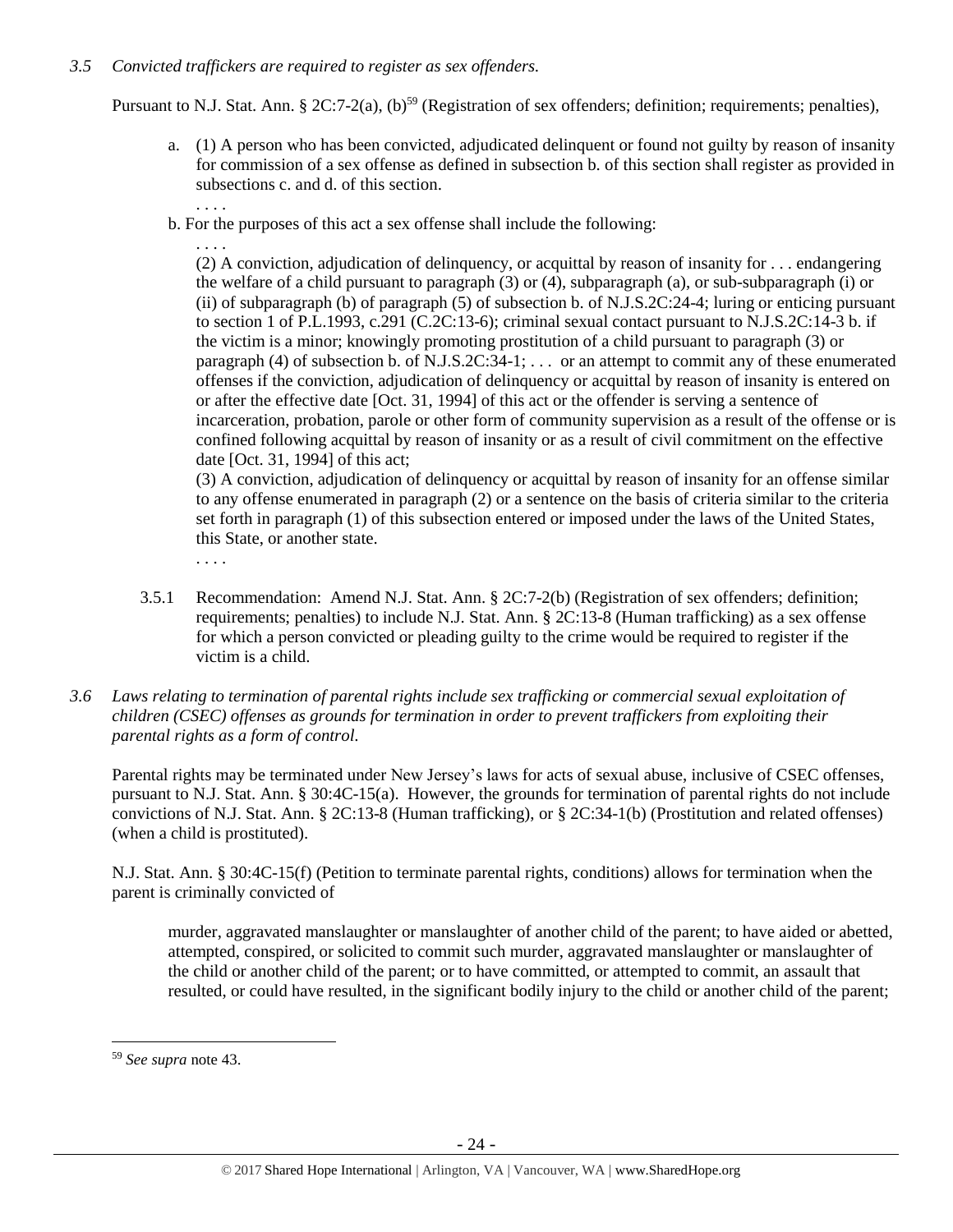or the parent has committed a similarly serious act which resulted, or could have resulted, in the death or significant bodily injury to the child or another child of the parent.

However, parental rights may be terminated wherever, pursuant to N.J. Stat. Ann. § 30:4C-15(a), "it appears that a court wherein a complaint has been proffered as provided in chapter 6 of Title 9 of the Revised Statutes, has entered a conviction against the parent or parents, guardian, or person having custody and control of any child because of abuse, abandonment, neglect of or cruelty to such child." Pursuant to N.J. Stat. Ann. § 9:6-8.9(c) ("Abused child" defined), an "abused child" is "a child under the age of 18 years whose parent, guardian, or other person having his custody and control . . . [c]ommits or allows to be committed an act of sexual abuse against the child." Under N.J. Stat. Ann. § 9:6-8.84(2) (Definitions relative to child abuse, neglect),

"Sexual abuse" means contacts or actions between a child and a parent or caretaker for the purpose of sexual stimulation of either that person or another person. Sexual abuse includes:

a. the employment, use, persuasion, inducement, enticement, or coercion of any child to engage in, or assist any other person to engage in, any sexually explicit conduct or simulation of such conduct; b. sexual conduct including molestation, prostitution, other forms of sexual exploitation of children, or incest; or

c. sexual penetration<sup>60</sup> and sexual contact<sup>61</sup> as defined in N.J.S.2C:14-1 [Definitions] and a prohibited sexual act<sup>62</sup> as defined in N.J.S.2C:24-4 [Endangering welfare of children].

<sup>60</sup> *See supra* note [14.](#page-5-1)

<sup>61</sup> *See supra* note [15.](#page-5-2)

<sup>62</sup> *See supra* note [12.](#page-4-3)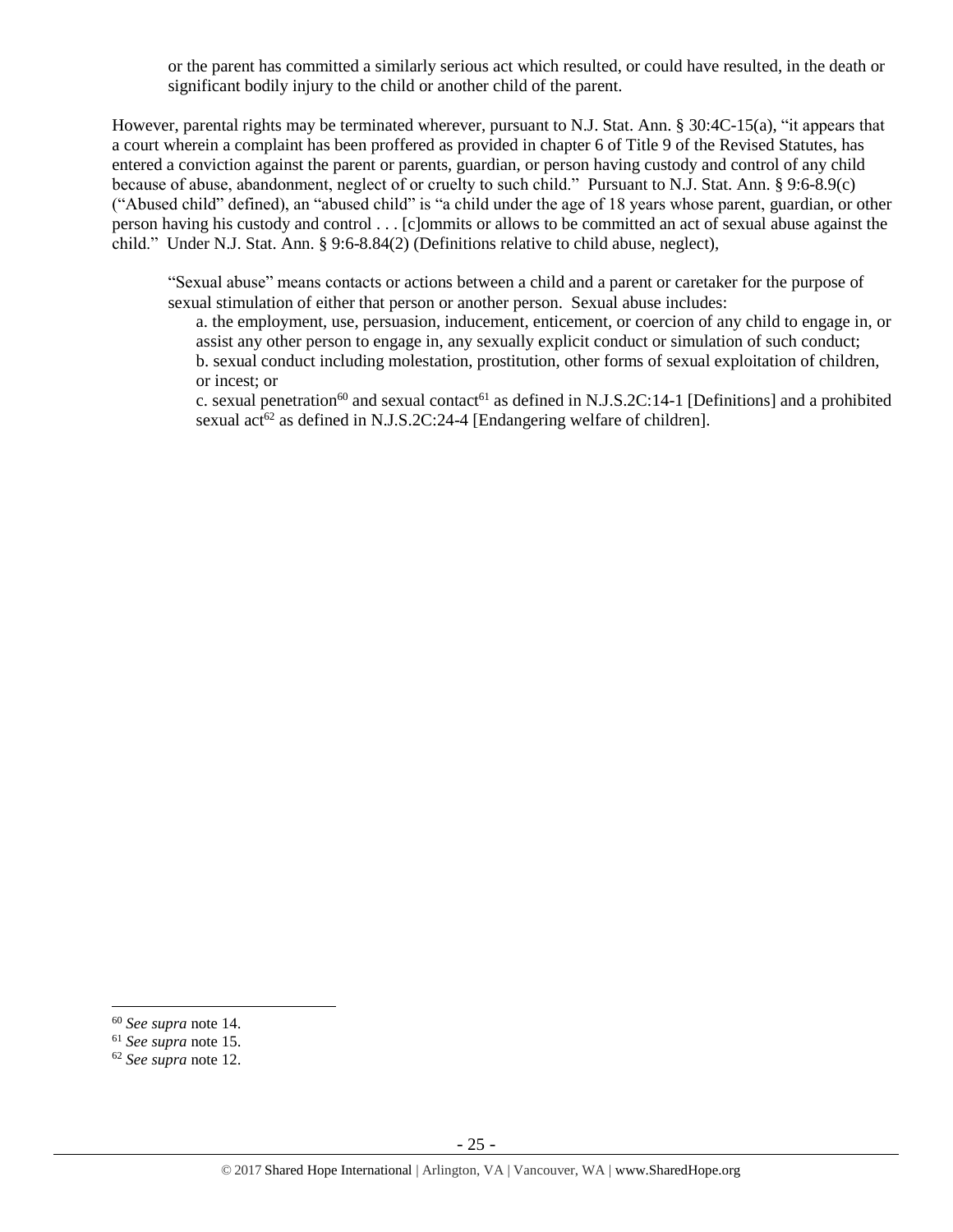# **FRAMEWORK ISSUE 4: CRIMINAL PROVISIONS FOR FACILITATORS**

# *Legal Components:*

- *4.1 The acts of assisting, enabling, or financially benefitting from child sex trafficking are included as criminal offenses in the state sex trafficking statute.*
- *4.2 Financial penalties, including asset forfeiture laws, are in place for those who benefit financially from or aid and assist in committing domestic minor sex trafficking.*
- *4.3 Promoting and selling child sex tourism is illegal.*
- *4.4 Promoting and selling images of child sexual exploitation carries penalties as high as similar federal offenses. \_\_\_\_\_\_\_\_\_\_\_\_\_\_\_\_\_\_\_\_\_\_\_\_\_\_\_\_\_\_\_\_\_\_\_\_\_\_\_\_\_\_\_\_\_\_\_\_\_\_\_\_\_\_\_\_\_\_\_\_\_\_\_\_\_\_\_\_\_\_\_\_\_\_\_\_\_\_\_\_\_\_\_\_\_\_\_\_\_\_\_\_\_\_*

# *Legal Analysis:*

 $\overline{a}$ 

*4.1 The acts of assisting, enabling, or financially benefitting from child sex trafficking are included as criminal offenses in the state sex trafficking statute.*

A facilitator could be in violation of N.J Stat. Ann. § 2C:13-9(a)(1) (Human trafficking in the second degree) if he

provides services, resources, or assistance<sup>63</sup> with the knowledge that the services, resources, or assistance are intended to be used in furtherance of the commission of the crime of human trafficking in violation of section 1 of P.L.2005, c. 77 (C.2C:13–8).

A conviction under N.J. Stat. Ann. § 2C:13-9 is punishable as a second degree crime by imprisonment for 5–10 years and a possible fine not to exceed \$150,000. N.J. Stat. Ann. §§ 2C:13-9(c)(1), 2C:43-6(a)(2), 2C:43-3(a)(2). An additional fine of no less than \$15,000 is imposed on violators of N.J. Stat. Ann. § 2C:13-9 which is to be deposited in the "Human Trafficking Survivor's Assistance Fund." N.J. Stat. Ann. § 2C:13-9(c)(1).

N.J Stat. Ann. § 2C:13-8(a)(2) (Human trafficking) reaches a smaller subset of facilitators by including a facilitator who "receives anything of value from participation as an organizer, supervisor, financier or manager in a scheme or course of conduct which violates paragraph (1) of this subsection." A conviction under N.J. Stat. Ann. § 2C:13-8 is punishable as a first degree crime by imprisonment for 10–20 years. N.J. Stat. Ann. §§ 2C:13- 8(b),  $2C:43-6(a)(1)$ . If, however, the facilitator is convicted under N.J. Stat. Ann. §  $2C:13-8(a)(2)$  or  $(a)(3)$ , the facilitator shall be sentenced to imprisonment for 20 years to life, and shall not be eligible for parole until 20 years have been served. N.J. Stat. Ann. § 2C:13-8(d).

As a first degree crime, a conviction is also punishable by a possible fine not to exceed \$200,000. N.J. Stat. Ann. § 2C:43-3(a)(1). Further, a facilitator convicted under N.J. Stat. Ann. § 2C:13-8(a)(2) or (3) shall pay "a fine in an amount of not less than \$25,000 to be deposited in the "Human Trafficking Survivor's Assistance Fund." N.J. Stat. Ann. § 2C:13-8(d).

Additionally, a facilitator could be in violation of N.J. Stat. Ann. § 2C:34-1(b)(3) (Prostitution and related offenses) for promoting prostitution of a child. N.J. Stat. Ann. § 2C:34-1(a)(4) defines "promoting prostitution" as

(a) Owning, controlling, managing, supervising or otherwise keeping, alone or in association with another, a house of prostitution or a prostitution business;

<sup>&</sup>lt;sup>63</sup> See supra note [4](#page-2-1) for the definition of "services, resources, or assistance."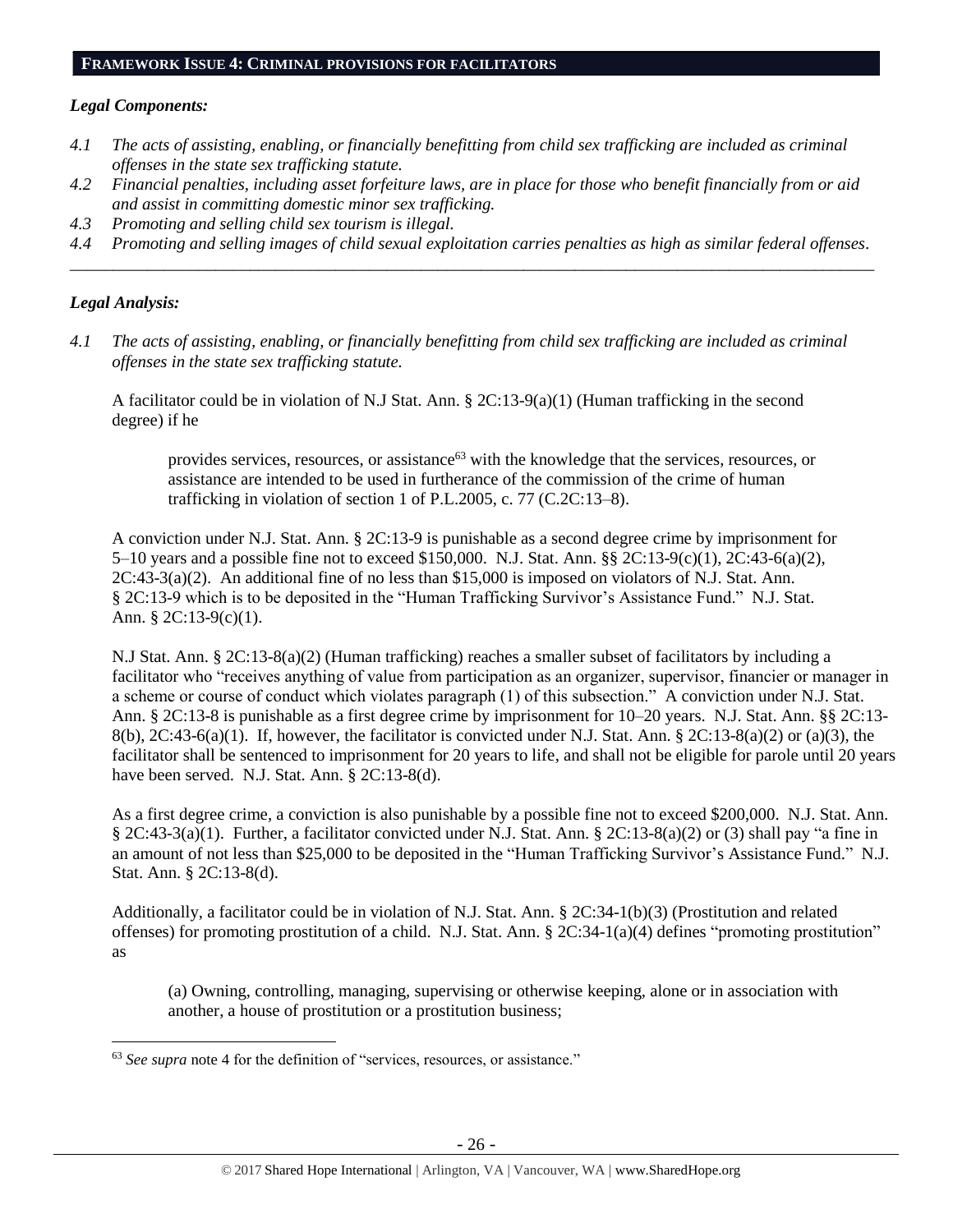. . . . (f) Transporting a person into or within this State with purpose to promote that person's engaging in prostitution, or procuring or paying for transportation with that purpose; or

(g) Knowingly leasing or otherwise permitting a place controlled by the actor, alone or in association with others, to be regularly used for prostitution or promotion of prostitution, or failure to make a reasonable effort to abate such use by ejecting the tenant, notifying law enforcement authorities, or other legally available means.

A conviction under N.J. Stat. Ann. § 2C:34-1(b)(3) is punishable as a first degree crime by imprisonment for 10– 20 years, a possible fine up to \$200,000, and a mandatory fine of at least \$25,000 to be deposited in the "Human Trafficking Survivor's Assistance Fund." N.J. Stat. Ann. §§ 2C:34-1(b)(3), (c)(1), (f)(2), 2C:43-6(a)(1), 2C:43-  $3(a)(1)$ .

Facilitators who knowingly advertise the sale of minors for commercial sex acts are subject to criminal liability. Pursuant to N.J. Stat. Ann. § 2C:13-10(b) (Advertising commercial sexual abuse of a minor as a crime), a person commits the offense of advertising commercial sexual abuse of a minor if

(1) the person knowingly published, disseminates, or displays, or causes directly or indirectly to be published, disseminated, or displayed, any advertisement for a commercial sex act, which is to take place in this State and which includes the depiction of a minor; or

(2) the person knowingly purchases advertising in this State for a commercial sex act which includes the depiction of a minor.

A conviction under N.J. Stat. Ann. § 2C:13-10 is punishable as a first degree crime by imprisonment for 10–20 years, a possible fine up to \$200,000, and a mandatory fine of \$25,000 to be deposited in the "Human Trafficking Survivor's Assistance Fund." N.J. Stat. Ann. §§ 2C:13-10(c), 2C:43-6(a)(1), 2C:43-3(a)(1).

# *4.2 Financial penalties, including asset forfeiture laws, are in place for those who benefit financially from or aid and assist in committing domestic minor sex trafficking.*

Facilitators are subject to fines, asset forfeiture, and restitution. As a first degree crime, a conviction under N.J. Stat. Ann. § 2C:13-8(a)(2) or (a)(3) (Human trafficking) carries a possible fine not to exceed \$200,000. N.J. Stat. Ann. §§ 2C:13-8(a)(2), (a)(3), 2C:43-3(a)(1). Additionally, for a conviction of promoting prostitution of a child under N.J. Stat. Ann. § 2C:34-1(b)(3) (Prostitution and related offenses), a facilitator could receive a possible fine not to exceed \$200,000 and a possible sentence to pay restitution, and a mandatory fine of \$25,000 to be deposited in the "Human Trafficking Survivor's Assistance Fund." N.J. Stat. Ann. §§ 2C:34-1(b)(3), (c)(1),  $(f)(2)$ , 2C:43-3(a)(1).

Additionally, a fine of not less than \$25,000 shall be imposed on violators of N.J. Stat. Ann. § 2C:13-8(a) and the fine is to be deposited in the "Human Trafficking Survivor's Assistance Fund." N.J. Stat. Ann. § 2C:13-8(d).

Persons convicted of trafficking shall also pay restitution pursuant to N.J. Stat. Ann. § 2C:13-8(e), which states,

In addition to any other disposition authorized by law, any person who violates the provisions of this section shall be ordered to make restitution to any victim. The court shall award to the victim restitution which is the greater of:

(1) the gross income or value to the defendant of the victim's labor or services; or (2) the value of the victim's labor or services as determined by the "New Jersey Prevailing Wage Act," P.L. 1963, c. 150 (C. 34:11-56.25 et seq.), the "New Jersey State Wage and Hour Law," P.L. 1966, c. 113 (C. 34:11-56a et seq.), the Seasonal Farm Labor Act, P.L. 1945, c. 71 (C. 34:9A-1 et seq.), the laws concerning the regulation of child labor in chapter 2 of Title 34 of the Revised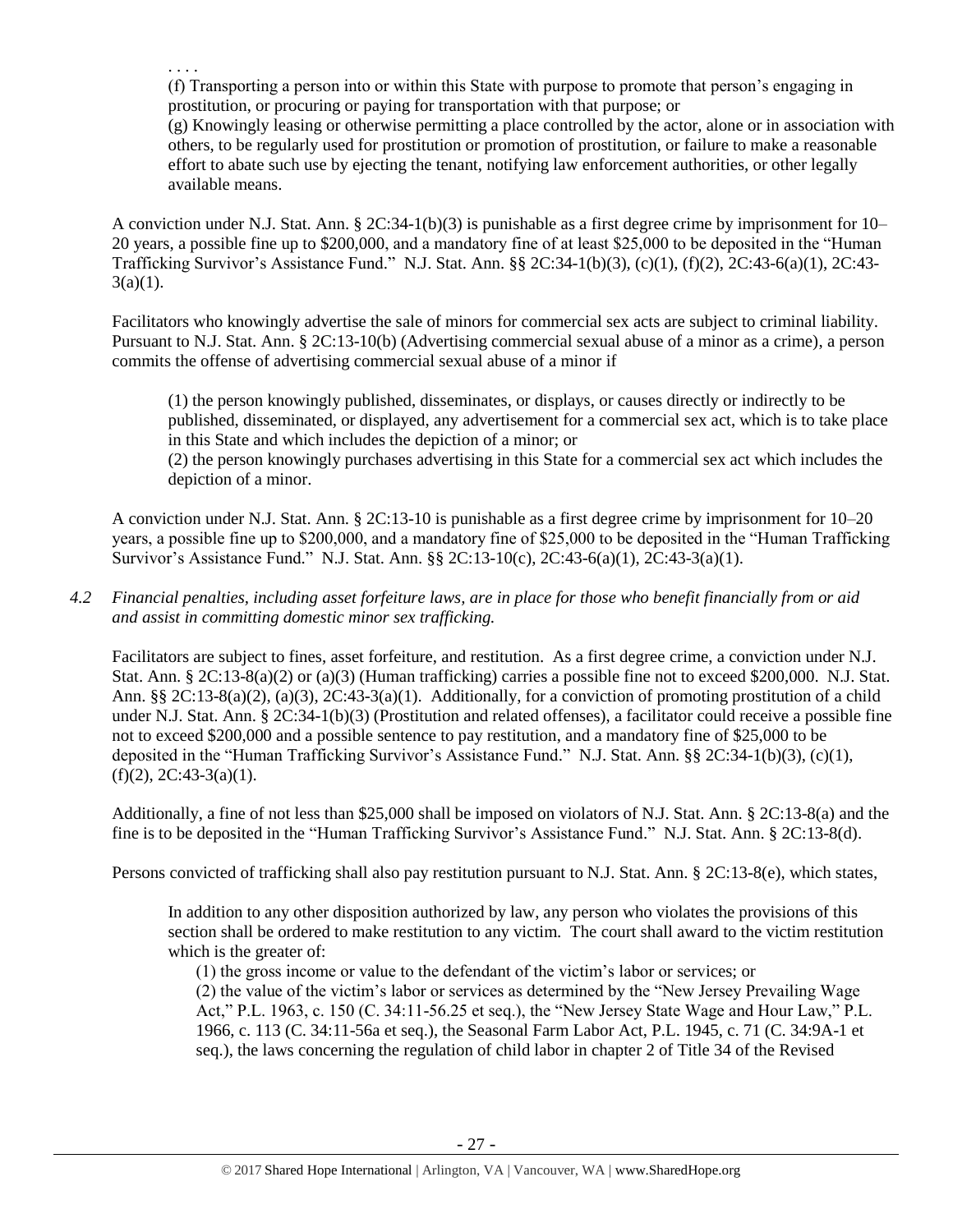Statutes, or any other applicable State law, and the "Fair Labor Standards Act of 1938," 29 U.S.C. § 201 et seq., or any other applicable federal law.

Facilitators may be subject to asset forfeiture. Pursuant to N.J. Stat. Ann. § 2C:64-1(a) (Property subject to forfeiture),

Any interest in the following shall be subject to forfeiture and no property right shall exist in them:

. . . .

(2) All property which has been, or is intended to be, utilized in furtherance of an unlawful activity, including, but not limited to, conveyances intended to facilitate the perpetration of illegal acts, or buildings or premises maintained for the purpose of committing offenses against the State. (3) Property which has become or is intended to become an integral part of illegal activity, including, but not limited to, money which is earmarked for use as financing for an illegal gambling enterprise. (4) Proceeds of illegal activities, including, but not limited to, property or money obtained as a result of the sale of prima facie contraband as defined by subsection a. (1), proceeds of illegal gambling, prostitution, bribery and extortion.

Property subject to forfeiture "may be seized by the State or any law enforcement officer as evidence pending a criminal prosecution pursuant to section 2C:64-4 or, when no criminal proceeding is instituted, upon process issued by any court of competent jurisdiction over the property, except that seizure without such process may be made when not inconsistent with the Constitution of this State or the United States, and when (1) The article is prima facie contraband; or, (2) The property subject to seizure poses an immediate threat to the public health, safety or welfare." N.J. Stat. Ann. §2C:64-1(b). Disposal of forfeited property is governed by N.J. Stat. Ann. §2C: 64-6, which states, in part,

The prosecutor or the Attorney General, whichever is prosecuting the case, shall divide the forfeited property, any proceeds resulting from the forfeiture or any money seized pursuant to this chapter with any other entity where the other entity's law enforcement agency participated in the surveillance, investigation, arrest or prosecution resulting in the forfeiture, in proportion to the other entity's contribution to the surveillance, investigation, arrest or prosecution resulting in the forfeiture, as determined in the discretion of the prosecutor or the Attorney General, whichever is prosecuting the case. Notwithstanding any other provision of law, such forfeited property and proceeds shall be used solely for law enforcement purposes, and shall be designated for the exclusive use of the law enforcement agency which contributed to the surveillance, investigation, arrest or prosecution resulting in the forfeiture.

Lastly, a facilitator is subject to forfeiture of business or professional licenses used in the commission of the crime if convicted under N.J. Stat. Ann. § 2C:13-9 (Human trafficking in the second degree). N.J. Stat. Ann. § 2C:13-9(c)(2) provides,

the court shall direct any issuing State, county, or municipal governmental agency to revoke any license, permit, certificate, approval, registration, charter, or similar form of business or professional authorization required by law concerning the operation of that person's business or profession, if that business or profession was used in the course of the crime.

# *4.3 Promoting and selling child sex tourism is illegal.*

There is no specific provision in the New Jersey code prohibiting child sex tourism.

4.3.1 Recommendation: Enact a law that prohibits selling or offering to sell travel services that include or facilitate travel for the purpose of engaging in commercial sexual exploitation of a minor or prostitution of a minor, if the travel is sold or occurs in New Jersey.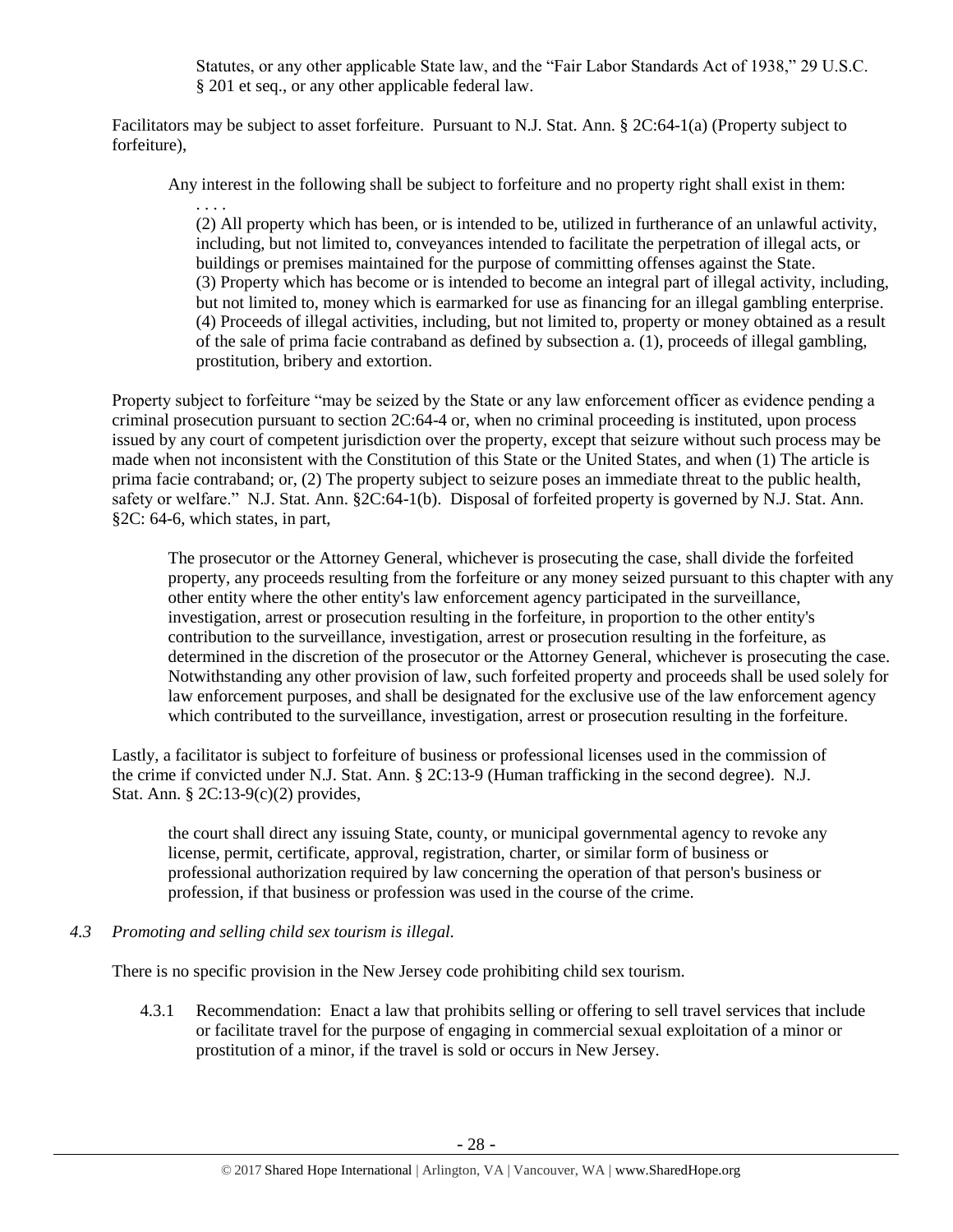# *4.4 Promoting and selling images of child sexual exploitation carries penalties as high as similar federal offenses.*

N.J. Stat. Ann. § 2C:24-4(b)(5)(a)<sup>64</sup> (Endangering welfare of children) includes the crime of selling images of child sexual exploitation (ICSE), stating,

A person commits a crime if, by any means, including but not limited to the Internet, he:

(i) knowingly distributes an item depicting the sexual exploitation or abuse of a child; (ii) knowingly possesses an item depicting the sexual exploitation or abuse of a child with the intent to distribute that item; or

(iii) knowingly stores or maintains an item depicting the sexual exploitation or abuse of a child using a file-sharing program which is designated as available for searching by or copying to one or more other computers.

. . . A violation of this subparagraph that involves 1,000 or more items depicting the sexual exploitation or abuse of a child is a crime of the first degree; otherwise it is a crime of the second degree . . . .

A violation involving less than 1,000 items depicting the sexual exploitation or abuse of a child is punishable as a second degree crime imprisonment for  $5-10$  years and a possible fine not to exceed \$150,000. N.J. Stat. Ann. §§ 2C:24-4(b)(5)(a), 2C:43-6(a)(2), 2C:43-3(a)(2). A violation involving 1,000 or more items is punishable as a first degree crime by imprisonment for 10–20 years and a possible fine not to exceed \$200,000. N.J. Stat. Ann. §§ 2C:24-4(b)(5)(a), 2C:43-6(a)(1), 2C:43-3(a)(1).

<sup>64</sup> *See supra* note [10.](#page-4-1)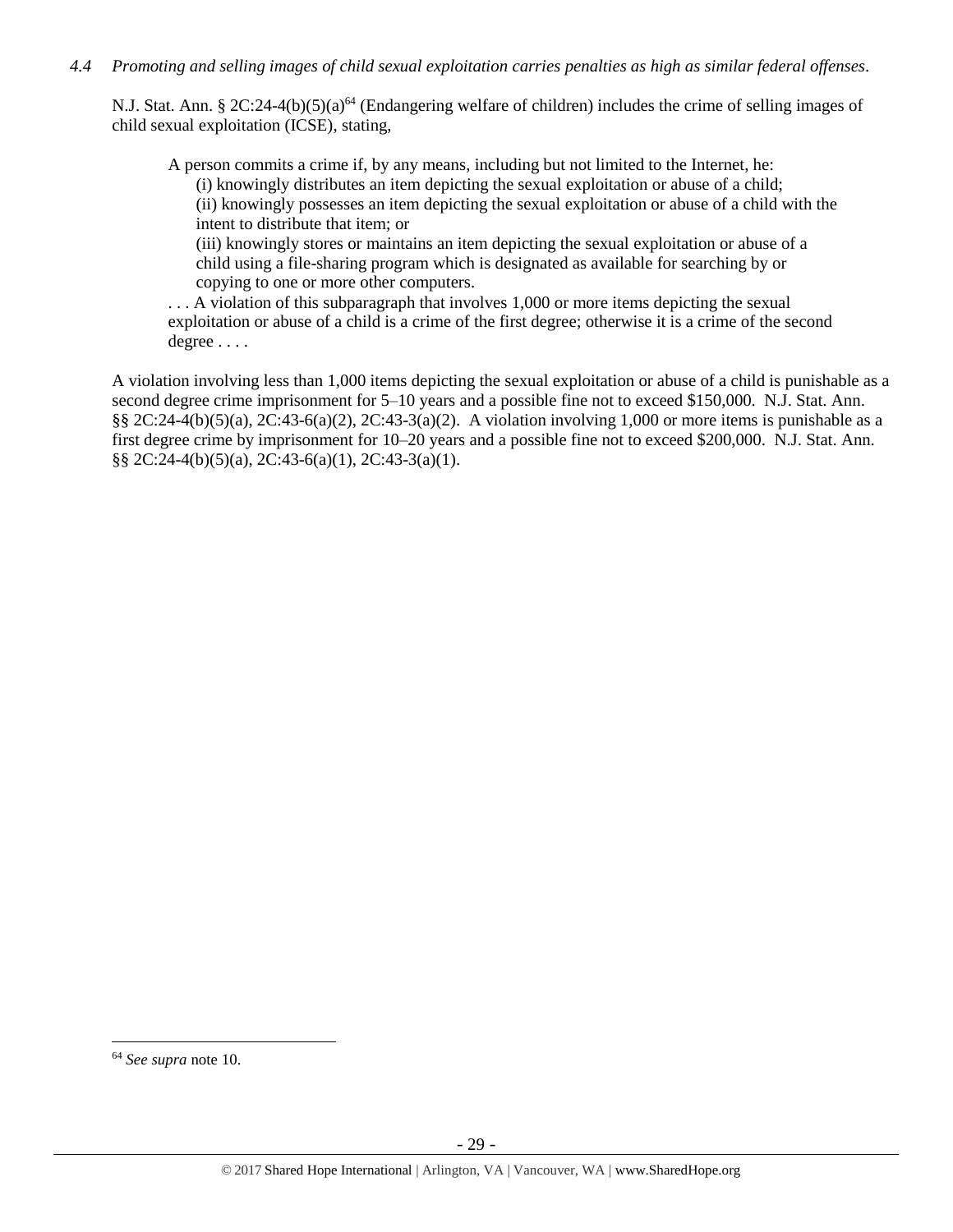## **FRAMEWORK ISSUE 5: PROTECTIVE PROVISIONS FOR THE CHILD VICTIMS**

# *Legal Components:*

- *5.1 Victims under the core child sex trafficking offense include all commercially sexually exploited children.*
- *5.2 The state sex trafficking statute expressly prohibits a defendant from asserting a defense based on the willingness of a minor under 18 to engage in the commercial sex act.*
- *5.3 State law prohibits the criminalization of minors under 18 for prostitution offenses.*
- *5.4 State law provides a non-punitive avenue to specialized services through one or more points of entry.*
- *5.5 Child sex trafficking is identified as a type of abuse and neglect within child protection statutes.*
- *5.6 The definition of "caregiver" or another related term in the child welfare statutes is not a barrier to a sex trafficked child accessing the protection of child welfare.*
- *5.7 Crime victims' compensation is specifically available to a child victim of sex trafficking or commercial sexual exploitation of children (CSEC).*
- *5.8 Victim-friendly procedures and protections are provided in the trial process for minors under 18.*
- *5.9 Child sex trafficking victims may vacate delinquency adjudications and expunge related records for prostitution and other offenses arising from trafficking victimization, without a waiting period.*
- *5.10 Victim restitution and civil remedies for victims of domestic minor sex trafficking or commercial sexual exploitation of children (CSEC) are authorized by law.*
- *5.11 Statutes of limitations for civil and criminal actions for child sex trafficking or commercial sexual exploitation of children (CSEC) offenses are eliminated or lengthened to allow prosecutors and victims a realistic opportunity to pursue criminal action and legal remedies.*

*\_\_\_\_\_\_\_\_\_\_\_\_\_\_\_\_\_\_\_\_\_\_\_\_\_\_\_\_\_\_\_\_\_\_\_\_\_\_\_\_\_\_\_\_\_\_\_\_\_\_\_\_\_\_\_\_\_\_\_\_\_\_\_\_\_\_\_\_\_\_\_\_\_\_\_\_\_\_\_\_\_\_\_\_\_\_\_\_\_\_\_\_\_\_*

# *Legal Analysis:*

*5.1 Victims under the core child sex trafficking offense include all commercially sexually exploited children.<sup>65</sup>*

N.J. Stat. Ann. § 2C:13-8 (Human trafficking) includes all commercial sexual exploitation of minors. Under N.J. Stat. Ann. § 2C:13-8(a)(3), when the victim is a minor, means of force, fraud, or coercion are not required.<sup>66</sup> In addition, the human trafficking law applies to buyers.<sup>67</sup> While the buyer applicable provision under N.J. Stat. Ann. § 2C:13-9(a) (Human trafficking in the second degree) requires that a buyer knew the person solicited or purchased was a victim of trafficking, creating a third party control requirement, the core sex trafficking offense under N.J. Stat. Ann. § 2C:13-8 applies to buyers through the term "obtains," regardless of third party control. Thus, buying commercial sex with a person who is under the age of eighteen constitutes human trafficking. Consequently, under N.J. Stat. Ann. § 2C:13-8, any child who is bought for sex, regardless of whether force, fraud or coercion is used, and regardless of whether the victim identifies a trafficker falls within the definition of a child sex trafficking victim entitled to the services, benefits and protections associated with that victim status. N.J. Stat. Ann. § 2C:13-8(a)(3).

 $\overline{a}$ <sup>65</sup> *See generally* **SHARED HOPE INTERNATIONAL**, "Eliminating the Third Party Control Barrier to Identifying Juvenile Sex Trafficking Victims," JuST Response Policy Paper (2015), [http://sharedhope.org/wp](http://sharedhope.org/wp-content/uploads/2015/08/Policy-Paper_Eliminating-Third-Party-Control_Final1.pdf)[content/uploads/2015/08/Policy-Paper\\_Eliminating-Third-Party-Control\\_Final1.pdf](http://sharedhope.org/wp-content/uploads/2015/08/Policy-Paper_Eliminating-Third-Party-Control_Final1.pdf) (discussing need to include all commercially sexually exploited children within sex trafficking definitions and corresponding need to include buyer conduct in core sex trafficking offenses regardless of whether victim is under control of a third party). <sup>66</sup> *See supra* discussion in Component 1.1.

<sup>67</sup> *See supra* discussion of buyer applicability in Component 2.1.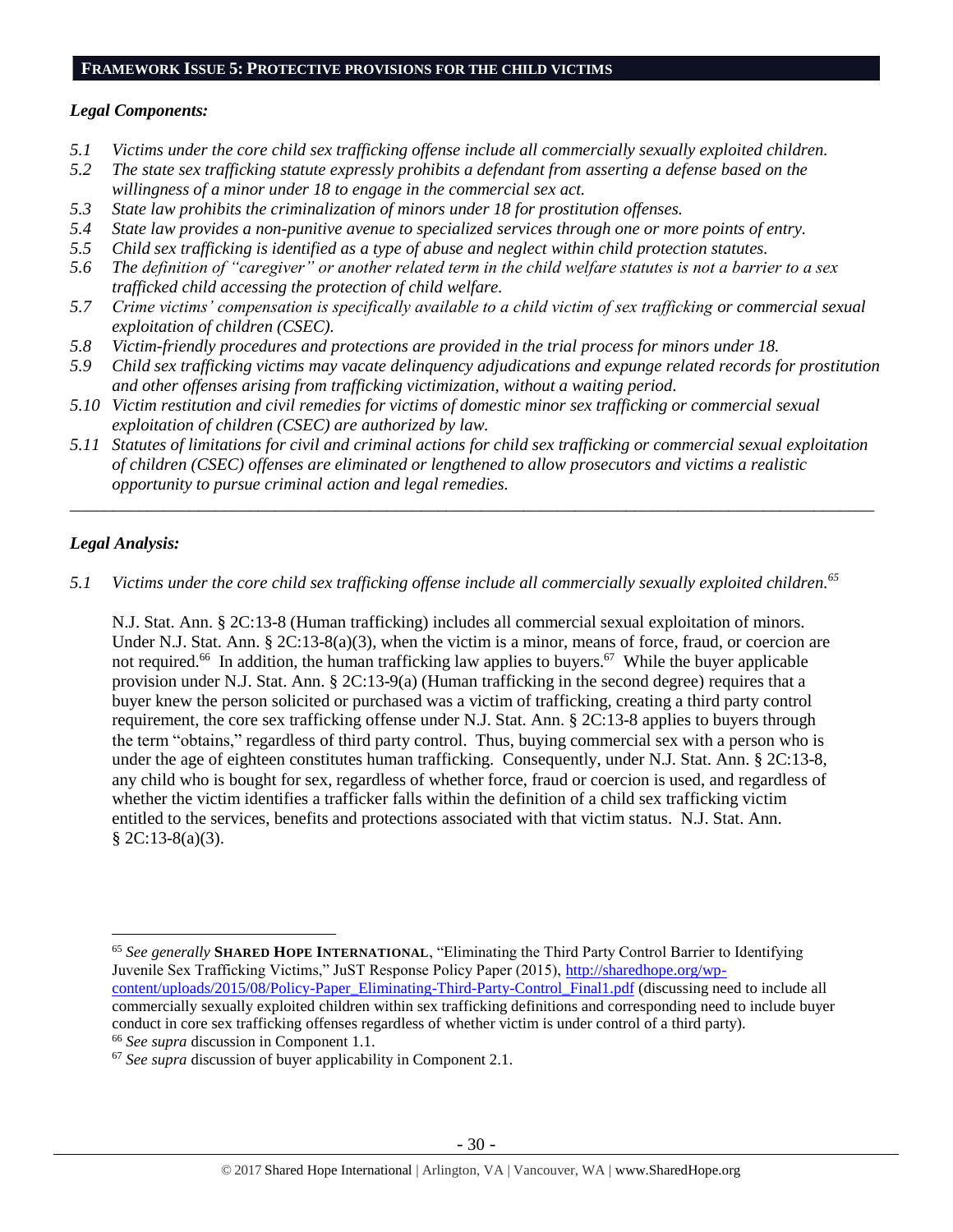*5.2 The state sex trafficking statute expressly prohibits a defendant from asserting a defense based on the willingness of a minor under 18 to engage in the commercial sex act.*

Neither N.J. Stat. Ann. § 2C:13-8 (Human trafficking), nor N.J. Stat. Ann. § 2C:13-9 (Human trafficking in the second degree) prohibit a defense based upon the willingness of a minor to engage in the commercial sex act. However, N.J. Stat. Ann. § 2C:2-10 (Consent) states,

a. In general. The consent of the victim to conduct charged to constitute an offense or to the result thereof is a defense if such consent negatives an element of the offense or precludes the infliction of the harm or evil sought to be prevented by the law defining the offense.

. . . .

 $\overline{a}$ 

c. Ineffective consent. Unless otherwise provided by the code or by the law defining the offense, assent does not constitute consent if:

(1) It is given by a person who is legally incompetent to authorize the conduct charged to constitute the offense; or

(2) It is given by a person who by reason of youth, mental disease or defect or intoxication is manifestly unable or known by the actor to be unable to make a reasonable judgment as to the nature of harmfulness of the conduct charged to constitute an offense; or

(3) It is induced by force, duress or deception of a kind sought to be prevented by the law defining the offense.

- 5.2.1 Recommendation: Amend N.J. Stat. Ann. § 2C:13-8 (Human trafficking) and N.J. Stat. Ann. § 2C:13-9 (Human trafficking in the second degree) to expressly prohibit a defense based upon the willingness of the minor to engage in the commercial sex act.
- *5.3 State law prohibits the criminalization of minors under 18 for prostitution offenses. 68*

Neither N.J. Stat. Ann. § 2C:34-1(b)(1), (8) (Prostitution and related offenses) nor § 2C:34-1.1 (Loitering for the purpose of engaging in prostitution) prevents the prosecution of children for prostitution-related offenses. However, N.J. Stat. Ann. § 2C:34-1(e) provides an affirmative defense to prostitution charges for human trafficking victims and minors under 18, stating,

It is an affirmative defense to prosecution for a violation of this section that, during the time of the alleged commission of the offense, the defendant was a victim of human trafficking pursuant to [N.J. Stat. Ann. § 2C:13-8] or compelled by another to engage in sexual activity, regardless of the defendant's age.

Further, N.J. Stat. Ann. § 2C:13-8(c) (Human trafficking) provides trafficking victims with an affirmative defense to trafficking charges, stating,

It is an affirmative defense to prosecution for a violation of this section that, during the time of the alleged commission of the offense of human trafficking created by this section, the defendant was a victim of human trafficking.

5.3.1 Recommendation: Amend N.J. Stat. Ann. § 2C:34-1(b)(1) (Prostitution and related offenses) and § 2C:34-1.1 (Loitering for the purpose of engaging in prostitution) to ensure that all minors are protected from criminalization for prostitution offenses.

<sup>68</sup> For more information regarding recent federal legislation impacting this component see: http://go.sharedhope.org/stateimpactmemo.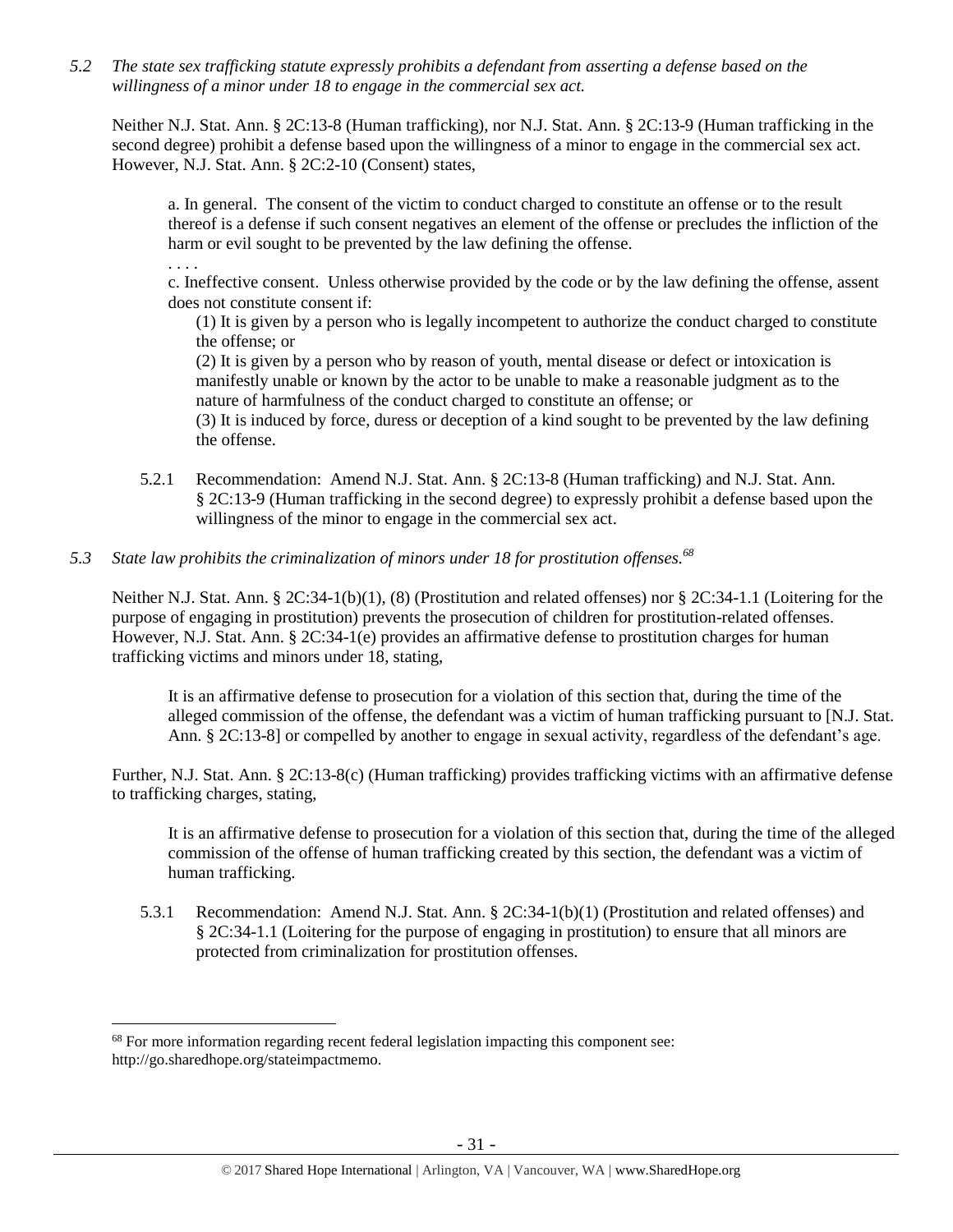## **System response to child engage in commercial sex act**

A juvenile sex trafficking victim may access services after being identified as abused<sup>69</sup> or in a juvenile-family crisis;<sup>70</sup> however, services are not required to be specialized to the needs of these children.<sup>71</sup>

To the extent that a juvenile sex trafficking victim is identified as delinquent for an act that, if committed by an adult, would constitute a crime, the child may be subject to a delinquency adjudication. N.J. Stat. Ann. § 2A:4A-23 (Definition of delinquency). However, a N.J. Stat. Ann. § 2A:4A-71(2)(b) (Diversionary programs for certain juveniles) requires that a complaint against a juvenile be reviewed by court intake services for a

The Attorney General shall, in consultation with the Commissioner of the Department of Health and Senior Services, the Commissioner of Children and Families, the Superintendent of State Police and representatives of providers of services to victims of human trafficking and sexually exploited minors, coordinate the establishment of standard protocols for the provision of information and services to victims of human trafficking and to minors under the age of 18 who are charged with prostitution, including coordination of efforts with the appropriate federal authorities pursuant to the "Trafficking Victims Protection Reauthorization Act of 2003," 22 U.S.C. § 7101 et seq. and shall make such protocols available upon request.

Additionally, although not codified, the New Jersey Office of the Attorney General issued Law Enforcement Directive No. 2012-2 (Investigation of Human Trafficking). Pursuant to the General Policy of the Directive, "[a]ll law enforcement agencies and officers shall be required: . . . to protect the immediate safety and security of human trafficking victims; and to respect and safeguard the rights of these victims." The Directive outlines special responsibilities of law enforcement agencies in both investigating prostitution offenses and when interacting with possible victims of human trafficking. The Directive subsection IV(C) (Special responsibilities: when interacting with possible victims) states, in relevant part:

1. All law enforcement officers shall take appropriate actions as are necessary to protect the immediate safety and security of persons who may be the victims of human trafficking.

2. If a person reports to a law enforcement officer that he or she is a victim of human trafficking, or relates to a law enforcement officer facts that, if true, would make the person a victim of human trafficking, the law enforcement officer . . . shall treat the person making the report . . . as a human trafficking victim . . .

notwithstanding that the person may have committed an offense (*e.g.* prostitution) . . .

3. . . . [A] law enforcement officer . . . shall notify the County Prosecutor's Human Trafficking Liaison as soon as practicable after receiving the report or information from the possible human trafficking victim so that the County Prosecutor's Office can arrange for any appropriate referrals for victim services.

4. . . . [T]he Division of Criminal Justice, working in conjunction with the County Prosecutors, and in consultation with the Commissioner of the Department of Health and Senior Services, the Commissioner of the Department of Children and Families, the Superintendent of State Police, and representatives of providers of services to victims of human trafficking and sexually exploited minors, shall develop standards and protocols for providing information and services to these persons. Such standards and protocols shall include coordination of efforts with appropriate federal authorities pursuant to the "Trafficking Victims Protection reauthorization Act of 2003," 22 U.S.C. Sec. 7101 *et seq.*

*See* http://www.nj.gov/oag/newsreleases12/AG-Human-Trafficking-Directive.pdf.

 $\overline{a}$ <sup>69</sup> *See infra* Component 5.5 for provisions related to child abuse.

 $70$  A child engaging in "an act which if committed by an adult would constitute prostitution in violation of N.J.S.2C:34-1 or any offense which the juvenile alleges is related to the juvenile being a victim of human trafficking" constitutes a juvenile-family crisis under N.J. Stat. Ann. § 2A:4A-22(g) (General definitions), which potentially allows the child to be referred to a juvenile family crisis intervention unit.

<sup>&</sup>lt;sup>71</sup> While access to specialized services for juvenile sex trafficking victims is not statutorily mandated, N. J. Stat. Ann. § 52:4B-44.1 (Establishment of standard protocols for provision of information and services to victims of human trafficking, minors charged with prostitution) states,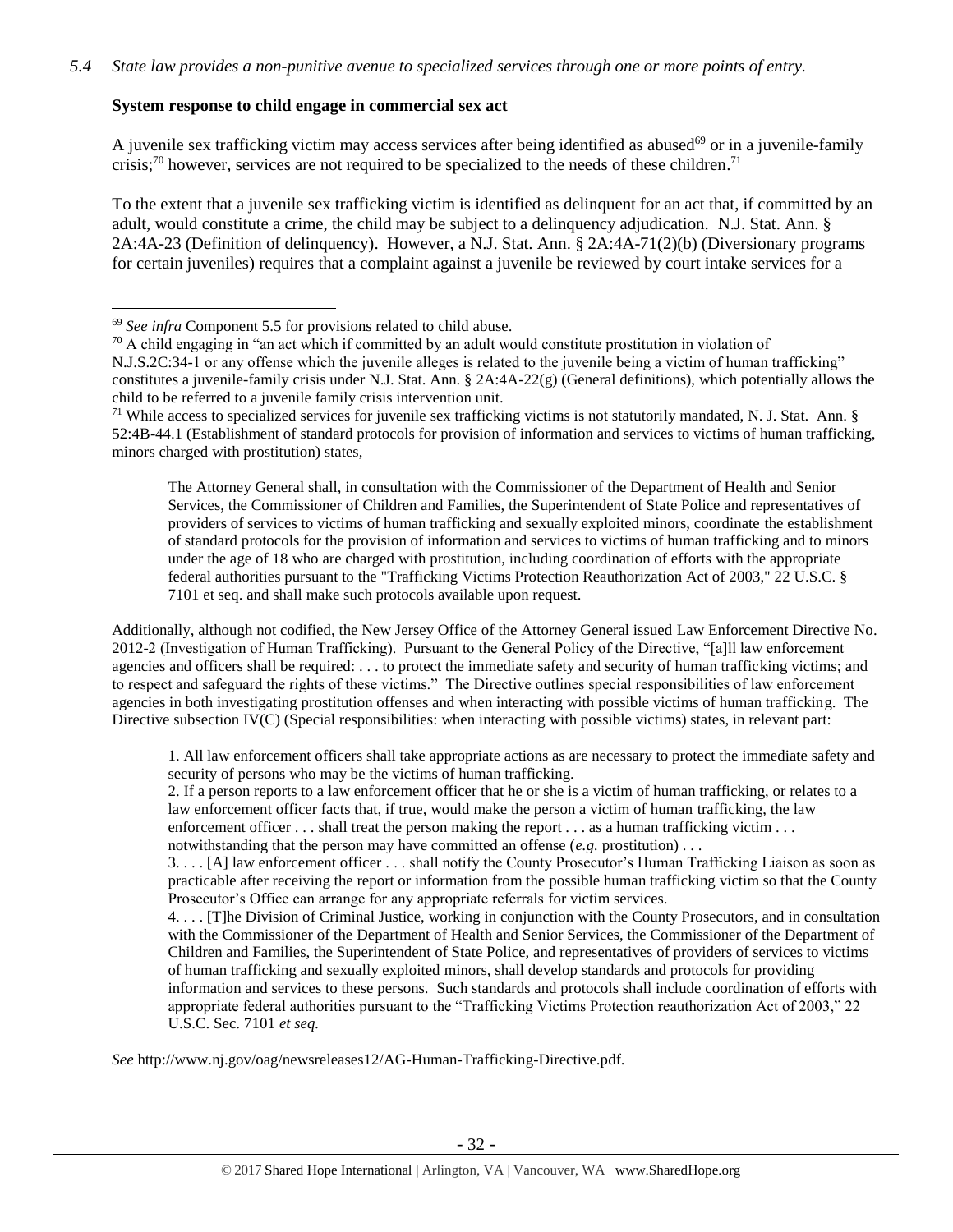determination as to whether the complaint "should be dismissed, diverted, or referred for court action." Further, N.J. Stat. Ann. § 2A:4A-71(2)(b)(11) states,

Court intake services shall consider the following factors in determining whether to recommend diversion:

. . . .

(11) Any information relevant to the offense in any case where the juvenile is charged with an act which if committed by an adult would constitute prostitution in violation of N.J.S.2C:34-1 or any offense which the juvenile alleges is related to the juvenile being a victim of human trafficking.<sup>72</sup>

If delinquency proceedings commence, however, New Jersey law provides a juvenile sex trafficking victim with an affirmative defense to prostitution charges. N.J. Stat. Ann. § 2C:34-1(e) (Prostitution and related offenses) states, "[i]t is an affirmative defense to prosecution for a violation of this section that, during the time of the alleged commission of the offense, the defendant was a victim of human trafficking  $\dots$ ."

Further, a dispositional hearing must occur under N.J. Stat. Ann. § 2A:4A-41 (Dispositional hearing). Prior to this hearing a predispositional evaluation may be conducted under N.J. Stat. Ann. § 2A:4A-42 (Predispositional evaluation). "In any case where the juvenile is charged with an act which if committed by an adult would constitute prostitution in violation of N.J.S.2C:34-1 or any offense which the juvenile alleges is related to the juvenile being a victim of human trafficking, the predisposition report may include any information relevant to the commission of the act." N.J. Stat. Ann. § 2A:4A-42(2)(h).

#### **Summary**

 $\overline{a}$ 

Juvenile sex trafficking victims may access services, but these services are not required to be specialized. Further, New Jersey law allows for diversion, but this process is discretionary.

- 5.4.1 Recommendation: Amend New Jersey's protective response for juvenile sex trafficking victims to include specialized services and a mandatory mechanism to prevent delinquency adjudications.
- *5.5 Child sex trafficking is identified as a type of abuse and neglect within child protection statutes. 73*

New Jersey does not expressly identify human trafficking as a form of abuse but does include commercial sexual exploitation as a type of abuse or neglect. Pursuant to N.J. Stat. Ann. § 9:6-8.9(c) ("Abused child" defined), an "abused child" is "a child under the age of 18 years whose parent, guardian, or other person having his custody and control . . . [c]ommits or allows to be committed an act of sexual abuse against the child."

Under N.J. Stat. Ann. § 9:6-8.84(2) (Definitions relative to child abuse, neglect),

"Sexual abuse" means contacts or actions between a child and a parent or caretaker for the purpose of sexual stimulation of either that person or another person. Sexual abuse includes:

a. the employment, use, persuasion, inducement, enticement, or coercion of any child to engage in, or assist any other person to engage in, any sexually explicit conduct or simulation of such conduct; b. sexual conduct including molestation, prostitution, other forms of sexual exploitation of children, or incest; or

<sup>72</sup> *See also* N.J. Stat. Ann. 2A:4A-74, listing prostitution and trafficking as relevant factors to be considered when the juvenile is diverted to a court intake services conference.

<sup>&</sup>lt;sup>73</sup> For more information regarding recent federal legislation impacting this component see:

http://go.sharedhope.org/stateimpactmemo.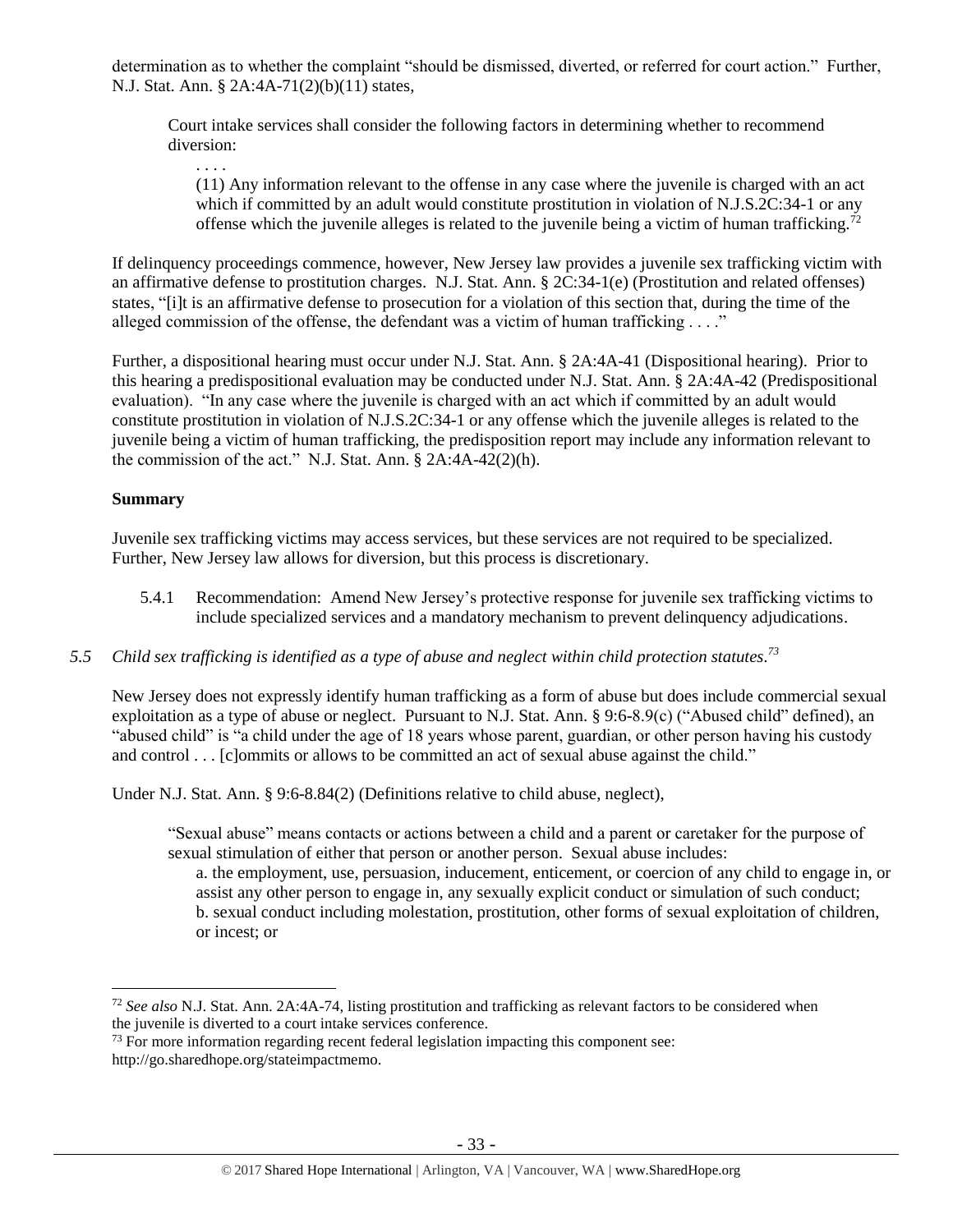c. sexual penetration<sup>74</sup> and sexual contact<sup>75</sup> as defined in N.J.S.2C:14-1 [Definitions] and a prohibited sexual act<sup>76</sup> as defined in N.J.S.2C:24-4 [Endangering welfare of children].

- 5.5.1 Recommendation: Expand the definitions of abuse to expressly include when a child is victimized through N.J. Stat. Ann. § 2C:13-8 (Human trafficking).
- *5.6 The definition of "caregiver" or another related term in the child welfare statutes is not a barrier to a sex trafficked child accessing the protection of child welfare.*

For the purpose of protective child welfare laws, N.J. Stat. Ann. § 9:6-2 ("Parent" and "custodian" defined) defines "the person having care, custody and control of any child" as including,

any person who has assumed the care of a child, or any person with whom a child is living at the time the offense is committed, and shall include . . . a person who legally or voluntarily assumes the care, custody, maintenance or support of the child.

While this definition may potentially be broad enough to allow child welfare intervention in non-familial trafficking cases, the definition of "sexual abuse," which specifically applies to commercially sexually exploited children, requires "contacts or actions between a child and a parent or caretaker . . . ." N.J. Stat. Ann. § 9:6- 8.84(2). However, "caretaker" is not defined, suggesting that this definition is likely too narrow to allow for child welfare intervention on behalf of child sex trafficking victims in non-familial trafficking cases.

- 5.6.1 Recommendation: Amend N.J. Stat. Ann. § 9:6-8.84(2) (Definitions relative to child abuse, neglect) to allow child sex trafficking victims to access child protective services regardless of the perpetrator of abuse.
- *5.7 Crime victims' compensation is specifically available to a child victim of sex trafficking or commercial sexual exploitation of children (CSEC).*

Crime victims' compensation is only allowed for certain crimes, but most crimes related to domestic minor sex trafficking are included. Under the Criminal Injuries Compensation Act of 1971, the Victims of Crime Compensation Agency may order payment for victims<sup>77</sup> who suffer personal injury or death resulting from the commission or attempt to commit specified offenses, including violations of N.J. Stat. Ann. § 2C:13-8 (Human trafficking), § 2C:14-2 (Sexual assault), § 2C:14-3 (Aggravated criminal sexual contact; criminal sexual contact), or any other lewd, indecent, or obscene acts with children. N.J. Stat. Ann. § 52:4B-11. The Agency may make an order for compensation even if the buyer has not been prosecuted or convicted. N.J. Stat. Ann. § 52:4B-10. Applications shall be made within two years of the date of injury or death (unless good cause is found for delay) and reported to authorities "within three months after its occurrence or reasonable discovery." N.J. Stat. Ann. § 52:4B-18. Furthermore, pursuant to N.J. Stat. Ann. § 52:4B-18,

No compensation shall be awarded if:

a. . . . the victim did not cooperate with the reasonable requests of law enforcement authorities unless the victim demonstrates a compelling health or safety reason for not cooperating; or . . . .

<sup>74</sup> *See supra* note [14.](#page-5-1)

<sup>75</sup> *See supra* note [15.](#page-5-2)

<sup>76</sup> *See supra* note [12.](#page-4-3)

<sup>77</sup> N.J. Stat. Ann. § 52:4B-2 (Definitions) defines "victim" as "a person who is injured or killed by any act or omission of any other person which is within the description of any of the offenses specified in [N.J. Stat. Ann. § 52:4B-11]."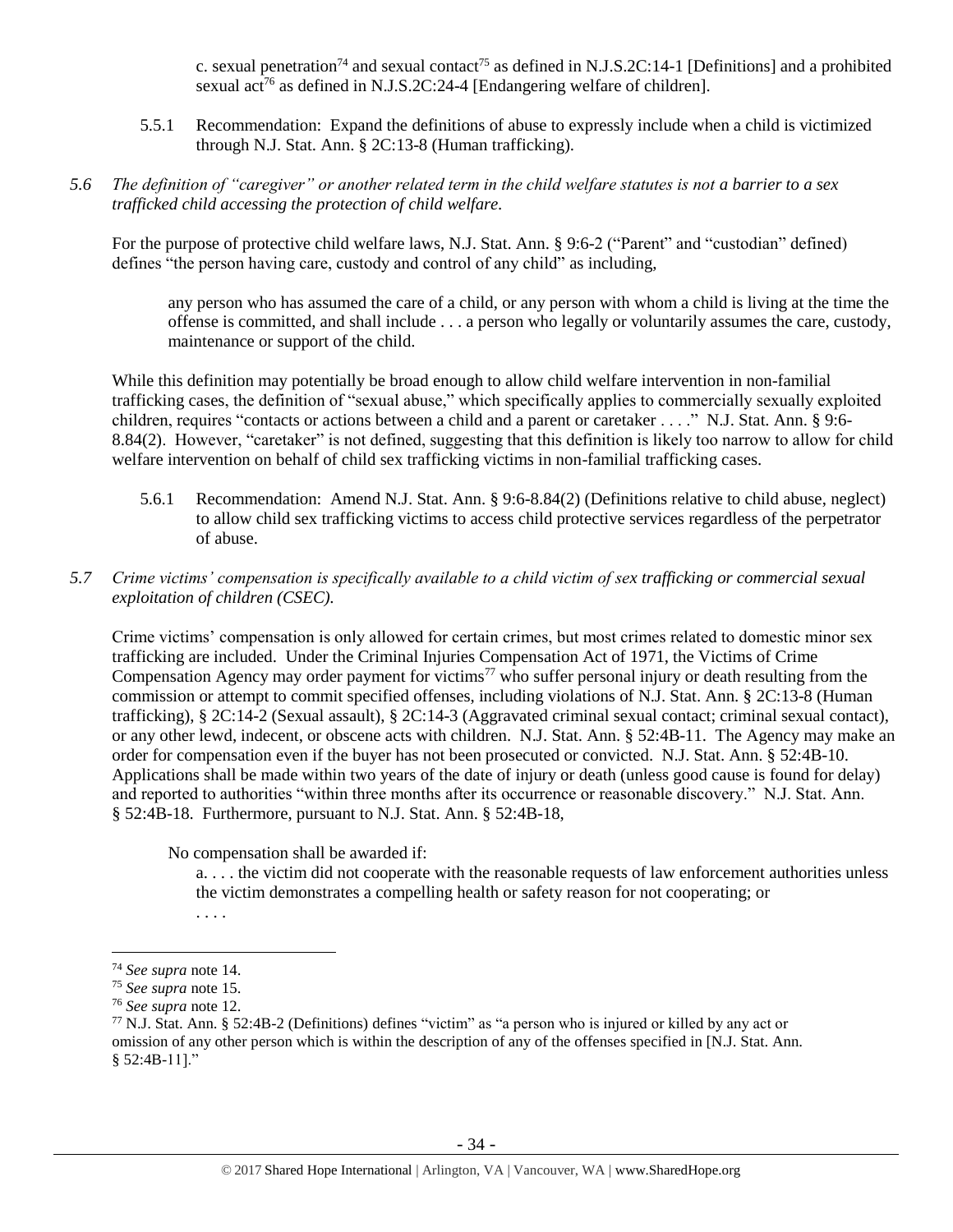c. The victim was guilty of a violation of . . . subtitle 2 of Title 2C [Specific Offenses] of the New Jersey Statutes, which caused or contributed to his injuries; or

f. The victim has been convicted of a crime and is still incarcerated; or

. . . . . . . .

. . . .

Additionally, New Jersey has a "Sex Crime Victim Treatment Fund," which is only applicable to crimes that fall within the sexual assault chapter, such as sexual assault and lewdness, but not human trafficking. N.J. Stat. Ann. § 52:4B-43.2.

- 5.7.1 Recommendation: Provide exceptions to the listed ineligibility criteria for child sex trafficking victims to ensure that domestic minor sex trafficking victims may receive compensation.
- *5.8 Victim-friendly procedures and protections are provided in the trial process for minors under 18.*

Pursuant to N.J. Stat. Ann. § 2C:14-7 (Victim's previous sexual conduct; manner of dress),

a. In prosecutions for aggravated sexual assault, sexual assault, aggravated criminal sexual contact, criminal sexual contact, human trafficking involving sexual activity, endangering the welfare of a child in violation of N.J.S.2C:24-4 or the fourth degree crime of lewdness in violation of subsection b. of N.J.S.2C:14-4, evidence of the victim's previous sexual conduct shall not be admitted nor reference made to it in the presence of the jury except as provided in this section . . . .

b. In the absence of clear and convincing proof to the contrary, evidence of the victim's sexual conduct occurring more than one year before the date of the offense charged is presumed to be inadmissible under this section.

c. Evidence of previous sexual conduct with persons other than the defendant which is offered by any lay or expert witness shall not be considered relevant unless it is material to proving the source of semen, pregnancy or disease.

d. Evidence of the victim's previous sexual conduct with the defendant shall be considered relevant if it is probative of whether a reasonable person, knowing what the defendant knew at the time of the alleged offense, would have believed that the alleged victim freely and affirmatively permitted the sexual behavior complained of.

e. Evidence of the manner in which the victim was dressed at the time an offense was committed shall not be admitted unless such evidence is determined by the court to be relevant and admissible in the interest of justice, after an offer of proof by the proponent of such evidence outside the hearing of the jury or at such hearing as the court may require, and a statement by the court of its findings of fact essential to its determination. A statement by the court of its findings shall also be included in the record. f. For the purposes of this section, "sexual conduct" shall mean any conduct or behavior relating to sexual activities of the victim, including but not limited to previous or subsequent experience of sexual penetration or sexual contact, use of contraceptives, sexual activities reflected in gynecological records,

living arrangement and life style.

N.J. Stat. Ann. § 2A:82-46(a) prevents the disclosure of the identity of child victims of certain sexual offense crimes, including N.J. Stat. Ann. § 2C:24-4 (Endangering welfare of children); however, it does not protect the child victims of N.J. Stat. Ann. § 2C:13-8 (Human trafficking) or § 2C:34-1 (Prostitution and related offenses).

New Jersey's law allowing a minor to testify via closed circuit television includes cases of human trafficking but does not include CSEC offenses as qualifying offenses. N.J. Stat. Ann. § 2A:84A-32.4(a). Only prosecutions for "aggravated sexual assault, sexual assault, aggravated criminal sexual contact, criminal sexual contact, human trafficking involving sexual activity, child abuse, or any action alleging abused or neglected children" can occur via closed circuit television under this statute. N.J. Stat. Ann. § 2A:84A-32.4(a). An order for such testimony of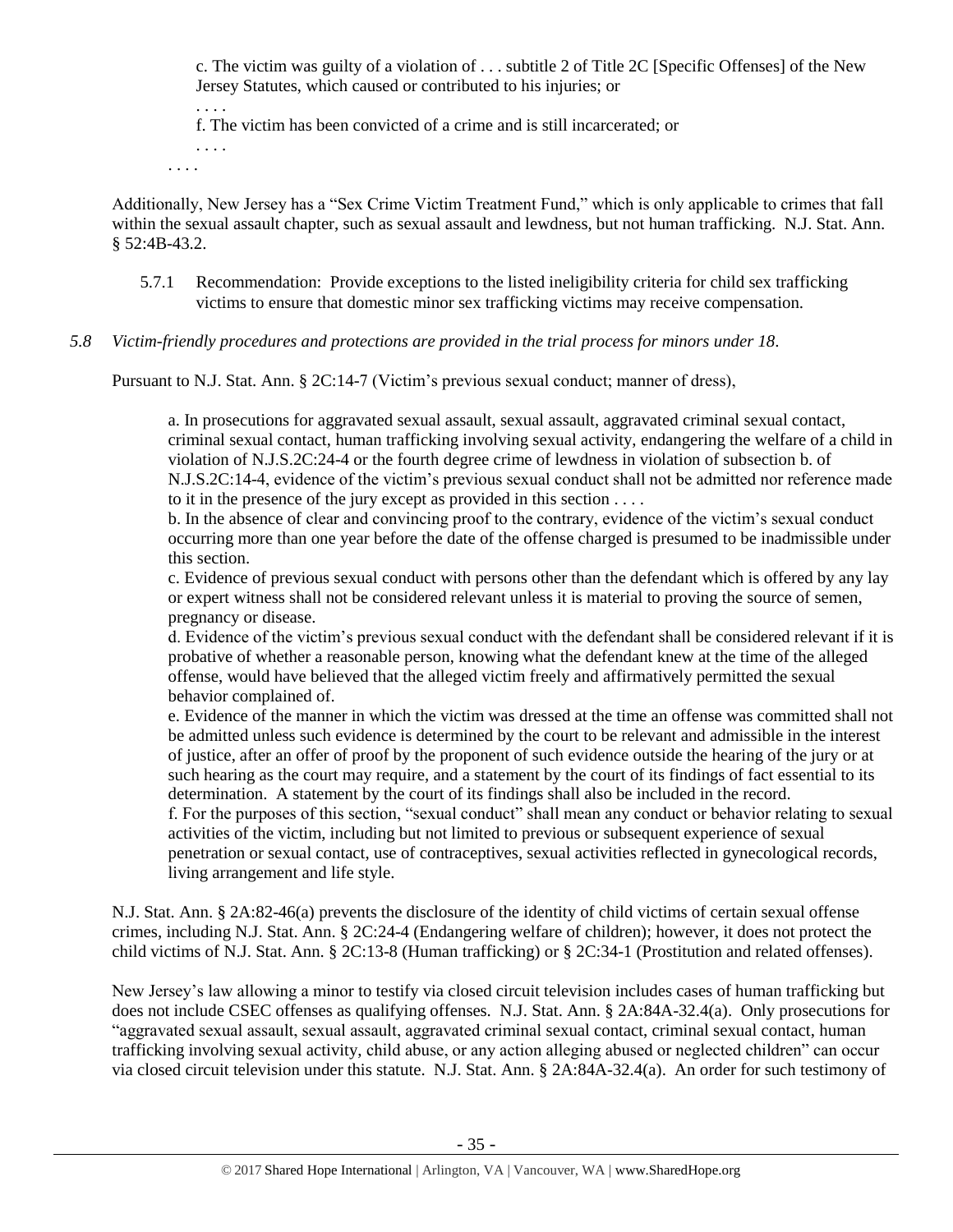a witness 16 years of age or younger may be made when "there is a substantial likelihood that the witness would suffer severe emotional or mental distress if required to testify in open court." N.J. Stat. Ann. § 2A:84A-32.4(b).

*5.9 Child sex trafficking victims may vacate delinquency adjudications and expunge related records for prostitution and other offenses arising from trafficking victimization, without a waiting period.*

New Jersey law does not provide a mechanism for minors to vacate delinquency adjudications related to trafficking victimization, and juvenile records may only be expunged after a waiting period.

Regarding expungement,<sup>78</sup> N.J. Stat. Ann. § 2C:52-4.1(b) (Juvenile delinquent; expungement of adjudications and charges) provides,

. . . any person who has been adjudged a juvenile delinquent may have his entire record of delinquency adjudications expunged if:

(1) Five years have elapsed since the final discharge of the person from legal custody or supervision or 5 years have elapsed after the entry of any other court order not involving custody or supervision, except that periods of post-incarceration supervision pursuant to section 25 of P.L.1982, c.77 (C.2A:4A-44), shall not be considered in calculating the fiveyear period for purposes of this paragraph;

(2) He has not been convicted of a crime, or a disorderly or petty disorderly persons offense, or adjudged a delinquent, or in need of supervision, during the 5 years prior to the filing of the petition, and no proceeding or complaint is pending seeking such a conviction or adjudication, except that periods of post-incarceration supervision pursuant to section 25 of P.L.1982, c.77 (C.2A:4A-44), shall not be considered in calculating the five-year period for purposes of this paragraph;

(3) He was never adjudged a juvenile delinquent on the basis of an act which if committed by an adult would constitute a crime not subject to expungement under N.J.S.2C:52-2 [Indictable offenses];

(4) He has never had an adult conviction expunged; and

 $\overline{a}$ 

(5) He has never had adult criminal charges dismissed following completion of a supervisory treatment or other diversion program.

Because N.J. Stat. Ann. § 2C:52-4.1(b) mandates a minimum 5 year waiting period, however, child sex trafficking victims may face collateral consequences associated with having accessible delinquency records during that time.

Regarding vacatur, N.J. Stat. Ann. § 2C:44-1.1 (Certain convictions vacated expunged) provides,

a. (1) A person convicted of N.J.S.2C:34-1, prostitution and related offenses, or section 3 of P.L.1997, c.93 (C.2C:34-1.1), loitering for the purpose of engaging in prostitution, or a similar local ordinance, may file an application with the Superior Court in accordance with the Rules of Court to have the conviction vacated at any time following entry of a judgment of conviction, when the person's participation in the offense was a result of having been a victim of human trafficking pursuant to section 1 of P.L.2005, c.77 (C.2C:13-8) or as defined in paragraph (14) of 22 U.S.C. s.7102 [Definitions].

<sup>78</sup> Pursuant to N.J. Stat. Ann. § 2C:51-1(a) (Definition of expungement), "expungement" means "the extraction and isolation of all records on file within any court, detention, or correctional facility, law enforcement or criminal justice agency concerning a person's detection, apprehension, arrest, detention, trial or disposition of an offense within the criminal justice system."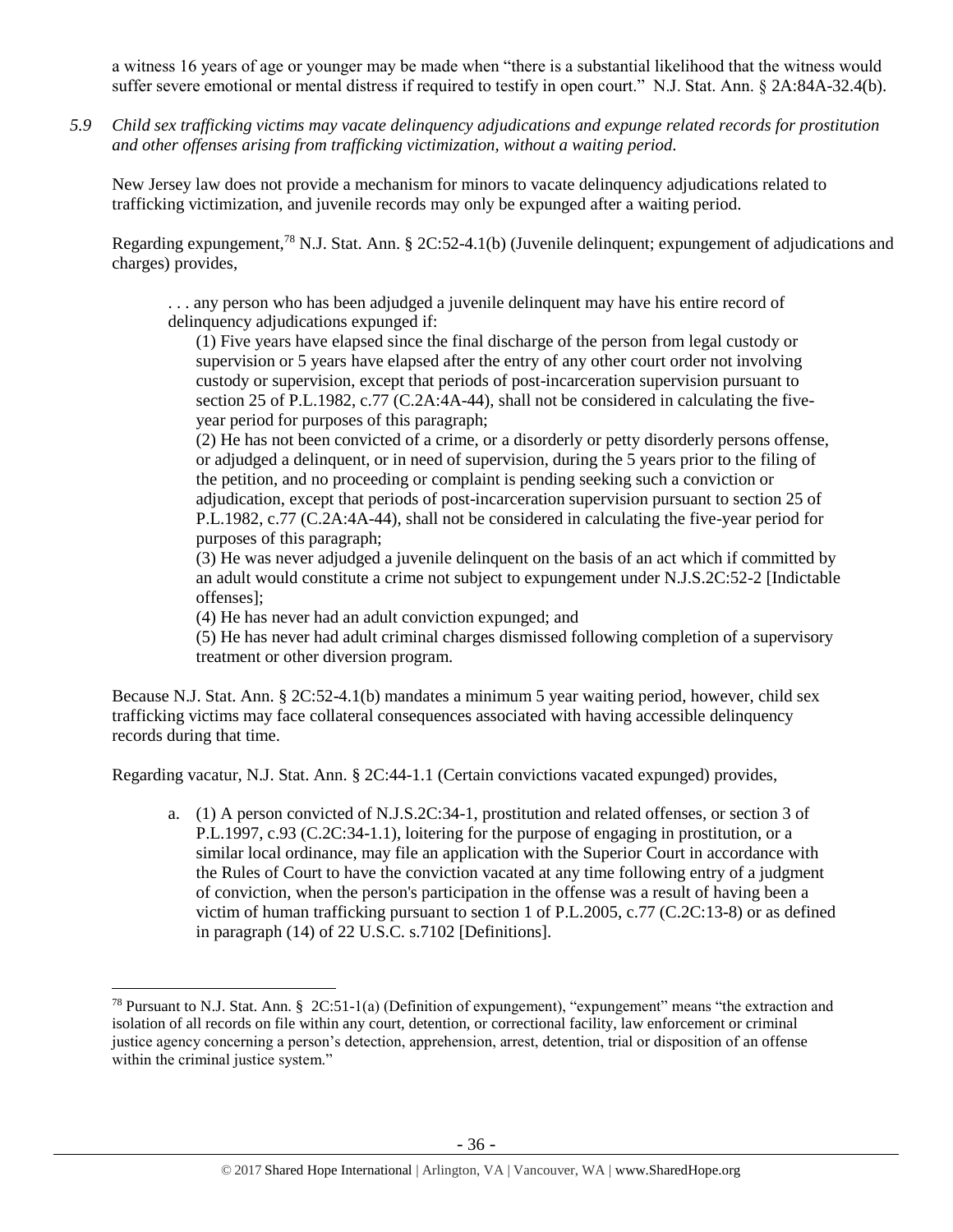(2) Notwithstanding any law to the contrary, the person may also in the same application seek an order for the expungement of any reference to the person's arrest, conviction, and any proceeding for prostitution in any records in the custody of a court, or law enforcement or correctional agency entitled to be served with the application pursuant to subsection b. of this section.

. . . .

d. If the court finds, pursuant to subsection c. of this section, <sup>79</sup> that the person was a victim of human trafficking, it shall enter an order vacating the conviction and directing that all court records be revised accordingly. When the person's application also seeks an order for expungement, the court order shall require that any court, law enforcement and correctional agencies, and other noticed parties pursuant to subsection b. of this section expunge all references to the person's arrest, conviction, and related proceedings for the violation of N.J.S.2C:34–1, prostitution and related offenses, or section 3 of P.L.1997, c. 93 (C.2C:34–1.1), loitering for the purpose of engaging in prostitution, or a similar local ordinance from all records in their custody that relate to the vacated conviction . . . .

Because N.J. Stat. Ann. § 2C:44-1.1 applies specifically to "convictions," however, this protection does not clearly extend to delinquency adjudications. Accordingly, child sex trafficking victims are likely unable to vacate delinquency adjudications and expunge related records under N.J. Stat. Ann. § 2C:44-1.1. Further, N.J. Stat. Ann. § 2C:44-1.1 applies only to violations of New Jersey's prostitution-related offenses, foreclosing the law's applicability to other offenses related to trafficking victimization.

- 5.9.1 Recommendation: Amend N.J. Stat. Ann. § 2C:44-1.1 (Certain convictions vacated expunged) to allow child sex trafficking victims to vacate delinquency adjudications and expunge related records for prostitution and other offenses arising from trafficking victimization, without a waiting period.
- *5.10 Victim restitution and civil remedies for victims of domestic minor sex trafficking or commercial sexual exploitation of children (CSEC) are authorized by law.*

Offenders convicted under N.J. Stat. Ann. § 2C:13-8 (Human trafficking) must pay restitution to the victim. Specifically, under N.J. Stat. Ann. § 2C:13-8(e),

The court shall award to the victim restitution which is the greater of:

(1) the gross income or value to the defendant of the victim's labor or services; or (2) the value of the victim's labor or services as determined by the "New Jersey Prevailing Wage Act," the "New Jersey State Wage and Hour Law," "the Seasonal Farm Labor Act," the laws concerning the regulation of child labor…or any other applicable State law, and the "Fair Labor Standards Act of 1938" 29 U.S.C. s.201 et seq., or any other applicable federal law.

Similarly, other offenders may be ordered to pay restitution because the court is allowed to order the perpetrator to pay the victim restitution for any degree of crime. N.J. Stat. Ann. § 2C:43-3. However, except in state tax cases, "[t]he restitution ordered paid to the victim shall not exceed the victim's loss." N.J. Stat. Ann. § 2C:43-3.

<sup>79</sup> Under N.J. Stat. Ann. § 2C:44-1.1(c)(1),

The court may vacate a conviction pursuant to this section if it finds by a preponderance of the evidence that the person was a victim of human trafficking pursuant to section 1 of P.L.2005, c. 77 (C.2C:13–8) [Human trafficking] or as defined in paragraph (14) of 22 U.S.C. s.7102 [Definitions] at the time of the offense, and that the violation was a result of the person having been a victim of human trafficking.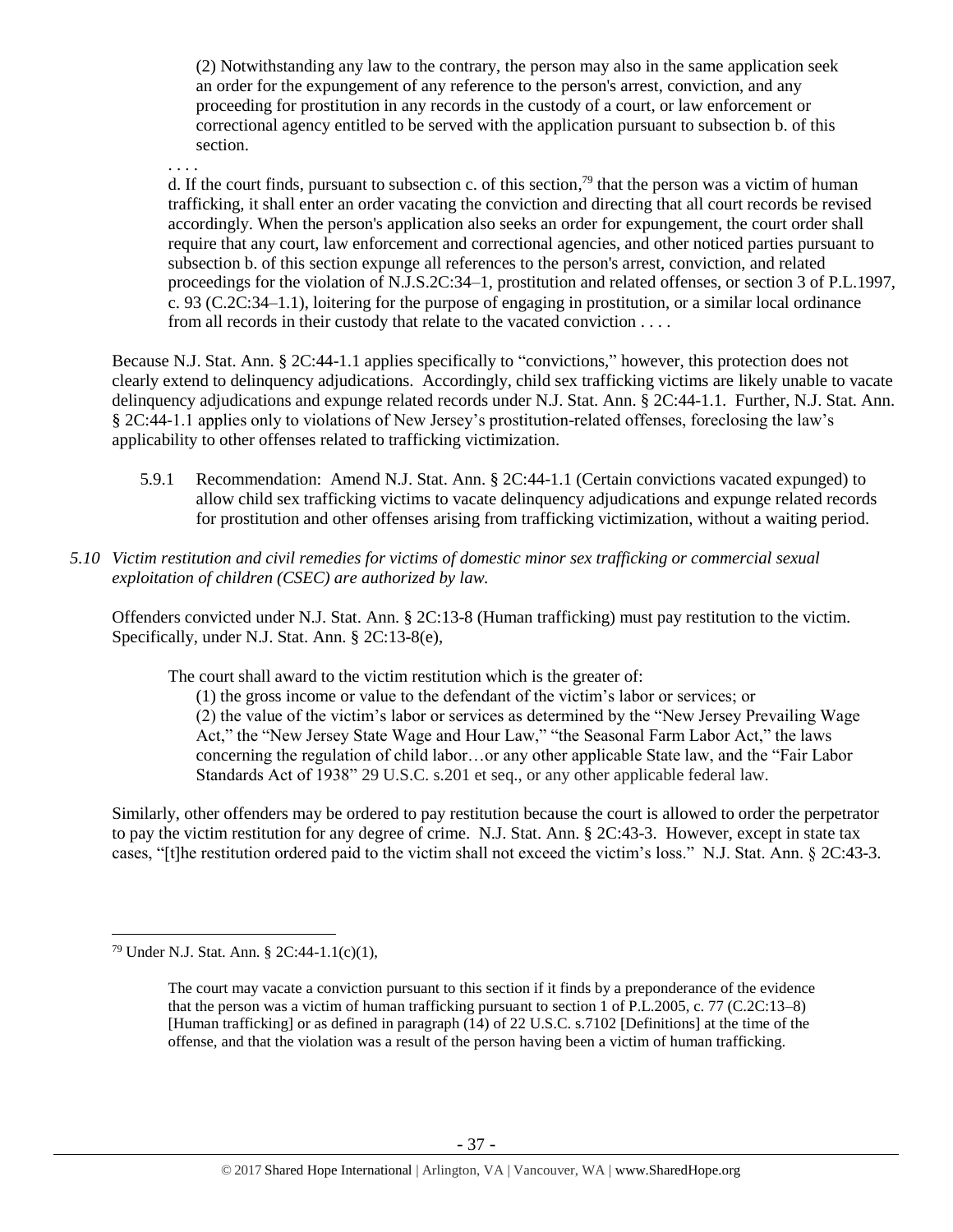Specific civil remedies are available to victims of human trafficking and they may seek a judgment against both the trafficker and persons acting in concert with the trafficker. Pursuant to N.J. Stat. Ann. § 2C:13-8.1,

Any person injured, including injury due to the loss of moneys or property, real or personal, by an actor and all those acting in concert with that actor who committed a human trafficking offense in violation of section 1 of P.L.2005,c. 77 (C.2C:13–8) [Human trafficking] or section 5 of P.L.2013, c. 51 (C.2C:13–9) [Human trafficking as a crime of the second degree] may bring a civil action in any court of competent jurisdiction against the actor and all those acting in concern [sic] with that actor. $80$ 

Under N.J. Stat. Ann. § 2C:13-8.1(c)(1), (2), (d), a prevailing victim in a civil action may recover attorney's fees and costs, and the court may "in addition to any other appropriate legal or equitable relief, including damages for pain and suffering, recovery of reasonable costs for necessary medical, dental, and psychological services and punitive damages, award damages in an amount that is the greater of:

(1) the gross income or value to the defendant of the injured party's labor or services; or (2) the value of the injured party's labor or services as determined by the "New Jersey Prevailing Wage Act," P.L.1963, c. 150 (C.34:11–56.25 et seq.), the "New Jersey State Wage and Hour Law," P.L.1966, c. 113 (C.34:11–56a et seq.), the Seasonal Farm Labor Act, P.L.1945, c. 71 (C.34:9A–1 et seq.), the laws concerning the regulation of child labor in chapter 2 of Title 34 of the Revised Statutes, or any other applicable State law, and the "Fair Labor Standards Act of 1938," 29 U.S.C. s.201 et seq., or any other applicable federal law.

Also, child sex trafficking and CSEC victim could bring a civil case under an action for sexual abuse. N.J. Stat. Ann. § 2A:61B-1. For purposes of this action, N.J. Stat. Ann. § 2A:61B-1(a)(1) defines "sexual abuse" as

an act of sexual contact or sexual penetration between a child under the age of 18 years and an adult. A parent, resource family parent, guardian or other person standing in loco parentis within the household who knowingly permits or acquiesces in sexual abuse by any other person also commits sexual abuse, except that it is an affirmative defense if the parent, resource family parent, guardian or other person standing in loco parentis was subjected to, or placed in, reasonable fear of physical or sexual abuse by the other person so as to undermine the person's ability to protect the child.

*5.11 Statutes of limitations for civil and criminal actions for child sex trafficking or commercial sexual exploitation of children (CSEC) offenses are eliminated or lengthened to allow prosecutors and victims a realistic opportunity to pursue criminal action and legal remedies.*

Most prosecutions in New Jersey are subject to a 5-year statute of limitations pursuant to N.J. Stat. Ann. § 2C:1- 6(b)(1) (Time limitations). Prosecutions for sexual assault and aggravated sexual assault under N.J. Stat. Ann. § 2C:14-2 (Sexual assault) have no limitation and may be brought at any time. N.J. Stat. Ann. § 2C:1-6(a)(1). An extension is also available to victims of N.J. Stat. Ann. § 2C:14-3 (Aggravated criminal sexual contact; criminal sexual contact) and § 2C:24-4 (Endangering welfare of children) under N.J. Stat. Ann. § 2C:1-6(b)(4), which states,

A prosecution for an offense set forth in N.J.S.2C:14-3 or N.J.S.2C:24-4, when the victim at the time of the offense is below the age of 18 years, must be commenced within five years of the victim's attaining the age of 18 or within two years of the discovery of the offense by the victim, whichever is later.

<sup>&</sup>lt;sup>80</sup> "A civil action brought under this section shall not preclude the application of any other civil, administrative, or criminal remedy under any other provision of law." N.J. Stat. Ann. § 2C:13-8.1(4).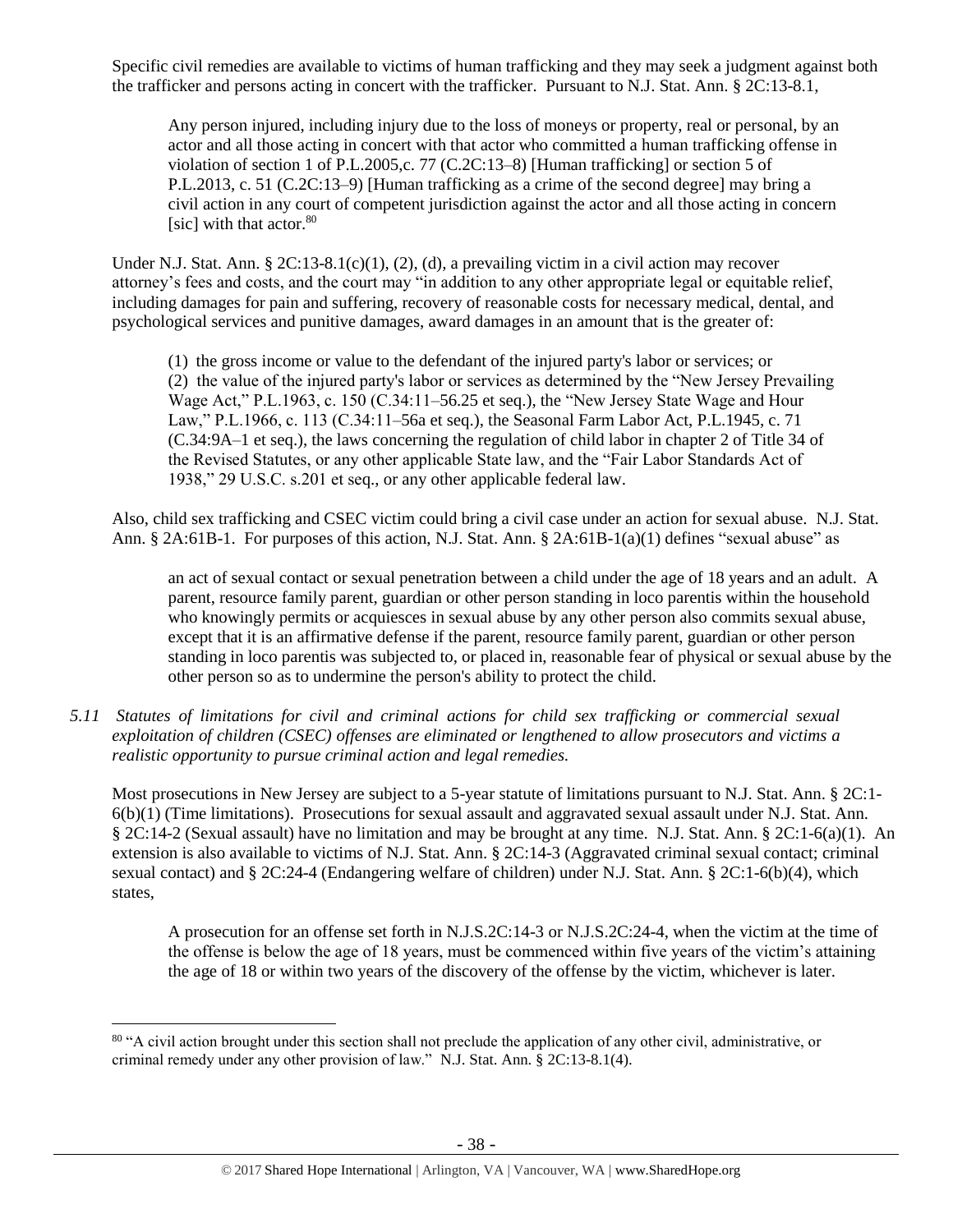A civil action brought under N.J. Stat. Ann. § 2A:61B-1 (Definitions; accrual of actions; proceedings) for sexual abuse must "be brought within two years after reasonable discovery." N.J. Stat. Ann. § 2A:61B-1(b).

5.11.1 Recommendation: Amend N.J. Stat. Ann. § 2C:1-6(a)(1) (Time limitations) to include § 2C:13-8 (Human trafficking) and § 2C:34-1 (Prostitution and related offenses) when a child is involved, in order to allow prosecutions for these offenses to be brought at any time.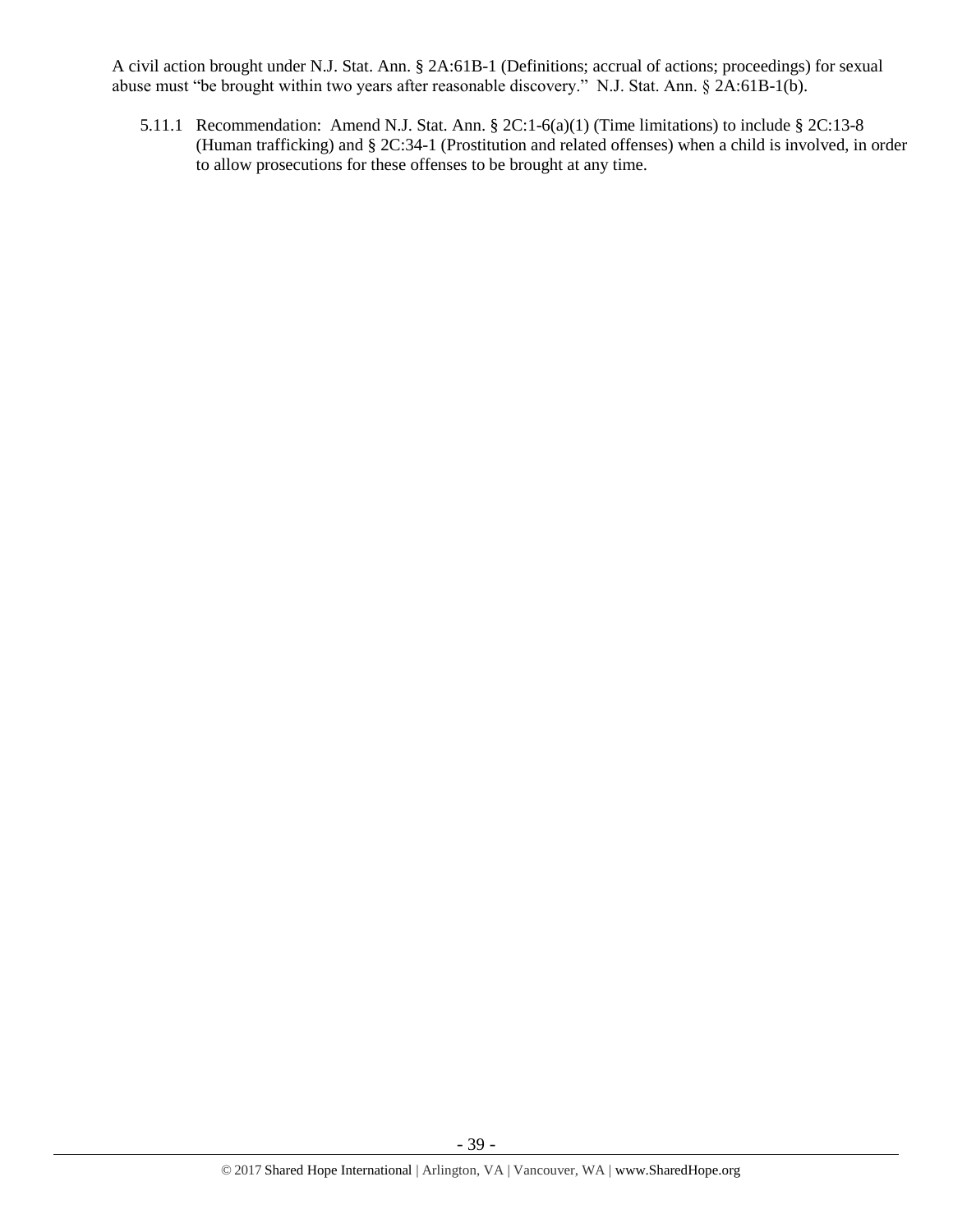#### **FRAMEWORK ISSUE 6: CRIMINAL JUSTICE TOOLS FOR INVESTIGATION AND PROSECUTIONS**

## *Legal Components:*

- *6.1 Training on human trafficking and domestic minor sex trafficking for law enforcement is statutorily mandated or authorized.*
- *6.2 Single party consent to audiotaping is permitted in law enforcement investigations.*
- *6.3 Wiretapping is an available tool to investigate domestic minor sex trafficking and commercial sexual exploitation of children (CSEC).*
- *6.4 Using a law enforcement decoy posing as a minor to investigate buying or selling of commercial sex acts is not a defense to soliciting, purchasing, or selling sex with a minor.*

*\_\_\_\_\_\_\_\_\_\_\_\_\_\_\_\_\_\_\_\_\_\_\_\_\_\_\_\_\_\_\_\_\_\_\_\_\_\_\_\_\_\_\_\_\_\_\_\_\_\_\_\_\_\_\_\_\_\_\_\_\_\_\_\_\_\_\_\_\_\_\_\_\_\_\_\_\_\_\_\_\_\_\_\_\_\_\_\_\_\_\_\_\_\_*

- *6.5 Using the Internet or electronic communications to investigate buyers and traffickers is a permissible investigative technique.*
- *6.6 State law requires reporting of missing children and recovered missing children.*

## *Legal Analysis:*

6.1 *Training on human trafficking and domestic minor sex trafficking for law enforcement is statutorily mandated or authorized.*

New Jersey law mandates development of training on human trafficking. N.J. Stat. Ann. § 2C:13-  $12(19)(a)$  provides that

The Police Training Commission, in consultation with the Attorney General and the Director of the Division of Criminal Justice in the Department of Law and Public Safety, shall develop and approve, as part of the police training courses required pursuant to P.L.1961, c. 56 (C.52:17B–66 et seq.), courses of study on the handling, response procedures, investigation, and prosecution of human trafficking cases. These courses shall be reviewed at least every two years and modified from time to time as need may require.

Pursuant to N.J. Stat. Ann. § 52:4B-47 (Training courses for law enforcement personnel), the curriculum for police training shall include "specific training on responding to the needs of victims of human trafficking as defined in section 1 of P.L.2005, c. 77 (C.2C:13–8), and on services available to provide assistance, including information on federal, State, and local hotlines available to receive reports of and provide assistance to victims of human trafficking. N.J. Stat. Ann. § 52:4B-47(9)(a).

Additionally, New Jersey does require training on "substances which could be used to facilitate sexual assault," training on tracing missing persons, and training on technology used in the commission of sex offenses, all of which could include topics related to domestic minor sex trafficking. N.J. Stat. Ann. §§52:17B-4.5(a), 52:17B-9.8, 52:17B-77.11.

*6.2 Single party consent to audiotaping is permitted in law enforcement investigations.*

New Jersey allows for single party consent to audiotaping. The following actions are lawful pursuant to N.J. Stat. Ann. § 2A:156A-4(b)–(d),

b. Any investigative or law enforcement officer to intercept a wire, electronic or oral communication, where such officer is a party to the communication or where another officer who is a party to the communication requests or requires him to make such interception; c. Any person acting at the direction of an investigative or law enforcement officer to intercept a wire, electronic or oral communication, where such person is a party to the communication or one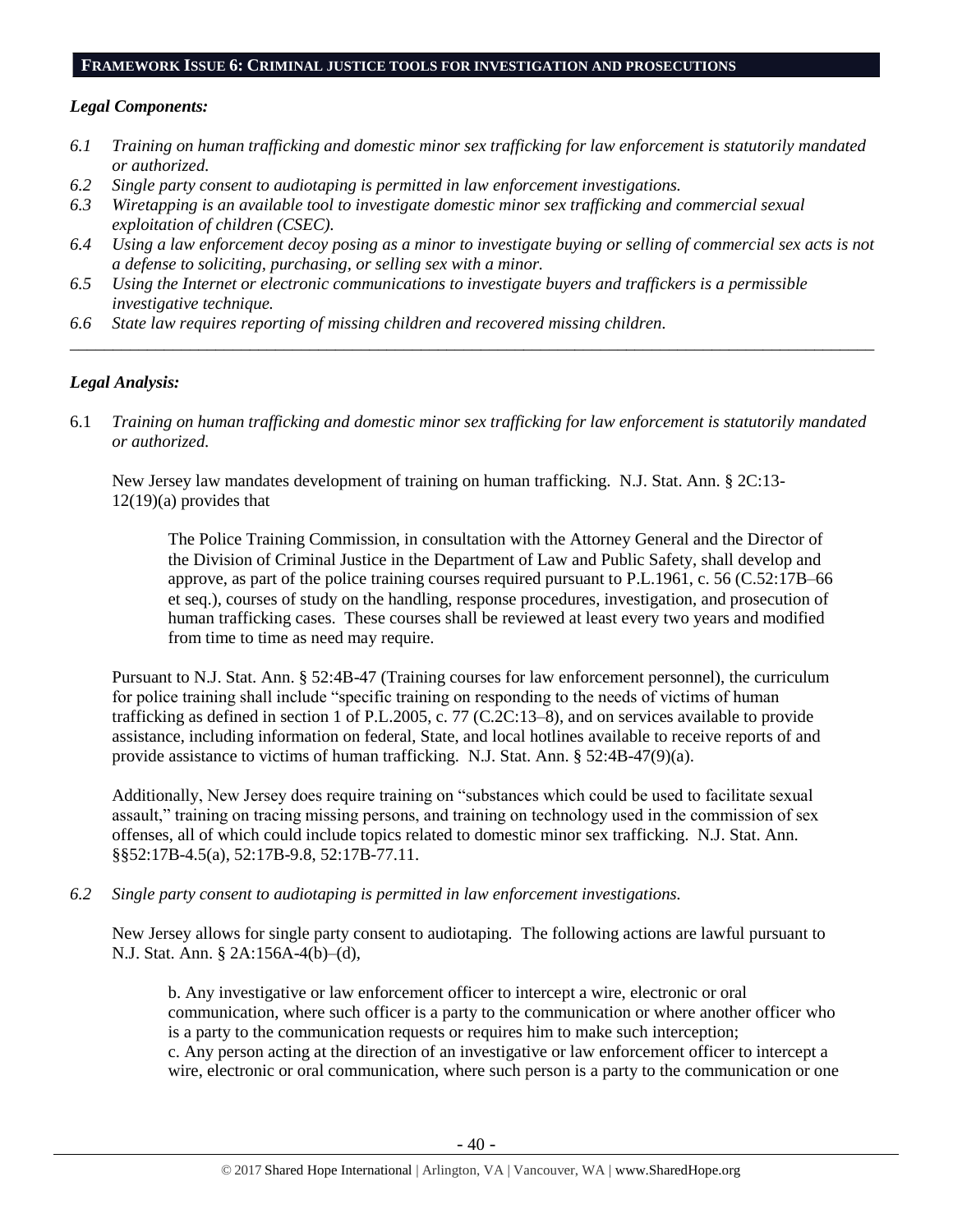of the parties to the communication has given prior consent to such interception; provided, however, that no such interception shall be made without the prior approval of the Attorney General or his designee or a county prosecutor or his designee;

d. A person not acting under color of law to intercept a wire, electronic or oral communication, where such person is a party to the communication or one of the parties to the communication has given prior consent to such interception unless such communication is intercepted or used for the purpose of committing any criminal or tortious act in violation of the Constitution or laws of the United States or of this State or for the purpose of committing any other injurious act . . . .

*6.3 Wiretapping is an available tool to investigate domestic minor sex trafficking and commercial sexual exploitation of children (CSEC).* 

New Jersey law allows wiretapping for investigations of N.J. Stat. Ann. § 2C:13-8 (Human trafficking), § 2C:34-1 (Prostitution and related offenses), § 2C:24-4 (Endangering welfare of children), or racketeering offenses under N.J. Stat. Ann. § 2C:41-2 (Prohibited activities). N.J. Stat. Ann. § 2A:156A-8.

Pursuant to N.J. Stat. Ann. § 2A:156A-8 (Authorization for application for order to intercept communications),

The Attorney General, county prosecutor or a person designated to act for such an official and to perform his duties in and during his actual absence or disability, may authorize, in writing, an ex parte application to a judge designated to receive the same for an order authorizing the interception of a wire, or electronic or oral communication by the investigative or law enforcement officers or agency having responsibility for an investigation when such interception may provide evidence of the commission of the offense of . . . section 1 of P.L. 2005, c. 77 (C.2C:13-8) [Human trafficking], a violation of N.J.S.C. 2C:34-1 [Prostitution and related offenses] punishably by imprisonment for more than one year, . . . endangering the welfare of a child pursuant to N.J.S.2C:24-4, . . . racketeering or a violation of subsection g. of N.J.S.2C:5-2, . . . or any conspiracy to commit any of the foregoing offenses or which may provide evidence aiding in the apprehension of the perpetrator or perpetrators of any of the foregoing offenses.

*6.4 Using a law enforcement decoy posing as a minor to investigate buying or selling of commercial sex acts is not a defense to soliciting, purchasing, or selling sex with a minor.*

New Jersey's trafficking and CSEC laws do not prohibit a defense to prosecution based on the use of a law enforcement decoy posing as a minor. However, the non-CSEC offense of N.J. Stat. Ann. § 2C:13- 6(a) (Luring, enticing child by various means, attempts; crime of second degree; subsequent offense, mandatory imprisonment; definitions) appears to permit the use of a decoy, by making it a crime to attempt to lure a person the offender "reasonably believes to be a child." N.J. Stat. Ann. § 2C:13-6(a) states,

A person commits a crime of the second degree if he attempts, via electronic or any other means, to lure or entice a child $81$  or one who he reasonably believes to be a child into a motor vehicle, structure<sup>82</sup> or isolated area, or to meet or appear at any other place, with a purpose to commit a criminal offense with or against the child.

 $81$  Pursuant to N.J. Stat. Ann. § 2C:13-6(b), a "child" is "a person less than 18 years old."

<sup>82</sup> N.J. Stat. Ann. § 2C:13-6(b) defines "structure" as "any building, room, ship, vessel or airplane and also any place adapted for overnight accommodation of persons, or for carrying on business therein, whether or not a person is actually present."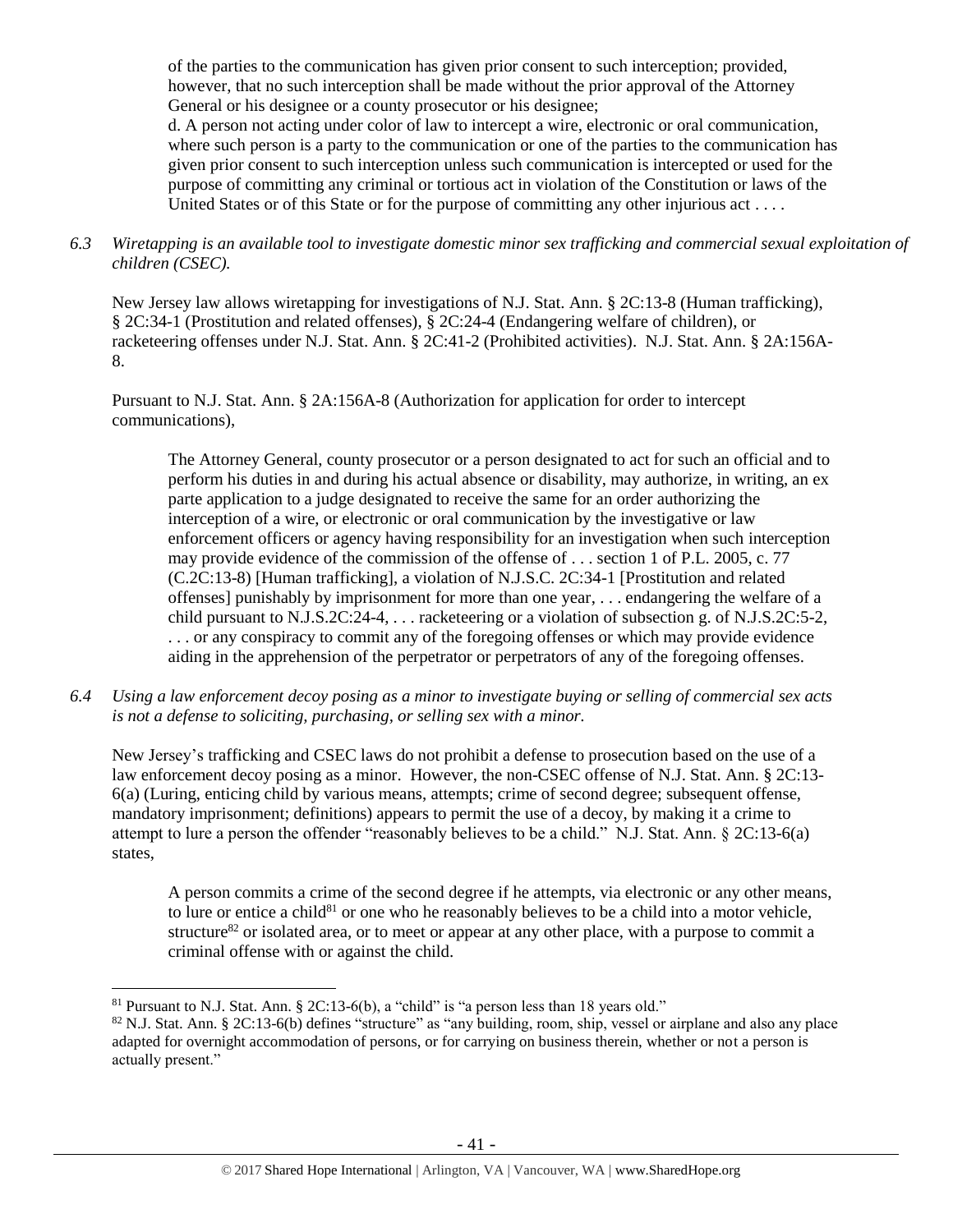However, a defendant may still be able to assert a defense based on a law enforcement decoy posing as a minor to investigate other buyer-applicable offenses through reverse sting operations, which are the most likely situations in which a defendant would try to use such a defense. N.J. Stat. Ann. § 2C:13-8 (Human trafficking), § 2C:13-9 (Human trafficking in the second degree), § 2C:34-1(b) (Prostitution and related offenses), and § 2C:24-4(b) (Endangering welfare of children) are buyer applicable CSEC and sex trafficking offenses which do not prohibit this defense, meaning that buyers charged for attempting to solicit or purchase sex with a minor under these statutes would not be prohibited from raising a defense based on the fact that an actual minor was not involved.

6.4.1. Recommendation: Expand the ability of law enforcement to investigate commercial sexual exploitation crimes against children by amending N.J. Stat. Ann. § 2C:13-8 (Human trafficking),  $\S 2C:13-9$  (Human trafficking in the second degree),  $\S 2C:34-1(b)$  (Prostitution and related offenses), and  $\S 2C:24-4(b)$  (Endangering welfare of children) to prohibit a defense based on the fact that an actual minor was not involved.

## *6.5 Using the Internet or electronic communications to investigate buyers and traffickers is a permissible investigative technique.*

While trafficking and CSEC laws do not expressly allow for investigation using the Internet or electronic communications, law enforcement can use electronic means for investigation under N.J. Stat. Ann. § 2C:13-6(a) (Luring, enticing child by various means, attempts; crime of second degree; subsequent offense, mandatory imprisonment; definitions).

## *6.6 State law requires reporting of missing children and recovered missing children.*

Law enforcement must report missing and recovered minors in New Jersey. Under N.J. Stat. Ann. § 52:17B-9.8 (Powers, duties of unit), the Department of Law and Public Safety shall,

a. Coordinate, file and investigate all missing persons cases in this State, and cooperate with local law enforcement officials and federal law enforcement officials in the creation of a centralized office on missing persons in this State;

. . . .

c. Collect and maintain data on missing persons and unidentified bodies in this State and throughout the United States;

d. Coordinate efforts with other states and with the federal government in the investigation of cases involving missing persons or unidentified bodies;

. . . .

Additionally, pursuant to N.J. Stat. Ann. § 52:17B-217 (Actions relative to high risk missing person or child), if the missing person is a child,

. . . .

b. The lead law enforcement agency shall promptly notify all law enforcement agencies within the State and, if deemed appropriate, law enforcement agencies in adjacent states or jurisdictions of the information that may aid in the prompt location and safe return of the high risk missing person.

c. Local law enforcement agencies that receive notification from the lead law enforcement agency pursuant to subsection b. of this section shall forward that information immediately to their officers and members.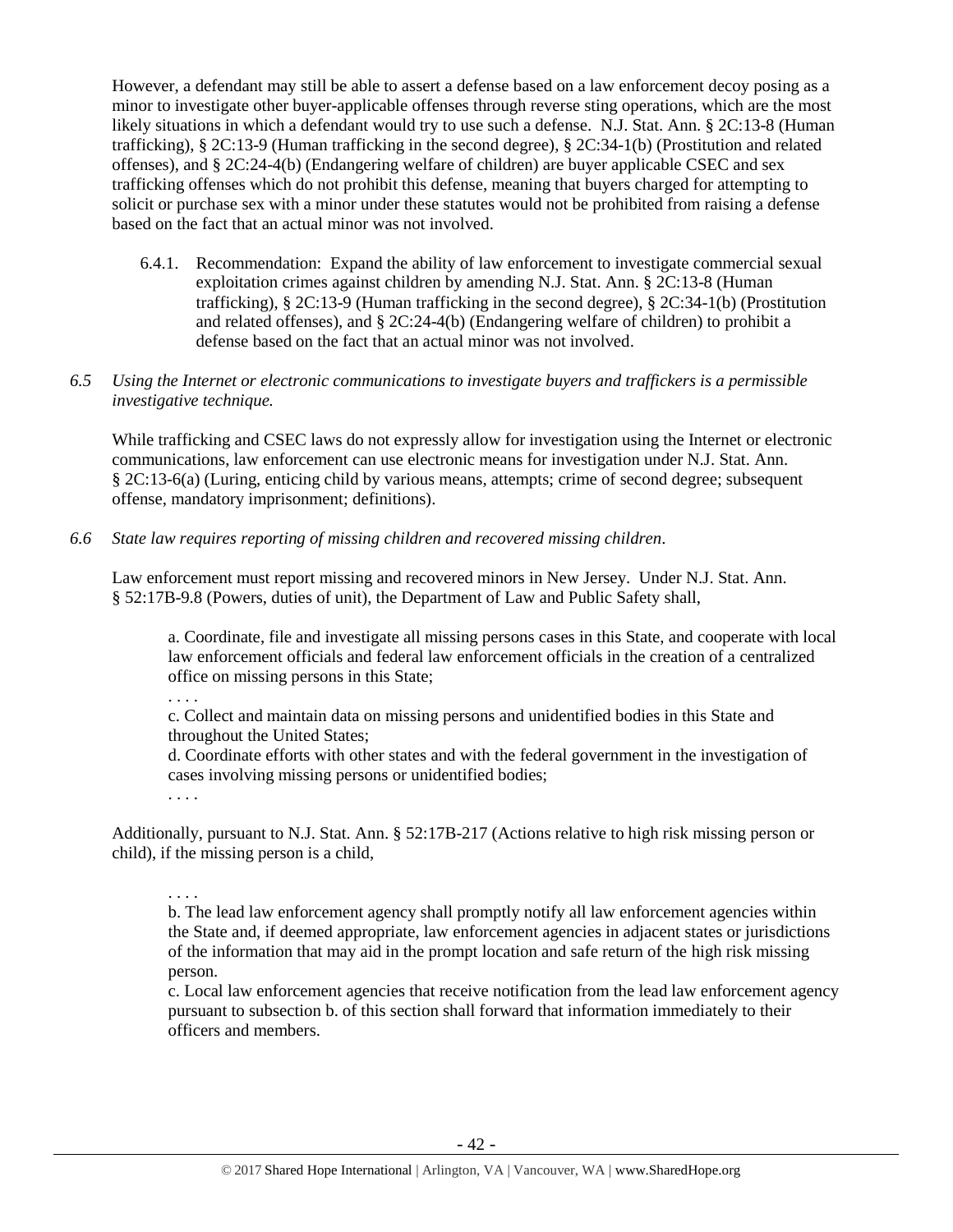d. The lead law enforcement agency shall, as expeditiously as possible, prepare and disseminate a photographic information bulletin utilizing the Missing Child Alert System, or any successor law enforcement notification system the State may employ.

e. The lead law enforcement agency shall, as appropriate, enter all collected information relating to the missing person case to applicable federal databases. The information shall be provided in accordance with applicable guidelines relating to the databases, as follows:

(1) a missing person report, and relevant information, in a high risk missing person case shall be entered in the National Crime Information Center database immediately, but in no case no more than two hours after the determination that the missing person is a high risk missing person;

(2) a missing person report, and relevant information, in a case not involving a high risk missing person shall be entered within 24 hours of the initial filing of the missing person report;

. . . .

(6) the State Police shall, when deemed appropriate and likely to facilitate a resolution to a particular missing person report, activate the Amber Alert program for the State.

f. If, after the dissemination of a photographic information bulletin utilizing the Missing Child Alert System information, the missing person is found, the lead law enforcement agency shall promptly disseminate an additional bulletin on the Missing Child Alert System indicating that the person was found.